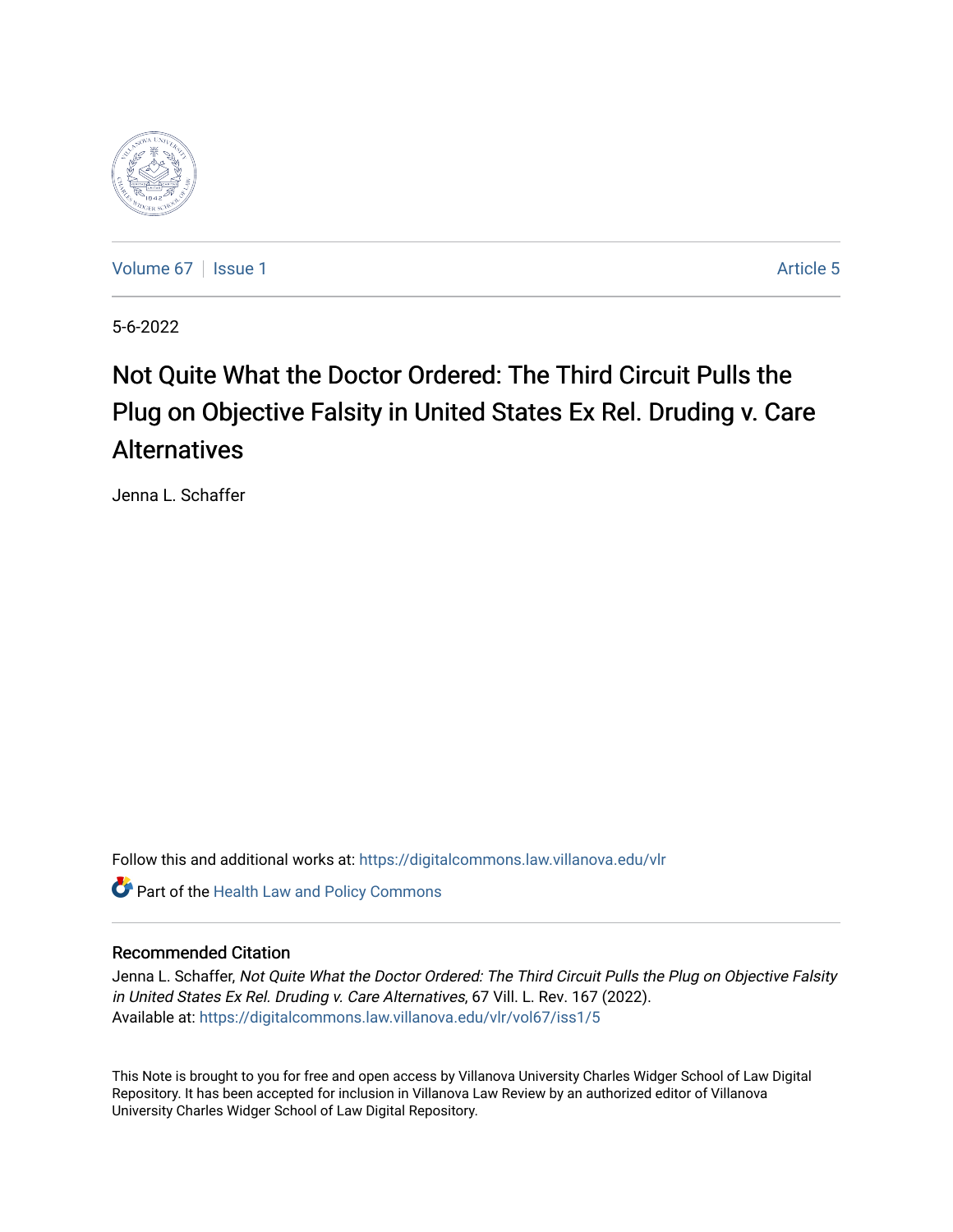# 2022]

# NOT QUITE WHAT THE DOCTOR ORDERED: THE THIRD CIRCUIT PULLS THE PLUG ON OBJECTIVE FALSITY IN *UNITED STATES EX REL. DRUDING* V*. CARE ALTERNATIVES*

#### JENNA L. SCHAFFER\*

"[T]here is no kind of dishonesty into which otherwise good people more easily and frequently fall, than that of defrauding [the] government  $\ldots$ ."<sup>1</sup>

#### I. MAKING THE FIRST INCISION: AN INTRODUCTION

The medical profession was once regarded as the embodiment of altruism and incorruptibility—but not anymore.2 Rampant health care fraud across the United States has taught federal law enforcement that even otherwise good doctors are capable of defrauding the government.<sup>3</sup> Out of necessity, medical providers have become intimately familiar with the government's primary recovery instrument to combat fraud—the False

1. Letter from Benjamin Franklin to the Printer of the London Chronicle (Nov. 24, 1767), *in* 14 THE PAPERS OF BENJAMIN FRANKLIN 315, 315–19 (Leonard W. Labaree & Yale Univ. Press eds., 1970) (describing the negative effect fraud has on the nation's treasury).

2. *See* James F. Sweeney, *The Eroding Trust Between Patients and Physicians*, MED. ECON. (Apr. 10, 2018), https://www.medicaleconomics.com/view/eroding-trustbetween-patients-and-physicians [https://perma.cc/58JS-GTU2] (explaining why the doctor-patient relationship has eroded over time and suggesting several methods to get the relationship back on track).

3. *Cf.* Nick Oberheiden, *I've Been Indicted on Healthcare Fraud Charges—Now What?*, NAT'L L. REV. (Oct. 27, 2020), https://www.natlawreview.com/article/i-vebeen-indicted-healthcare-fraud-charges-now-what [https://perma.cc/MY5P-8V6V] (identifying several examples of health care fraud and noting how the concept of health care fraud is broad and therefore, encompasses a lot of activity).

(167)

<sup>\*</sup> J.D. Candidate, 2022, Villanova University Charles Widger School of Law; B.B.A., *magna cum laude*, 2014, Temple University. I dedicate this Note to three incredible individuals: (1) my mom, Beth Brady, who has *always* believed in me and who taught me that even a seemingly insurmountable task can be accomplished if it is done one step at a time;  $(2)$  my fiance, Matt Guarino, who selflessly supports my professional goals and always finds a way to make me laugh; and lastly, (3) Michel Verleysen, who showers me with optimism and never lets me lose sight of my dreams. Mom, Matt, and Michel—thank you for your endless love and unwavering support. I would also like to thank Charles Widger for his invaluable mentorship and Professor Michael Campbell for his thoughtful critique of this Note. And finally, I would like to recognize my *Villanova Law Review* colleagues for their hard work throughout the editing and publication of this Note.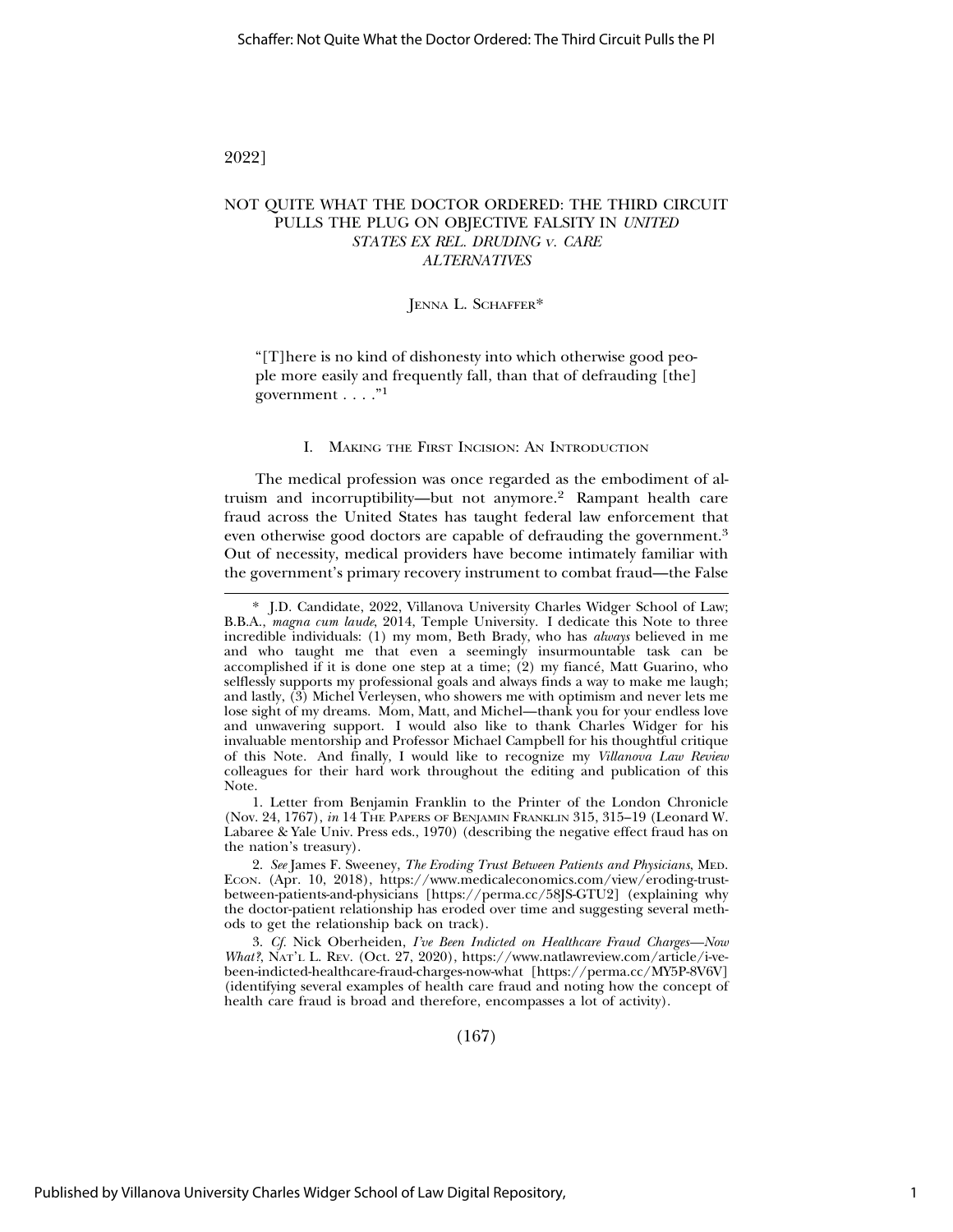Claims Act ("FCA").4 Although Congress originally created the FCA to excise wartime profiteering, the FCA's broad scope has allowed it to endure for more than 150 years and remain applicable across a wide breadth of industries.5 Over time, the FCA has developed a reputation for its punitive penalties and qui tam provisions, which enable private whistleblowers to pursue FCA litigation on behalf of the government.6

Despite its age, the FCA's popularity is a more recent phenomenon.7 In an effort to encourage qui tam claims, Congress amended the FCA in 1986 by lowering the burden of proof for plaintiffs, raising penalties, increasing maximum awards available to qui tam claimants, and adding antiretaliation provisions.8 In 2009 and 2010, Congress demonstrated its continued commitment to combatting fraud by passing back-to-back FCA amendments that once again expanded the Act's reach.<sup>9</sup> As a result of

6. *See* Universal Health Servs. v. United States *ex rel.* Escobar, 579 U.S. 176, 182 (2016) ("Congress . . . has increased the Act's civil penalties so that liability is 'essentially punitive in nature.'" (quoting Vermont Agency of Nat. Res. v. United States *ex rel.* Stevens, 529 U.S. 765, 784 (2000))); Winter *ex rel.* United States v. Gardens Reg'l Hosp. & Med. Ctr., 953 F.3d 1108, 1114 (9th Cir. 2020) (commenting that liability imposed by the FCA is "significant"); *see* Vincent A. Recca, *Healthcare's Ticking Time Bomb: The 60-Day Rule and Kane*, 44 AM. J. CRIM. L. 239, 243 (2017) (noting that "qui tam" is derived from "the Latin phrase, '*qui tam pro domino rege quam pro se ipso in hac parte sequitur*, which translates to who brings the action for the king as well as himself'" (quoting ROBIN PAGE WEST, ADVISING THE QUI TAM WHISTLEBLOWER: FROM IDENTIFYING A CASE TO FILING UNDER THE FALSE CLAIMS ACT 2 (2nd ed. 2009))).

7. *See* Justice Department Recovers Over \$3 Billion in 2019, *supra* note 5 ("Recoveries since 1986, when Congress substantially strengthened the civil [FCA], now total more than \$62 billion.").

8. *See id.* (explaining FCA was strengthened in 1986 when incentives for whistleblowers to bring lawsuits increased).

9. *See* James J. Belanger & Scott M. Bennett, *The Continued Expansion of the False Claims Act*, 4 J. HEALTH & LIFE SCI. L. 26, 29–35 (2010). Congress passed the Fraud Enforcement and Recovery Act ("FERA") in 2009 and the Patient Protection

<sup>4.</sup> *See* Press Release, Dep't of Justice, Justice Department Recovers Over \$2.8 Billion from False Claims Act Cases in Fiscal Year 2018 (Dec. 21, 2018), https:// www.justice.gov/opa/pr/justice-department-recovers-over-28-billion-false-claimsact-cases-fiscal-year-2018 [https://perma.cc/H3JY-Z8TZ] [hereinafter Justice Department Recovers Over \$2.8 Billion in 2018] (identifying various industries the FCA polices, including defense, national security, and import tariffs); *see also* 31 U.S.C. § 3729 (2021) (codifying the FCA).

<sup>5.</sup> *See* United States v. Neifert-White Co., 390 U.S. 228, 232 (1968) (explaining debates surrounding FCA's enactment indicate it "was intended to reach all types of fraud, without qualification"); *see also* Melissa E. Najjar, *When Medical Opinions, Judgments, and Conclusions Are "False" Under the False Claims Act: Criminal and Civil Liability of Physicians Who Are Second-Guessed by the Government*, 53 SUFFOLK U. L. REV. 137, 140 (2020) (explaining that Congress' broad drafting of the FCA enables the law to endure); *cf.* Press Release, Dep't of Justice, Justice Department Recovers Over \$3 Billion from False Claims Act Cases in Fiscal Year 2019 (Jan. 9, 2020), https://www.justice.gov/opa/pr/justice-department-recovers-over-3-billion-falseclaims-act-cases-fiscal-year-2019 [https://perma.cc/KGZ2-VRN6] [hereinafter Justice Department Recovers Over \$3 Billion in 2019] ("The number and variety of judgments and settlements announced during fiscal year 2019 reflect the diversity of fraud recoveries arising under the [FCA].").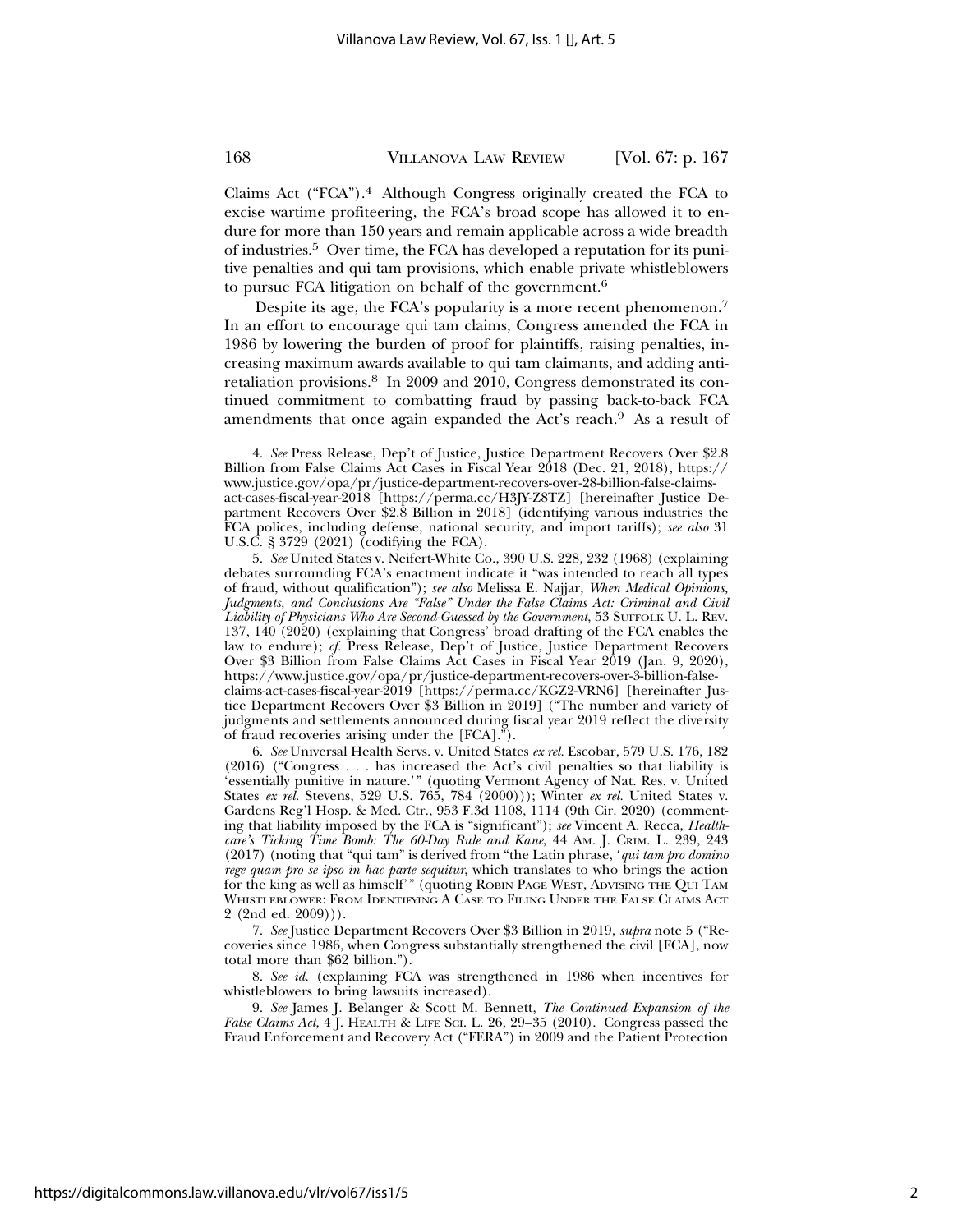these amendments, the number of FCA claims has been on the rise—with health care fraud being the main target.<sup>10</sup>

As health care costs continue to rise at an unprecedented rate, so does the capacity for fraud.11 The federal government is the single largest health care payer in the country, allocating more than a quarter of its annual budget to health care expenditures.12 In 2019 alone, the federal government spent more than a trillion dollars on health care goods and services.13 The Centers for Medicare and Medicaid Services ("CMS") project that over the next ten years, the annual growth of health care spending will outpace the annual growth of domestic product, with national health care spending reaching \$6.2 trillion by 2028.<sup>14</sup> It is estimated that up to ten percent of federal health care spending is due to fraudulent activity—meaning that health care fraud costs taxpayers billions of dollars each year.15 With health care costs poised to increase at an unsustainable

10. *See* Patricia Meador & Elizabeth S. Warren, *The False Claims Act: A Civil War Relic Evolves into A Modern Weapon*, 65 TENN. L. REV. 455, 456 (1998) ("In recent years, the government has . . . turn[ed] a dated law into a modern nightmare for the health care industry."); *see also* Najjar, *supra* note 5, at 140 (noting the FCA has increasingly been employed to combat both Medicare and Medicaid fraud).

11. *See* CTRS. FOR MEDICARE & MEDICAID SERVS., FINANCIAL REPORT 24 (2019), https://www.cms.gov/files/document/cms-financial-report-fiscal-year-2019.pdf [https://perma.cc/J2Z3-3UZT] [hereinafter CMS 2019 FINANCIAL REPORT] ("[T]he American healthcare system is on an unsustainable trajectory, with one in five dollars spent in our economy projected to be spent on healthcare by 2026."); *see also* Nicole Forbes Stowell, Carl Pacini, Nathan Wadlinger, Jacqueline M. Crain & Martina Schmidt, *Investigating Healthcare Fraud: Its Scope, Applicable Laws, and Regulations*, 11 WM. & MARY BUS. L. REV. 479, 479 (2020) (explaining that "clever fraudsters view the healthcare industry as a lucrative and attractive hotspot for illegal activity"); Recca, *supra* note 6, at 241 (noting that because of Medicare and Medicaid's combined "cost, dizzying complexity, and national reach, there is tremendous potential for mistakes, fraud, and abuse").

12. *See Where Do Our Federal Tax Dollars Go?*, CTR. ON BUDGET & POL'Y PRIORI-TIES (Apr. 9, 2020), https://www.cbpp.org/sites/default/files/atoms/files/4-14- 08tax.pdf [https://perma.cc/HW23-ZG97] (explaining Medicare, Medicaid, the Children's Health Insurance Program, and the Affordable Care Act marketplace subsidies accounted for twenty-five percent of 2019 budget).

13. See CMS 2019 FINANCIAL REPORT, *supra* note 11, at 3 (releasing financial statements that show nearly \$1.1 trillion spent on health care in fiscal year 2019, up nearly eight percent since fiscal year 2018).

14. *See* CTRS. FOR MEDICARE & MEDICAID SERVS., NHE PROJECTIONS 2019–2028–TABLES: TABLE 01 NATIONAL HEALTH EXPENDITURES AND SELECTED ECO-NOMIC INDICATORS, https://www.cms.gov/Research-Statistics-Data-and-Systems/Statistics-Trends-and-Reports/NationalHealthExpendData/

NationalHealthAccountsProjected [https://perma.cc/FJ9P-SWEY] (projecting health care spend increases through 2028 based on data through 2018).

15. *See* Lauren E. Davis, *Growing Health Care Fraud Drastically Affects All of Us*, ASS'N CERTIFIED FRAUD EXAM'RS (2012), https://www.acfe.com/article.aspx?id=

and Affordable Care Act ("PPACA" or "ACA") in 2010, both of which extended the FCA's reach once again. *See id.* (same); *see also* Kamal Al-Salihi, *Keeping It Simple: Finding Falsity Under the False Claims Act*, 36 WHITTIER L. REV. 431, 443 (2015) (describing 2009 FCA amendments as changes that allowed the FCA to expand its reach to "almost all recipients of federal program funds").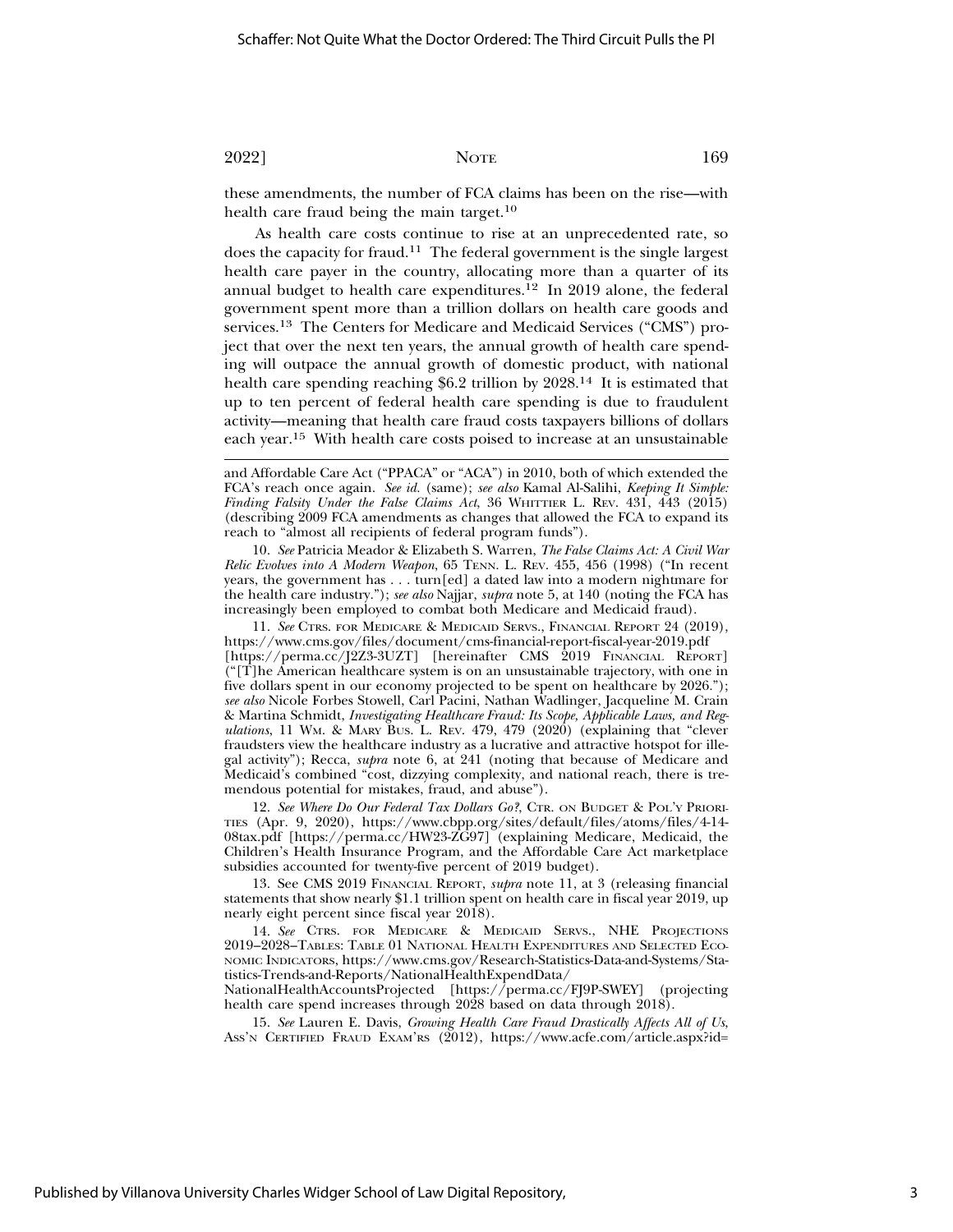rate, the government has prioritized health care fraud prevention and recovery in an effort to control rising health care costs.16

As the COVID-19 pandemic subsides, FCA litigation is anticipated to increase.17 On March 27, 2020, Congress swiftly passed the Coronavirus Aid, Relief, and Economic Security ("CARES") Act, which established the Provider Relief Fund, dedicating \$175 billion for health care providers to "prevent, prepare for, and respond" to the COVID-19 pandemic.<sup>18</sup> History has proven that during a national crisis—such as the Civil War or Hurricane Katrina—fraudsters take advantage of relief funding.<sup>19</sup> Understanding this, the government is preparing to "vigorously pursue fraud" resulting from the pandemic.20

The uptick in litigation has and will continue to expose ambiguities in the FCA.21 Unlike other elements of the FCA, the falsity element is not statutorily defined and, as a result, considerable judicial ink is spilled over its interpretation.22 A budding circuit split—or rather, what has been *perceived* as a circuit split—exemplifies falsity's elusiveness by examining whether a physician's clinical judgment can be considered false under the

17. *See* Ethan P. Davis, Principal Deputy Assistant Att'y Gen., Remarks on False Claims Act at U.S. Chamber of Com. Inst. for Legal Reform (Jun. 26, 2020) (discussing COVID-19 relief funding and noting the funding is "a lot of money, and it creates a number of opportunities for fraud"); *see also* Richard Schroeder, Daniel J. Martin & Michael J. O'Brien, *In Coronavirus-Recovery, Haste Makes . . . Fraud, Waste, and Abuse? Managing False Claims Act Compliance Risk in the COVID-19 Crisis*, NAT'L L. REV. (Apr. 9, 2020), https://www.natlawreview.com/article/ coronavirus-recovery-haste-makes-fraud-waste-and-abuse-managing-false-claims-act [https://perma.cc/P4VB-DSST] ("With great crises comes great compliance risk.").

18. *See* Coronavirus Aid, Relief, & Economic Security Act, Pub. L. No. 116-136, 134 Stat. 281 (2020) (outlining the parameters of government relief during the COVID-19 pandemic). To combat the expected fraud, the CARES Act established the Office of the Special Inspector General for Pandemic Recovery to lead the fraud detection efforts. *See id.*

19. *See* Rebecca M. Ricigliano, David Robbins, Byron R. Brown & Tiffany Wynn, *The CARES Act and Lessons from the Past: What Prior Investigative Responses to Crises Tell Us About the Future*, WESTLAW PRACS. INSIGHTS & COMMENTARIES (Apr. 27, 2020), https://www.crowell.com/files/20200427-CARES-Act-and-Lessons-Fromthe-Past-Update.pdf [https://perma.cc/R55Y-BEMU] (relating relief provided during COVID-19 pandemic to relief provided during hurricanes).

20. *See* Davis, *supra* note 17 ("[W]hile we will vigorously pursue fraud and other illegal activity, we also respect the critical role that the private sector is playing in helping to bring an end to the pandemic and in restarting our economy.").

21. *See* Meador & Warren, *supra* note 10, at 456 ("The aggressive use of the [FCA] in the health care industry has highlighted problems in its interpretation.").

22. *See* 31 U.S.C. § 3729(b) (2021) (defining other FCA elements—but not falsity).

<sup>4294974475 [</sup>https://perma.cc/YMP3-A7N5] (estimating health care fraud accounts for three to ten percent of total health care expenditures).

<sup>16.</sup> *See* Meador & Warren, *supra* note 10, at 455 ("The United States Department of Justice has listed health care fraud as a priority, second only to violent crime.").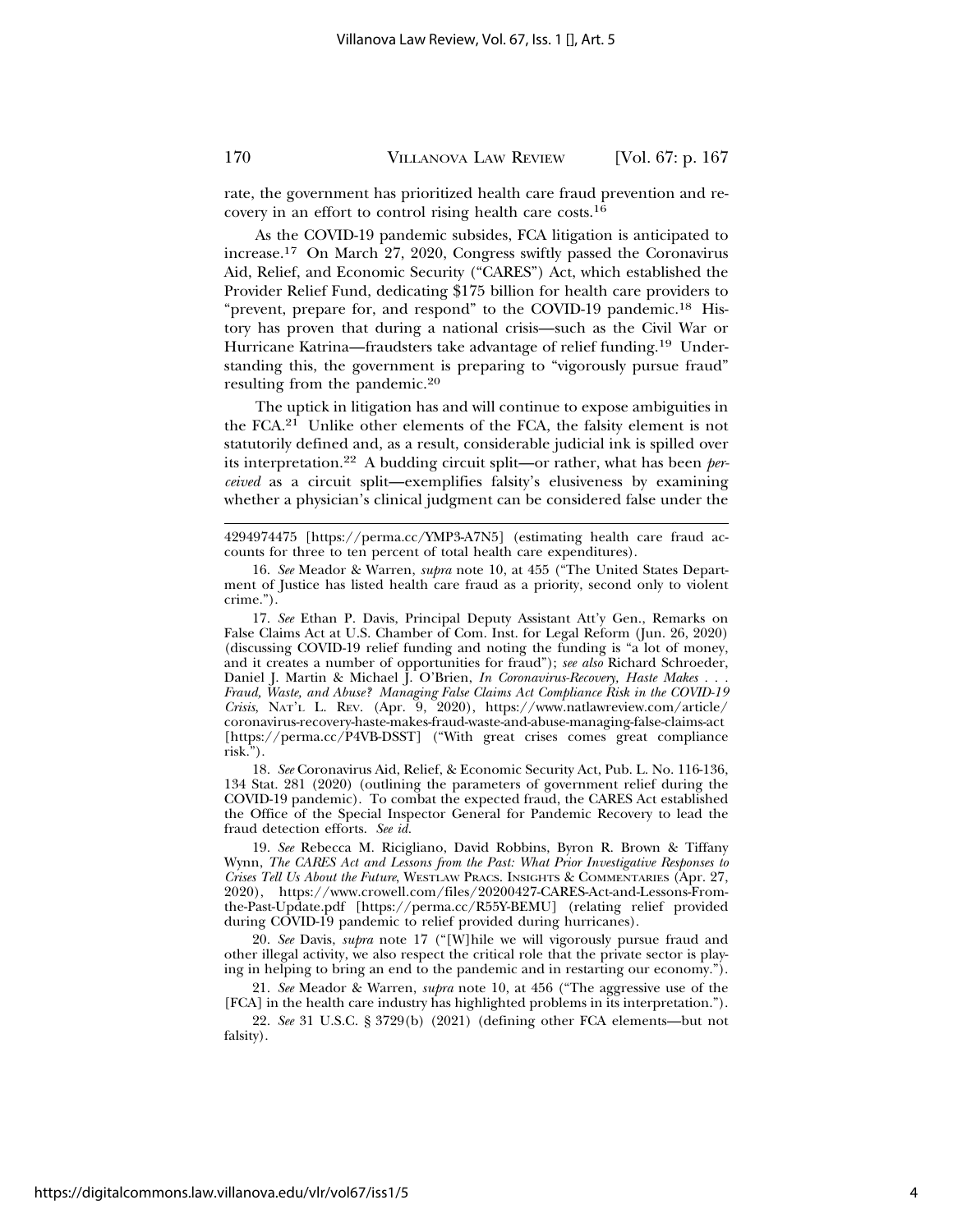FCA based on a showing of contradictory expert opinion.23 In *United States ex rel. Druding v. Care Alternatives*, 24 the Third Circuit answered this question with a "straightforward yes."25

This Note discusses the Third Circuit's analysis in *Druding* and suggests that the court's imprecise interpretation and flat rejection of the Eleventh Circuit's falsity standard created the perception of a circuit split—even though a split may not actually exist.<sup>26</sup> Further, this Note argues that the Third Circuit created unnecessary confusion for future cases by failing to (1) replace the falsity standard it rejected and (2) redirect the lower court to the appropriate FCA element—in this case, knowledge, rather than falsity.<sup>27</sup> Nonetheless, this Note demonstrates that despite the opinion's shortcomings, the Third Circuit had substantial reason to reverse.<sup>28</sup>

To introduce the area of health care fraud that this Note focuses on, Part II discusses hospice fraud and the Medicare Hospice Benefit ("MHB"). After laying the foundation for hospice fraud, Part III examines the government's main tool in combatting fraud—the FCA. Part IV introduces the so-called circuit split by discussing the Eleventh Circuit's decision in *United States v. AseraCare, Inc.*29 and the Ninth Circuit's opinion in *Winter ex rel. United States v. Gardens Regional Hospital and Medical Center*. 30 Part V lays out *Druding*'s facts and procedural history. Part VI summarizes the Third Circuit's holding and reasoning in *Druding*. Part VII critically analyzes the issues in *Druding*. Finally, Part VIII discusses the likely impact of *Druding*.

#### II. THE MEDICARE HOSPICE BENEFIT: INFECTED WITH FRAUD

Dedicated to palliative care for terminally ill patients, the hospice industry has benefited from increased utilization and heightened societal acceptance of hospice services over the last few decades.31 When patients

25. *Id.* at 95 (recognizing question on appeal as "whether a hospice-care provider's claim for reimbursement can be considered 'false' under the FCA" and explaining "[t]he answer is a straightforward yes").

- 28. For a more complete critical analysis of *Druding*, see Part VII *infra*.
- 29. 938 F.3d 1278 (11th Cir. 2019).
- 30. 953 F.3d 1108 (9th Cir. 2020).

31. *See* 42 C.F.R. § 418.3 (2019) (defining hospice care); *see also* United States *ex rel.* Druding v. Care Alts., 952 F.3d 89, 92 (3d Cir. 2020) (noting the Medical Hospice Benefit was enacted in 1983); see also CTRS. FOR MEDICARE & MEDICAID SERVS., MEDICARE HOSPICE BENEFITS (2020), https://www.medicare.gov/Pubs/pdf/ 02154-Medicare-Hospice-Benefits.pdf [https://perma.cc/B6BB-R8NG] (explaining hospice services may include physical care, counseling, prescription drugs, equipment, and supplies for the terminal illness and related conditions); *see also* Isaac D. Buck, *A Farewell to Falsity Shifting Standards in Medicare Fraud Enforcement*, 49

<sup>23.</sup> *See* United States *ex rel.* Druding v. Care Alts., 952 F.3d 89, 100 (3d Cir. 2020) (rejecting objective falsity standard).

<sup>24.</sup> *Id.*

<sup>26.</sup> *See* Part VII *infra*.

<sup>27.</sup> For an analysis of *Druding*, see Part VII *infra*.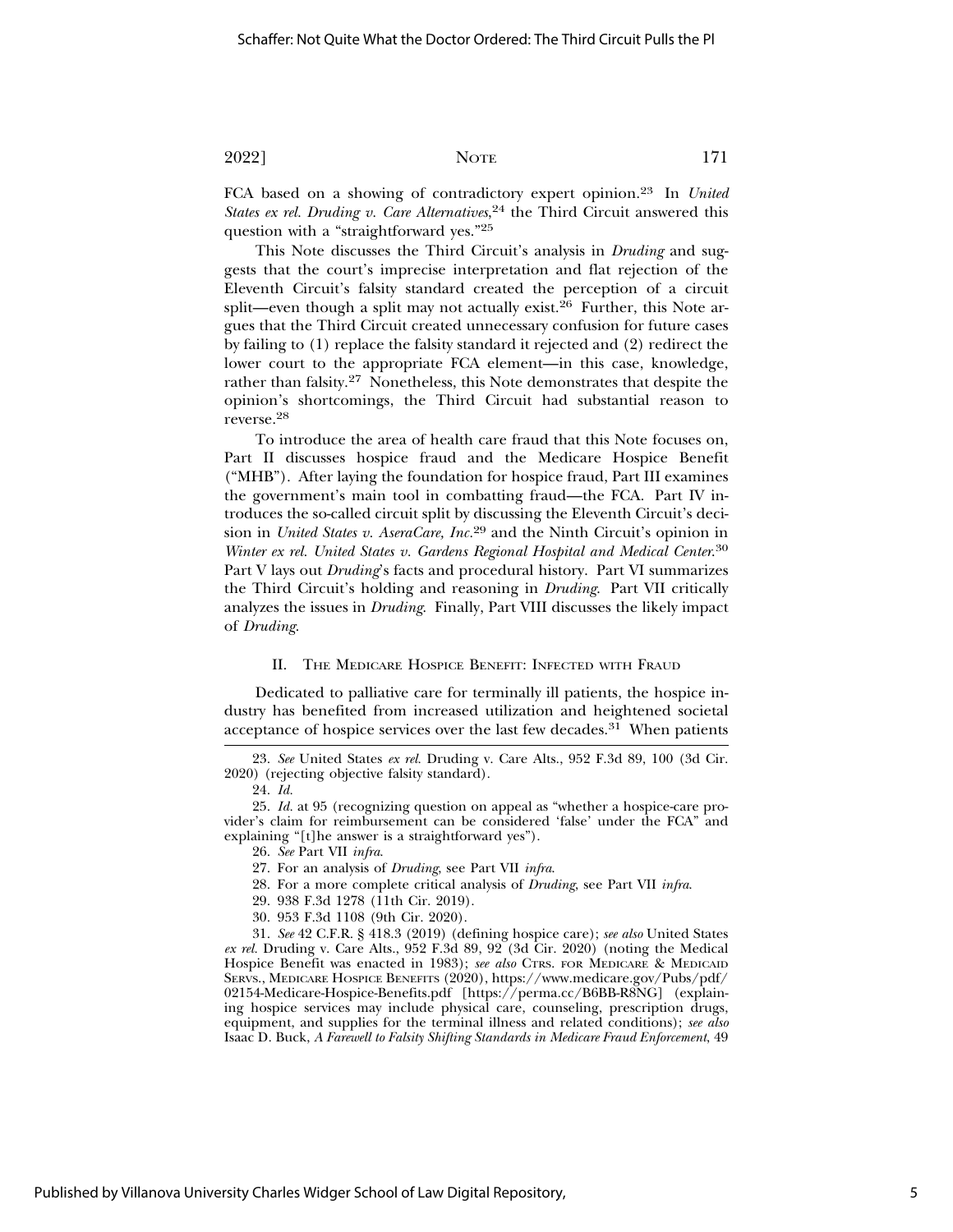elect to enroll in hospice, they agree to receive palliative care—treatment focused on pain relief only—and to forgo curative treatment of their terminal illness.32

CMS is part of the Department of Health and Human Services ("HHS") and is the primary payer for hospice services through its hospice benefit, which is referred to as the MHB".33 The MHB covers services that are (1) offered by Medicare-certified hospice providers and (2) reasonable and necessary for the palliation and management of a Medicare beneficiary's terminal illness.34 If a service qualifies, Medicare pays the hospice a daily rate for each day the patient is enrolled in hospice—regardless of how much it actually costs to care for the patient.<sup>35</sup> This fee-for-service payment model has been criticized for its inadvertent incentivize to overbill Medicare by lengthening a patient's stay—because the longer a patient is on hospice, the more money the provider makes.36

Without a limit on the number of days a patient may be enrolled in hospice benefits, average lengths of stay have been on the rise as more hospice providers enter the market.<sup>37</sup> Medicare provides eligible hospice patients with two ninety-day benefit periods, followed by an unlimited number of sixty-day benefit periods.38 Without a cap on the amount of time a patient can be on hospice, some patients are on hospice for years.<sup>39</sup>

SETON HALL L. REV. 1, 10 (2018) (recognizing hospice care's soaring popularity has been, in part, due to increasing societal acceptance).

32. *See* Kathy L. Cerminara, *Hospice and Health Care Reform: Improving Care at the End of Life*, 17 WIDENER L. REV. 443, 449 (2011) (noting positive aspects of hospice care not only for terminally ill patients but their families as well).

33. *See* 42 U.S.C. § 1395c (2021) (noting Medicare provides basic health insurance for individuals who are at least age sixty-five, disabled, or suffering from end-stage renal disease); *see also* CMS 2019 FINANCIAL REPORT, *supra* note 11, at 2 (describing the history of HHS and CMS).

34. *See* 42 C.F.R. § 418.1 (2009) (codifying regulation imposed on hospice providers).

35. *See* 42 C.F.R. § 418.302 (2015) (describing the payment procedures for hospice care).

36. *See, e.g.*, Meador & Warren, *supra* note 10, at 470 ("Overutilization occurs when a provider orders or performs medically unnecessary tests and services. Many parts of the Medicare system restrict the price paid per service, but do not limit the quantity of services provided, producing an incentive for overutilization."); *cf.* Stowell et. al., *supra* note 11, at 484 (pointing out that overbilling may be harder to detect then for example, a double-billing error).

37. *See* Cerminara, *supra* note 32, at 462 ("[T]he mere incorporation of a hospice as a for-profit entity . . . tends to raise concerns that the hospice is focused on maximizing profits, perhaps above other goals.").

38. 42 U.S.C. § 1395f(a)(7)(A) (2021) (discussing conditions of and limitations on payment for services); 42 C.F.R. § 418.21(a) (2006) (describing the duration of hospice care coverage).

39. *See* Cerminara, *supra* note 32, at 448 (acknowledging that some hospice patients are on hospice for years because they are consistently recertified). *Compare* 42 C.F.R. § 418.309 (2018) (outlining an aggregate cap for Medicare payments to hospice providers), *with* MEDICARE PAYMENT ADVISORY COMM., REPORT TO CONGRESS: MEDICARE PAYMENT POLICY 325 (2020) https://www.medpac.gov/wpcontent/uploads/import\_data/scrape\_files/docs/default-source/reports/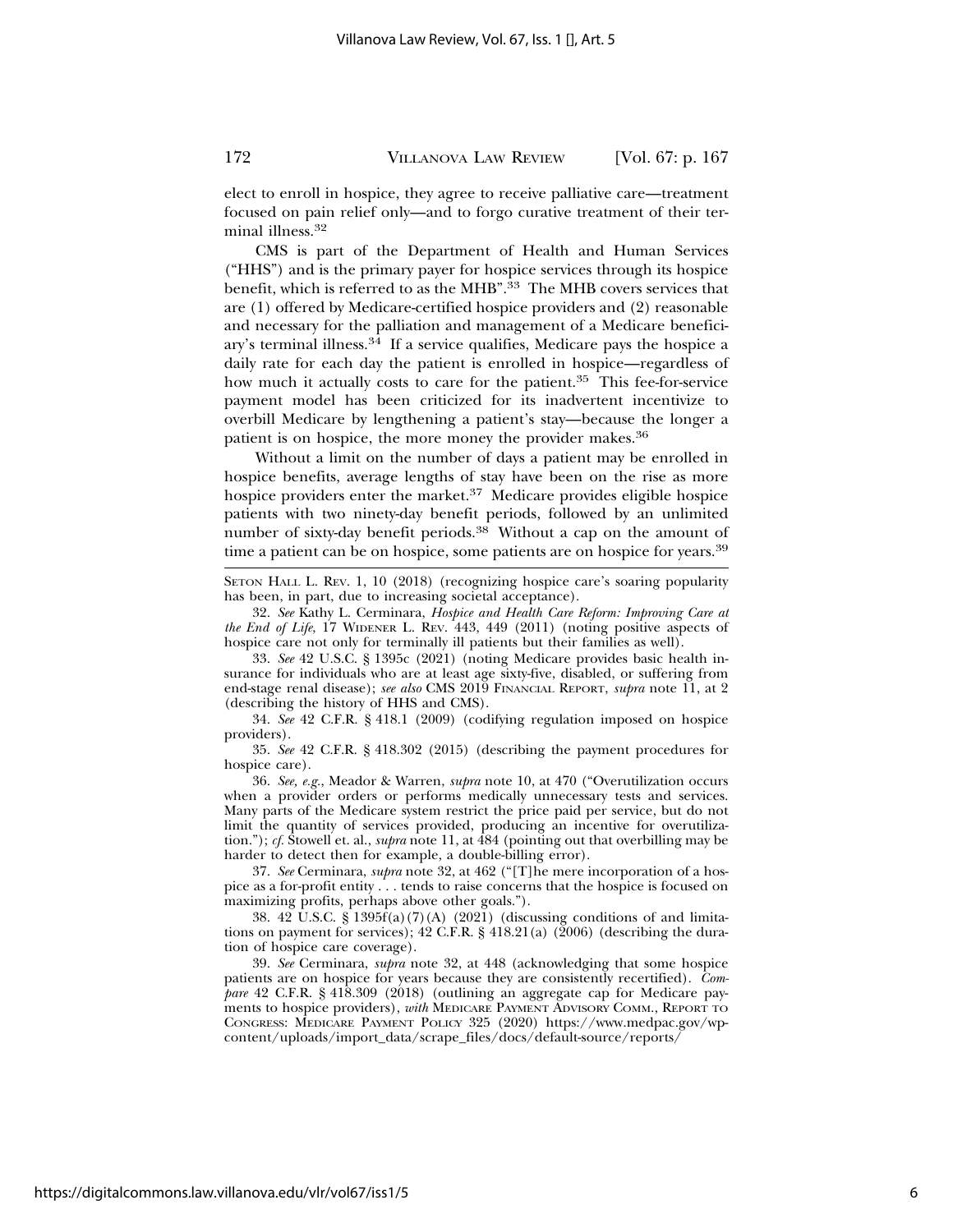As Medicare's budget for hospice services swells and the number of hospice providers continues to rise, so does the number of qui tam claimants blowing the whistle on hospice fraud.40 Between 2000 and 2017, MHB utilization increased 28%, spending increased 400%, and the average length of stay increased  $66\%$ .<sup>41</sup> The hospice industry's rapid growth, relatively high provider profit margins, and subjective terminal illness certifications, has raised concerns that claims are being submitted for patients who are not actually near death.<sup>42</sup>

In an effort to reduce fraudulent activity, Medicare payment is conditioned on a provider's compliance with numerous regulatory requirements.<sup>43</sup> Hospice fraud—arguably the latest epicenter of FCA litigation has brought several regulatory requirements into focus, including that: (1) services rendered must be "reasonable and necessary," (2) a physician must "certify . . . that a [patient is] terminally ill," and (3) the physician's certification must be supported with documentation.44

mar20\_entirereport\_sec.pdf [https://perma.cc/B9FY-UXJF] (presenting data gathered by MedPAC to support recommendation to Congress that the hospice aggregate cap should be reduced by twenty percent).

40. NAT'L HOSPICE & PALLIATIVE CARE ORG., NHPCO FACTS & FIGURES 2020 EDITION 18 (2020), https://www.nhpco.org/wp-content/uploads/NHPCO-Facts-Figures-2020-edition.pdf [https://perma.cc/7HS8-PZG4] (noting that hospice services account for \$19.2 billion of Medicare's 2018 budget); *see also* Buck, *supra* note 31, at 9–10 (highlighting that the MHB is a quickly growing portion of Medicare's budget and as a result, hospice fraud has become the focus of many FCA cases).

41. *See* MEDICARE PAYMENT ADVISORY COMM., REPORT TO CONGRESS: MEDICARE PAYMENT POLICY 311-13, 316-17, 319 (2019), https://www.medpac.gov/wp-content/uploads/import\_data/scrape\_files/docs/default-source/reports/

mar19\_medpac\_entirereport\_sec\_rev.pdf [https://perma.cc/P8A4-TEQX] (indicating that the MHB utilization increased from 22.9% in 2000 to 50.4% in 2017, spending increased from \$2.9 billion in 2000 to \$17.9 billion in 2017, and average length of stay among decedents increased from 53.5 days in 2000 to 88.6 days in 2017).

42. *See id.* ("For hospice providers, Medicare payments exceeded marginal costs by roughly [fourteen] percent in 2016, suggesting that providers have an incentive to treat Medicare patients."). *See also* Buck, *supra* note 31, at 13 ("The booming business of Medicare's hospice benefit has raised questions about the costly incentives that exist within it."); Cerminara, *supra* note 32, at 459 (pointing to the tighter controls Congress placed on hospice recertifications in 2011 in support of the argument that Congress "revealed some distrust of hospices" through its legislative activities).

43. *See* Cerminara, *supra* note 32, at 459-60 (explaining that MedPAC—an entity created to advise CMS—expressed concern "regarding the potential for fraud and abuse among for-profit hospices" and as a result, CMS revised some of its regulations); *see generally* SUZANNE MURRIN, HOSPICES SHOULD IMPROVE THEIR ELEC-TION STATEMENTS AND CERTIFICATIONS OF TERMINAL ILLNESS 1–2 (2016), https:// www.oversight.gov/sites/default/files/oig-reports/oei-02-10-00492.pdf [https:// perma.cc/KDW2-FAPF] (citing several recent cases involving hospice fraud).

44. 42 U.S.C. §  $1395y(a)(1)(C)$  (2021) (noting the medical necessity requirement for hospice services); 42 U.S.C. § 1395 $f(a)(7)(A)(i)$  (2021) (requiring a patient to be certified as terminally ill under the MHB); *see* 42 C.F.R. § 418.22(b)(2) (2020) (mandating that a terminally ill certification be supported by documentation).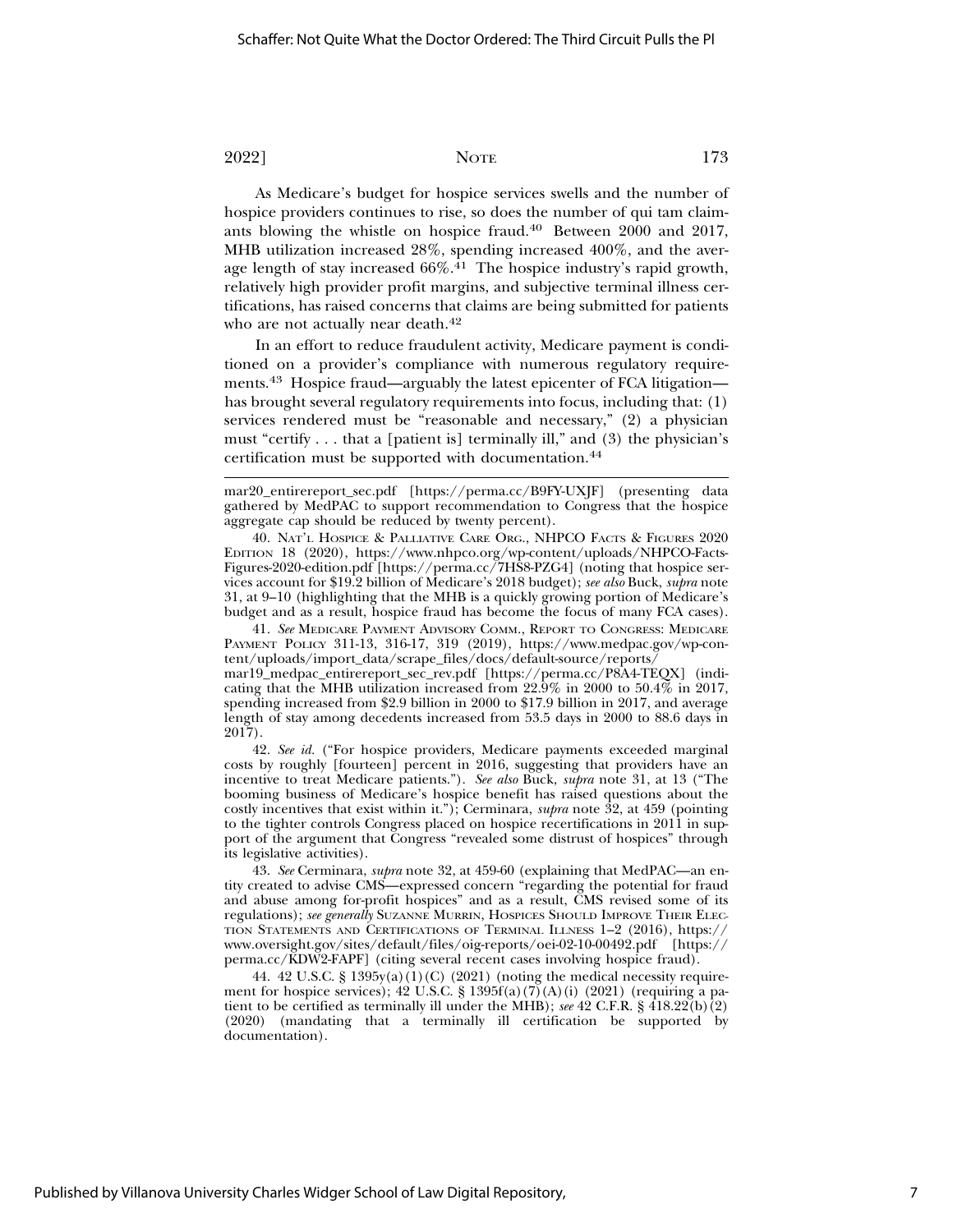First, for a claim to be reimbursable under Medicare, the services rendered must be "reasonable and necessary" when benchmarked against acceptable medical standards.45 This requirement spans beyond the MHB, to all Medicare-reimbursable claims.46 To determine what is reasonable and necessary, CMS suggests considering several factors, including whether the services are (1) "appropriate" in terms of "duration and frequency," (2) "furnished in accordance with accepted medical standards," and (3) not excessive in terms of "the patient's medical need."47

Next, a Medicare beneficiary is eligible for hospice benefits if their attending physician and the hospice medical director certify that they are "terminally ill."48 To be considered terminally ill, a patient must have "a medical prognosis that [their] life expectancy is [six] months or less" if the "illness runs its normal course."49 While physicians have latitude when determining someone's life expectancy, they do not have "unfettered discretion[.]"50 Recognizing the difficulty in estimating life expectancy, CMS admits that "making a prognosis is not an exact science."51 Nonetheless, CMS puts boundaries around a physician's discretion by requiring a clinical basis for certification.52

46. *See id.* § 1395y(a)(1) (identifying the medical necessity requirement as it relates to services reimbursable under Medicare).

47. CTRS. FOR MEDICARE & MEDICAID SERVS., MEDICARE PROGRAM INTEGRITY MANUAL § 13.5.4 (2019), https://www.cms.gov/Regulations-and-Guidance/Guidance/Manuals/Downloads/pim83c13.pdf [https://perma.cc/3Q7U-7DJ9] (summarizing guidance regarding local coverage determinations).

48. 42 U.S.C.  $\S 1395f(a)(7)(A)(i)$  (describing the terminally ill certification required during the first ninety-day period of a patient's hospice stay); *see id.*  $\S 1395f(a)(7)$ (A)(ii) (explaining that after being initially certified as terminally ill, a patient must be re-certified each benefit period).

49. 42 U.S.C. § 1395x(dd)(3)(A) (defining terminally ill); 42 C.F.R. § 418.3 (2019) (defining terminally ill).

50. Winter *ex rel.* United States v. Gardens Reg'l Hosp. & Med. Ctr., 953 F.3d 1108, 1114 (9th Cir. 2020) (citing 42 C.F.R. § 412.3(d)(1) (2018)) ("The Medicare program trusts doctors to use their clinical judgment based on 'complex medical factors,' but does not give them unfettered discretion to decide whether inpatient admission is medically necessary . . . .").

51. Medicare Program; FY 2015 Hospice Wage Index & Payment Rate Update, 79 Fed. Reg. 50,452, 50,470 (Aug.  $2\hat{2}$ , 2014) (to be codified at 42 C.F.R. pt. 405, 418) (explaining that CMS understands "that the rate of live discharges should not be zero, given the uncertainties of prognostication."); *see generally* Brown v. United States, 737 Fed. Appx. 777, 780-81 (7th Cir. 2018) (reviewing a negligence claim, explaining that "medicine is an inexact science" (internal quotation marks omitted) (quoting Ross v. Olson, 825 N.E.2d 890, 893 (Ind. Ct. App.  $2005$ )).

52. *See* Medicare Program, FY 2015 Hospice Wage Index & Payment Rate Update, 79 Fed. Reg. at 50,470 ("The certification is based on a clinical judgment regarding the usual course of a terminal illness, and recognizes the fact that making medical prognostications regarding life expectancy is not exact. However, . . .

<sup>45.</sup> *See* 42 U.S.C. § 1395y(a)(1)(C) (explaining that for hospice services to be covered under Medicare, they must be "reasonable and necessary for the palliation or management of [the patient's] terminal illness").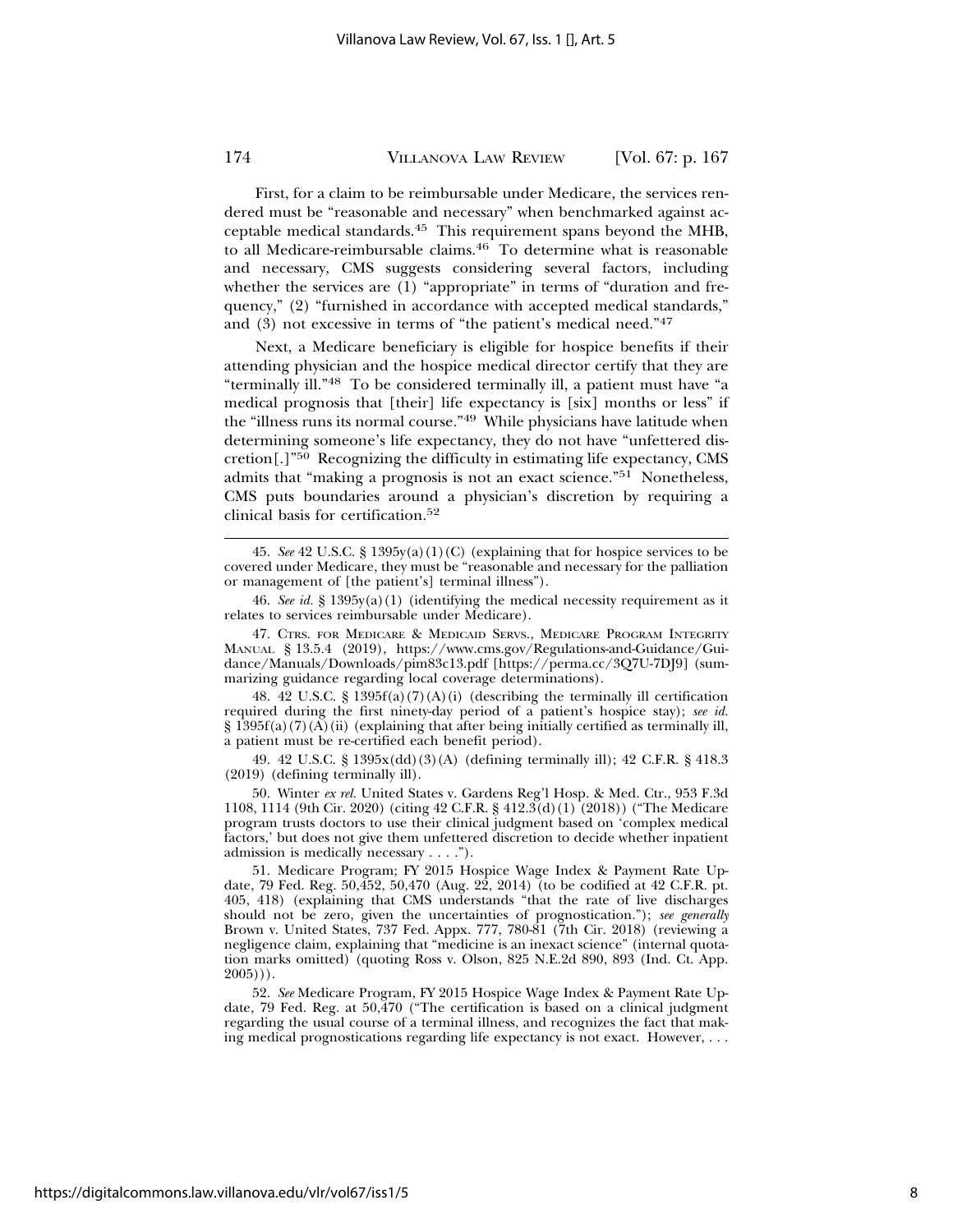Finally, a terminally ill prognosis must be tethered to a patient's medical records.53 When certifying a patient as terminally ill, a physician must record a "brief narrative explanation of the clinical findings that supports a life expectancy of 6 months or less . . . ."54 Underscoring the importance of the narrative, the regulations stipulate the narrative's substance and location within the certification.55 Moreover, the physician's record must contain "clinical information and other documentation" to support the patient's prognosis.56 Hospice providers that accept Medicare reimbursements without satisfying these requirements may be subject to FCA liability.<sup>57</sup>

#### III. ANATOMY OF THE FCA

Congress originally enacted the FCA in 1863 to combat wartime profiteering, but after several amendments, the modern-day FCA is used more extensively now than ever before.58 The Civil War era was infested with "crooked" contractors who took advantage of government funding by selling the army sawdust instead of gunpowder, rotting ships, and spoiled food rations.59 When confronted with this rampant fraud, Congress passed the FCA to impose civil and criminal liability on those who submit-

54. *See* 42 C.F.R. § 418.22(b)(3) (2020).

55. *See id.* § 418.22(b)(3)(i)–(v) (outlining the acceptable locations for the narrative in relation to the certification).

56. *See id.* § 418.22(b)(2) ("Clinical information and other documentation that support the medical prognosis must accompany the certification and must be filed in the medical record with the written certification . . . ."); *see also id.* § 412.46(b) (indicating that an evaluation of a physician's certification necessarily includes a review of the patient's medical records).

57. *Cf.* Universal Health Servs. v. United States *ex rel.* Escobar, 579 U.S. 176, 192 (2016) (recognizing that "billing parties are often subject to thousands of complex statutory and regulatory provisions[,]" the Court found that where a provision is labeled as a condition of payment, the labeling is relevant to a materiality inquiry but not dispositive). For a brief overview of *Escobar* and its impact on the falsity element of the FCA, see *supra* Section II.B.2.

58. *See* Press Release, Dep't of Justice, Justice Department Recovers Over \$4.7 Billion from False Claims Act Cases in Fiscal Year 2016 (Dec. 14, 2016), https:// www.justice.gov/opa/pr/justice-department-recovers-over-47-billion-false-claimsact-cases-fiscal-year-2016 [https://perma.cc/45MV-WX37] (explaining that "Congress amended the [FCA] . . . to give the government a more effective tool against false and fraudulent claims[,]" and, as a result, sixty percent of all FCA recoveries in the last thirty years have been obtained since 2009).

59. Justice Department Recovers Over \$2.8 Billion in 2018, *supra* note 4 (noting that during the Civil War, "crooked contractors defrauded the Union Army by selling it sick mules, lame horses, sawdust instead of gunpowder, and rotted ships with fresh paint").

<sup>[</sup>this] does not negate the fact that there must be a clinical basis for a certification.").

<sup>53.</sup> *See* United States v. AseraCare, Inc., 938 F.3d 1278, 1295 (11th Cir. 2019) (admitting that "clinical judgments must be tethered to a patient's valid medical records," while also asserting that "the law is designed to give physicians meaningful latitude . . . without fear that [their clinical] judgments will be second-guessed after the fact by laymen in a liability proceeding.").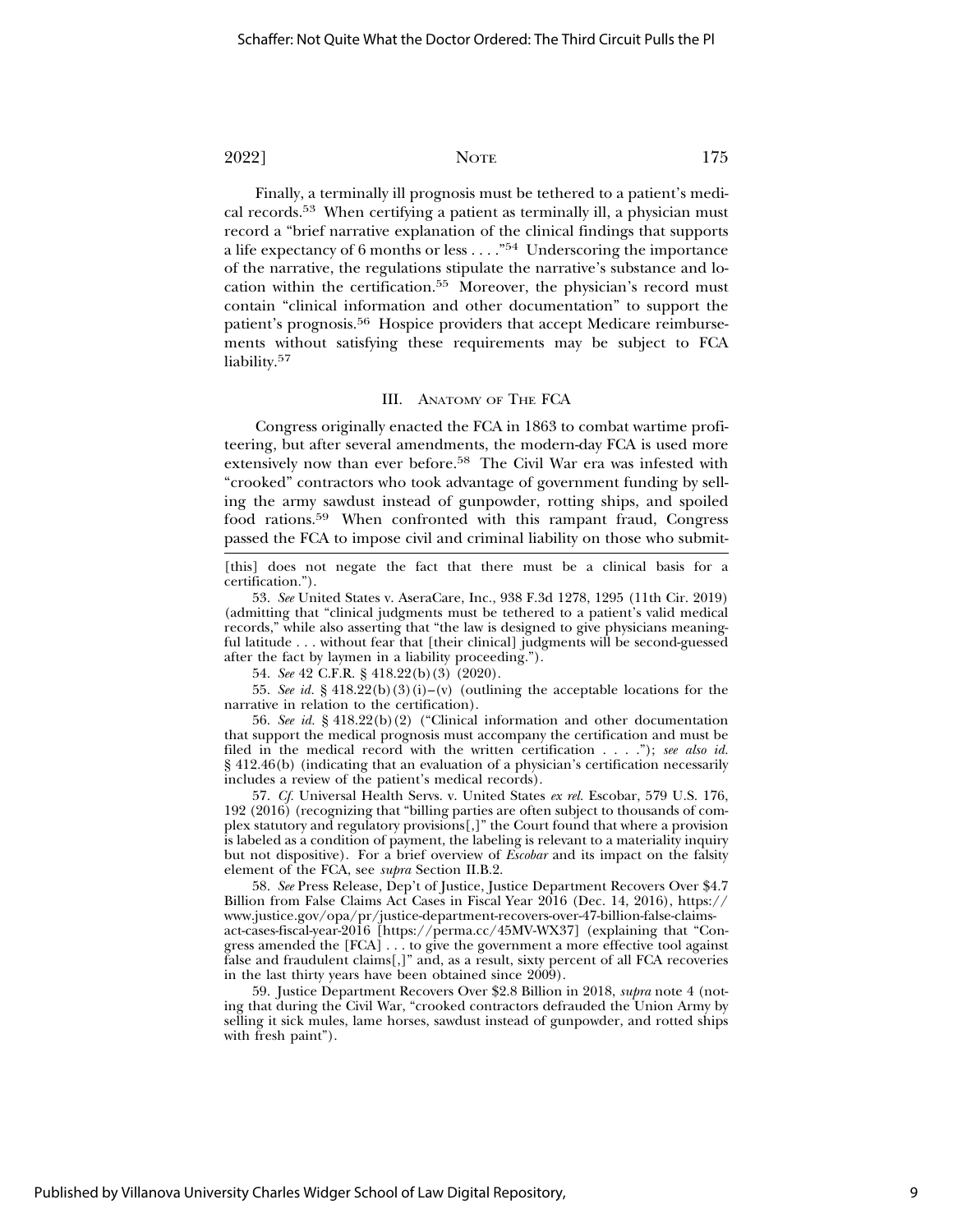ted false claims to the government. $60$  The FCA has gone through several modifications during its lifespan and is currently in its most robust and powerful form.61

This Part provides an overview of the modern-day FCA. First, Section III.A discusses the FCA's whistleblower provision which has greatly contributed to the FCA's expansive reach. Next, Section III.B examines the three main elements of a FCA claim, namely (1) knowledge, (2) materiality, and (3) falsity.

#### A. *Qui Tam Claims: Breathing Life into the FCA*

While authority to enforce the FCA primarily vests with the Attorney General, additional authority vests to whistleblowers.62 Under the FCA's whistleblower provision, private individuals, referred to as "relators," may bring a qui tam action on behalf of the government in exchange for a right to retain a portion of the funds recovered.63 After an investigation, the government has the option to either intervene and take over the action, or allow the relator to proceed on their own.64 Relators have substantial incentives under the FCA to not only bring a qui tam claim, but to continue its pursuit even when the government does not intervene.65 If the government intervenes, relators receive between fifteen and twenty-

61. *See id.* (explaining that since the FCA's enactment, Congress "has repeatedly amended the Act, but [the Act's] focus remains on those who present or directly induce the submission of false or fraudulent claims"); *see also* Al-Salihi, *supra* note 9, at 442–43 (summarizing recent FCA modifications, including the added incentives for whistleblowers, expansion of the definition of "claim," as well as the Fraud Enforcement and Recovery Act of 2009 ("FERA") that expanded the scope of liability).

62. *See* 31 U.S.C. § 3730(a)–(b) (2021) (identifying the parameters of civil actions under the FCA).

63. *Id.* § 3730(b)(1) (recognizing the right of private persons to bring a civil action under the FCA on behalf of the government); *see also* Al-Salihi, *supra* note 9, at 470 ("The FCA deputizes ordinary citizens to report fraud against the government . . . . Inefficiencies arise when qui tam relators fail to comprehend exactly what the FCA is deputizing them to do.").

64. *Id.* § 3730(b)(4) (indicating that the government must decide whether to intervene on the action after the investigatory period ends). Once filed, a qui tam complaint is sealed for at least sixty days while the government investigates the allegations.  $Id. \S$  3730(b)(2) (imposing that a qui tam complaint "shall be filed in camera, shall remain under seal for at least 60 days, and shall not be served on the defendant until the court so orders"); *see also* Meador & Warren, *supra* note 10, at 467 (recognizing that the amount of time cases remain under seal usually extends "well beyond" sixty days, suggesting that depending on the number of extensions requested by the government, the sealed period could last years).

65. *See* 31 U.S.C. § 3730(d)(1)–(2) (discussing the awards to qui tam plaintiffs).

<sup>60.</sup> *See Escobar*, 579 U.S. at 181 (describing the congressional investigations during the Civil War which revealed "a sordid picture of how the United States had been billed for nonexistent or worthless goods, charged exorbitant prices for goods delivered, and generally robbed in purchasing the necessities of war." (internal quotation marks omitted) (citing United States v. McNinch, 356 U.S. 595, 599  $(1958))$ .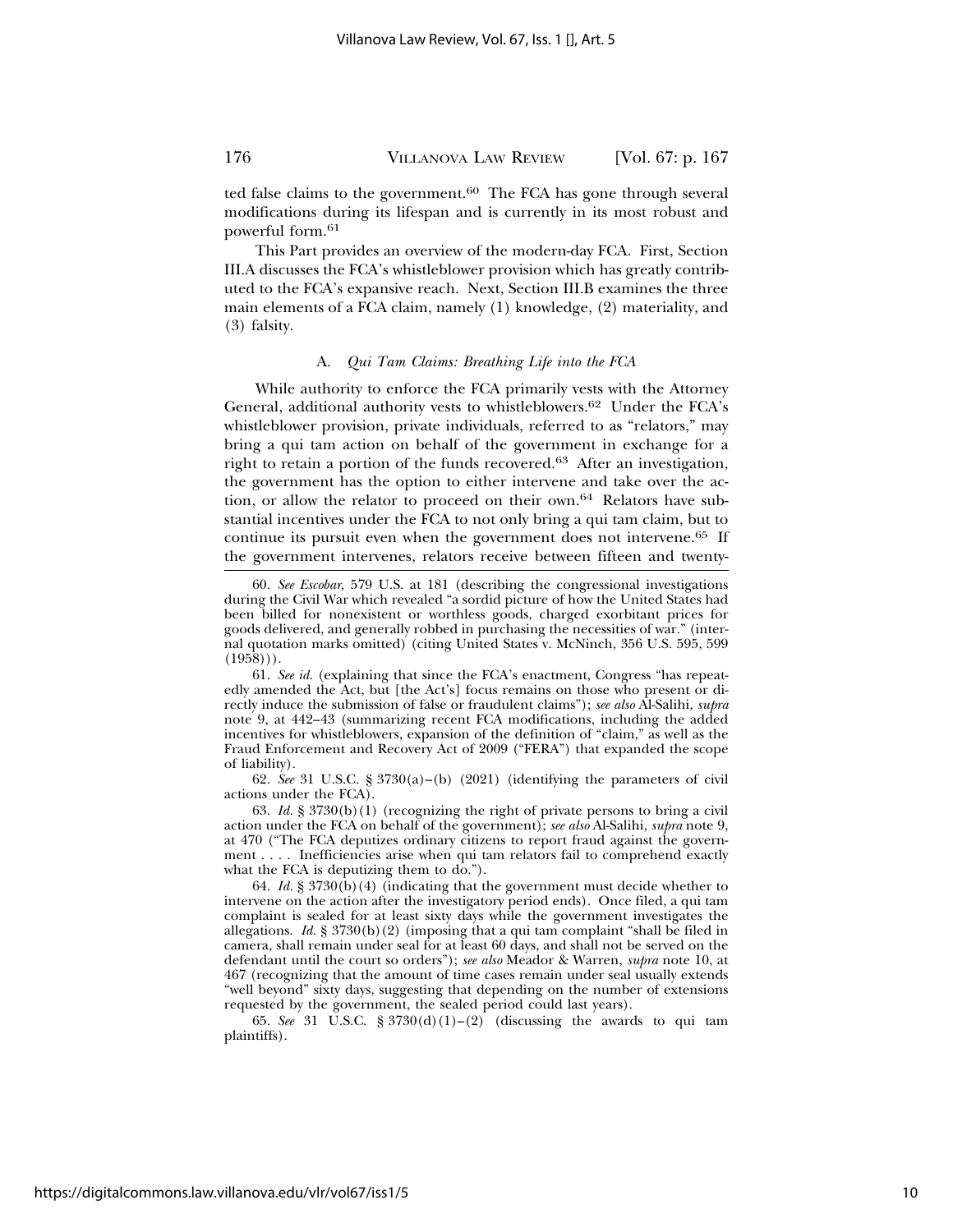five percent of the funds recovered.<sup>66</sup> Alternatively, if the government decides not to intervene and the relator goes forward on behalf of the government, the relator is entitled to receive between twenty-five and thirty percent of the recoveries.67

Prompted in large part by the FCA incentives, whistleblowers are now uncovering fraud at an unprecedented rate.<sup>68</sup> In fact, \$2.1 billion, or seventy percent, of the \$3 billion recovered in FCA-related recoveries in 2019 stemmed from qui tam claims.69 Qui tam claims are expected to continue to play a critical role in fraud detection, with an average of more than twelve new cases being brought every week.<sup>70</sup>

#### B. *Triaging the Elements of an FCA Claim*

The FCA permits a cause of action against anyone who defrauds the government.<sup>71</sup> While the FCA has several liability provisions, 31 U.S.C.  $\S 3729(a)(1)(A)$  ("Subsection (a)(1)(A)") and  $\S 3729(a)(1)(B)$  ("Subsection (a)(1)(B)") are two of the most commonly invoked.<sup>72</sup> Under Subsection  $(a)(1)(A)$ , FCA liability is triggered when an individual "knowingly presents, or causes to be presented, a false or fraudulent claim [to the government] for payment or approval[.]"73 Further, under Subsection  $(a)(1)(B)$ , any person who "knowingly makes, uses, or causes to be made or used, a false record or statement material to a false or fraudulent claim[,]" is liable.<sup>74</sup>

66. *See id.* § 3730(d)(1) (explaining that the amount relators receive depends "upon the extent to which the [relator] substantially contributed to the prosecution of the action").

67. *See id.* § 3730(d)(2).

68. *See* Justice Department Recovers Over \$3 Billion in 2019, *supra* note 5 (acknowledging "[t]axpayers have benefited greatly" as a result of qui tam claimants "who are often required to make substantial sacrifices to bring these schemes to light" (internal quotation marks omitted)).

69. *See id.* (recognizing that as compensation for their effort, qui tam claimants took home \$265 million, or roughly nine percent, of the government's recoveries in fiscal year 2019).

70. *See id.* ("The number of lawsuits filed under the *qui tam* provisions of the [FCA] has grown significantly since 1986, with 633 *qui tam* suits filed this past year—an average of more than 12 new cases every week.").

71. *See* Universal Health Servs. v. United States *ex rel.* Escobar, 579 U.S. 176, 181 (2016) (clarifying the circumstances when the FCA imposes liability).

72. *See* Christopher L. Martin, Jr., *Reining in Lincoln's Law: A Call to Limit the Implied Certification Theory of Liability Under the False Claims Act*, 101 CAL. L. REV. 227, 233-34 (2013) ("Sections  $3729(a)(1)(A)-(G)$  establish liability for seven fraudulent acts. Of these seven, the conduct prohibited by subsection  $(a)(1)(A)$  has produced the most litigation."); *see also* Al-Salihi, *supra* note 9, at 445 (explaining that "[o]f the fraudulent acts described in section 3729, subsections (a)(1)(A) and  $(a)(1)(B)$  are the subject of the most litigation").

73. *See* 31 U.S.C. § 3729(a)(1)(A); *see also id.* § 3729(a)(1) (codifying seven areas of FCA liability as well as the corresponding penalties).

74. *Compare id.* § 3729(a)(1)(B) (incorporating the word "material"), *with id.*  $\S 3729(a)(1)(A)$  (outlining parameters for liability without including the word "material").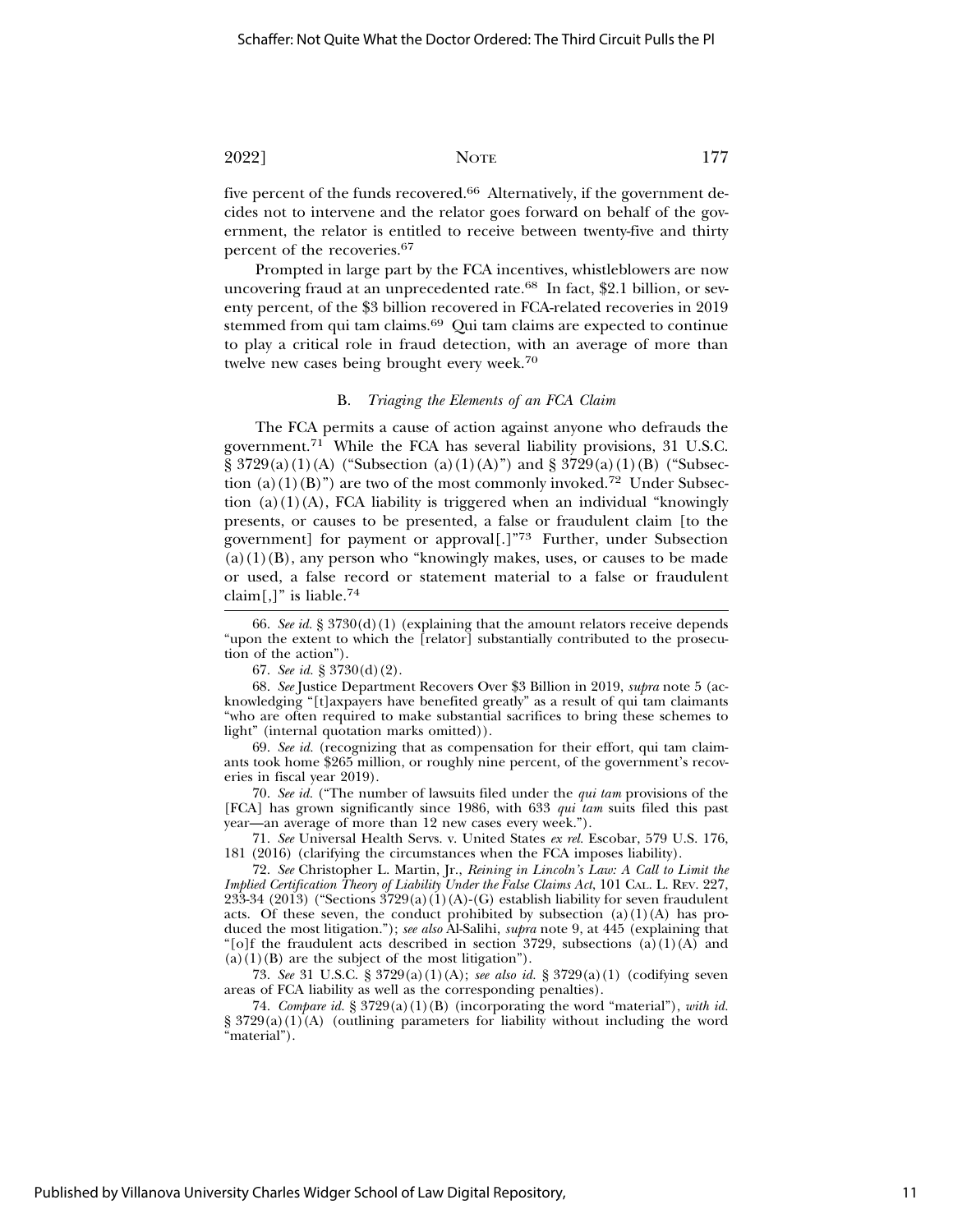The financial impact of the FCA on health care providers cannot be overstated.75 Violators are subject to treble damages, repayment of attorney fees, and civil penalties of up to \$25,076 per false claim in 2022.76 Considering that each FCA case often involves tens of thousands of claims, the aggregated penalty amount for each case quickly becomes "astronomical."77 Beyond the financial burden of litigation, health care providers face an additional punishment—exclusion from the government's health care programs.78 When the damages, penalties, fees, and reduction in future earnings are taken together, each cause of action has the potential to cost health care providers millions—or even billions—of dollars.79 Despite these high stakes, much ambiguity still remains regarding the FCA's elements, namely: (1) knowledge, (2) materiality, and (3) falsity.80

#### 1. *Knowledge and Materiality*

First, as a testament to its broad scope, the FCA's knowledge element imposes liability not only on those who intend to defraud it, but also on those who ignore a claim's obvious defects. $81$  As a guide for the legal community, the knowledge element is defined within the FCA.82 Under the FCA, a person acts knowingly with respect to the information's falsity, when that person has: (1) "actual knowledge[,]" (2) "acts in deliberate ignorance[,]" or (3) "acts in reckless disregard[.]"83

76. *See* 15 C.F.R. § 6.3 (2022) (codifying annual increases to FCA civil penalties, namely, increasing the minimum from \$11,803 in 2021 to \$12,537 in 2022 and increasing the maximum from \$23,607 in 2021 to \$25,076 in 2022).

77. Mark A. Srere, Cliff Stricklin & Laura S. Perlov, *The Changing Landscape of FCA Litigation for Healthcare Providers Due to Increased Civil Penalty Amounts*, BRYAN CAVE LEIGHTON PAISNER LLP (Aug. 17, 2016), https://www.bclplaw.com/en-US/ insights/the-changing-landscape-of-fca-litigation-for-healthcare.html [https:// perma.cc/ZEB5-MQFD] (calling the FCA's financial burden placed on health care providers "enormous" and "astronomical").

78. *See* 42 U.S.C. § 1320c-5 (2011) (authorizing the OIG to exclude providers from participation in all federal health care programs).

79. *See generally* Justice Department Recovers Over \$3 Billion in 2019, *supra* note 5 (calling attention to the government's FCA recoveries during fiscal year 2019, including—but not limited to—recoveries worth \$1.4 billion, \$500 million, and \$624 million from seven drug manufacturers).

80. *See* Al-Salihi, *supra* note 9, at 467 (acknowledging that the "FCA is undoubtedly complex" and to unravel its complexity, providers need a clear understanding of the elements because "a system as complex as private government cannot function efficiently in an environment of acute uncertainty").

81. *See generally* Winter *ex rel.* United States v. Gardens Reg'l Hosp. & Med. Ctr., 953 F.3d 1108, 1117 (9th Cir. 2020) (acknowledging Congress' intent for the knowledge element to be broader than the common law).

82. *See* 31 U.S.C. § 3729(b)(1)(A) (2021) (defining "knowing" and "knowingly" for purposes of the FCA).

83. *See id.* § 3729(b)(1)(B) (clarifying the proof requirement to satisfy the knowledge element of an FCA claim); *see also Winter*, 953 F.3d at 1122 (citing Fed.

<sup>75.</sup> *Cf. id.* § 3729(a)(1) (identifying the damages and penalties for violating the FCA).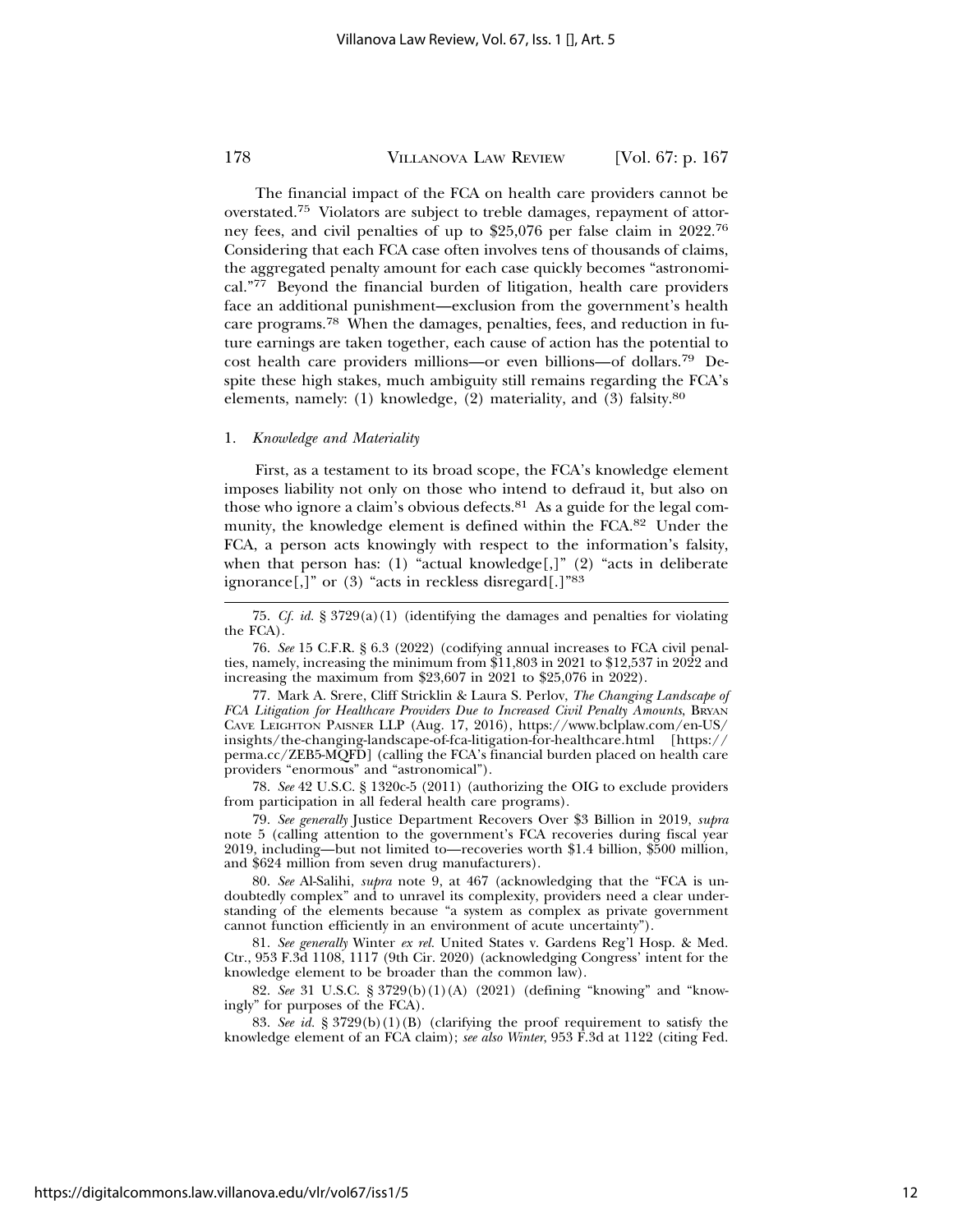Second, the FCA's materiality element—described as "rigorous" and "demanding" by the Supreme Court—acts as a gatekeeper warding off frivolous claims.84 The FCA defines "material" as including information that has a "natural tendency to influence, or be capable of influencing, the payment or receipt of money or property."85

#### 2. *Falsity*

Finally, falsity is the third element of a FCA claim and unlike the other elements, it is not defined in the FCA.86 Rather, the falsity element owes its complexity to the courts that have interpreted it.87 Two categories of falsity have developed: factual falsity and legal falsity.88 Factual falsity—arguably the more straightforward falsity type—applies when a government contractor misrepresents the goods or services provided to the government.89 For example, a claim would be factually false if a physician administered three flu shots but billed Medicare for ten flu shots.90 While factual falsity focuses on untrue facts in a claim, legal falsity focuses on the contractor's untrue certification of compliance with statutory or regulatory requirements.91 For example, a claim would be legally false if an unlicensed therapist billed Medicare for a patient's therapy session even though Medicare only reimburses for sessions conducted by licensed therapists.92 In this example, the claim is factually accurate—a therapy

R. Civ. P. 9(b)) (reminding lower courts that the Federal Rules of Civil Procedure stipulate that knowledge may be alleged generally).

84. *See* Universal Health Servs. v. United States *ex rel.* Escobar, 579 U.S. 176, 194 (2016) (explaining that an "all-purpose antifraud statute" intended to punish minor noncompliance mistakes (internal quotation marks omitted) (quoting Allison Engine Co. v. U.S. *ex rel.* Sanders, 553 U.S. 662, 672 (2008))).

85. *See* 31 U.S.C. § 3729(b)(4) (defining "material" for purposes of the FCA). 86. *See* Robert G. Anderson, *Clarification of the Implied False Certification Theory Under the False Claims Act: The Supreme Court's Decision in Universal Health Services, Inc. v. United States ex rel. Escobar*, 29 HEALTH LAW. 33, 33–34 (2016) (describing the basics of the falsity element).

87. *See* Latoya C. Dawkins, *Not So Fast: Proving Implied False Certification Theory Post-Escobar*, 42 SETON HALL LEGIS. J. 163, 164 (2017) (acknowledging that as the number of FCA cases continues to rise, understanding falsity and materiality has become increasingly more important).

88. *See* Al-Salihi, *supra* note 9, at 453–59 (explaining difference between legal falsity and factual falsity).

89. *See* Anderson, *supra* note 86, at 34 ("Factually false claims are easily understood . . . ."); Megan E. Italiano, *An Implied Defense: Self-Disclosure Offers A Defense to the Expanded False Claims Liability After Universal Health Services v. Escobar*, 60 WM. & MARY L. REV. 1943, 1951 (2019) (explaining that factually false claims represented the bulk of health care FCA claims historically).

90. *See* Anderson, *supra* note 86, at 33–34 (illustrating factual falsity).

91. *See also* United States *ex rel.* Polukoff v. St. Mark's Hosp., 895 F.3d 730, 741 (10th Cir. 2018) (describing instances of factual falsity, namely, when a claim is submitted with an incorrect description of the goods or services or where the goods or services were never actually provided).

92. *See* Anderson, *supra* note 86, at 34 (providing example of legal falsity).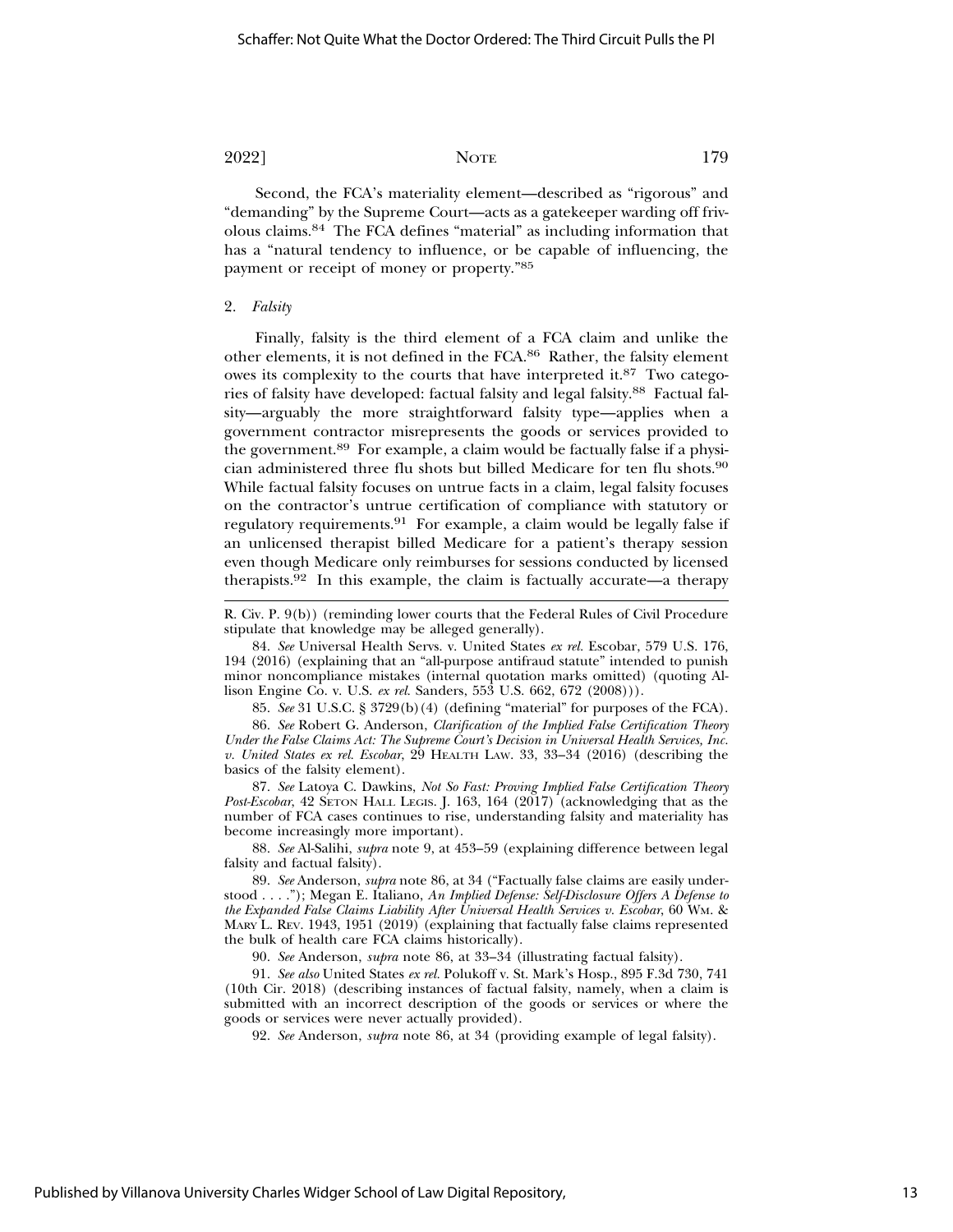session did occur—but the therapist's noncompliance with the licensing requirement nevertheless renders the claim legally false.<sup>93</sup>

Legal falsity is further broken down into two categories: (1) express false certification and  $(2)$  implied false certification.<sup>94</sup> Under the express false certification theory of liability, a government contractor expressly represents compliance with a statutory or regulatory requirement, but has not actually complied.95 For example, an express false certification claim arises if an unlicensed therapist, when filling out a claim, checks a box certifying compliance with a regulation requiring all therapists to be licensed.96 The therapist expressly certified that they satisfied the regulatory requirement even though the therapist is not actually licensed.<sup>97</sup>

In contrast, implied false certification liability may arise when someone simply submits a claim to the government without disclosing their statutory or regulatory violations.98 Consider the unlicensed therapist once more: implied false certification liability may apply when the claim is submitted, even if there is nothing on the claim that expressly confirms compliance.99 As the most expansive interpretation of falsity, the implied false certification theory was not uniformly applied by the circuit courts until 2016, when the Supreme Court stepped in to resolve the split in *Universal Health Services v. United States ex rel. Escobar*. 100

94. *See* Al-Salihi, *supra* note 9, at 454 (explaining the circuit court split regarding the validity of the implied certification theory of liability as it existed prior to the Supreme Court settling the split in *Escobar*).

95. *See Polukoff*, 895 F.3d at 741 (reasoning that the Supreme Court precedent demonstrates "a more expansive view of 'false or fraudulent'").

96. *See* Italiano, *supra* note 89, at 1949–51 (explaining that "in the health care context, 'legally false' claims may arise when an item or service has been provided to patients, but an underlying federal rule was violated, such as nonadherence to a Medicare requirement for participation.").

97. *See* Stephens, *supra* note 93 (noting that express false certification claims involve individuals who "'falsely certif[y] compliance with a particular statute, regulation, or contractual term, where compliance is a prerequisite to payment' . . . . [and it] is irrelevant how the statement is made, as long as [it] relates to a claim for payment from the government." (quoting United States *ex rel.* Conner v. Salina Reg'l Health Ctr., 543 F.3d 1211, 1217 (10th Cir. 2008))).

98. *See* Universal Health Servs. v. United States *ex rel.* Escobar, 579 U.S. 176, 181 (2016) (explaining that it does not matter if the government expressly identifies a condition of payment, rather, what matters is "whether the defendant knowingly violated a requirement that the defendant knows is material to the Government's payment decision").

99. *See* United States *ex rel.* Hendow v. Univ. of Phx., 461 F.3d 1166, 1172 (9th Cir. 2006) (discussing the various forms false certification can take including, but not limited to "assertion[s], statement[s], or secret handshake[s]").

100. 136 S. Ct. 1989 (2016).

<sup>93.</sup> *See* Jacob J. Stephens, *Dicta Me This: Implied False Certification to Materiality Under the False Claims Act Post-Escoba*r, 44 U. DAYTON L. REV. 273, 279–80 (2019) (describing "'[f]actually false' statements [as being] routinely associated with incorrect descriptions of goods or services provided, or a request for reimbursement for goods or services that were never provided"); *see also id.* (defining "'[l]egally false' statements [as being] false representations or false certifications of compliance with a governing law, statute or regulation, or contractual term.").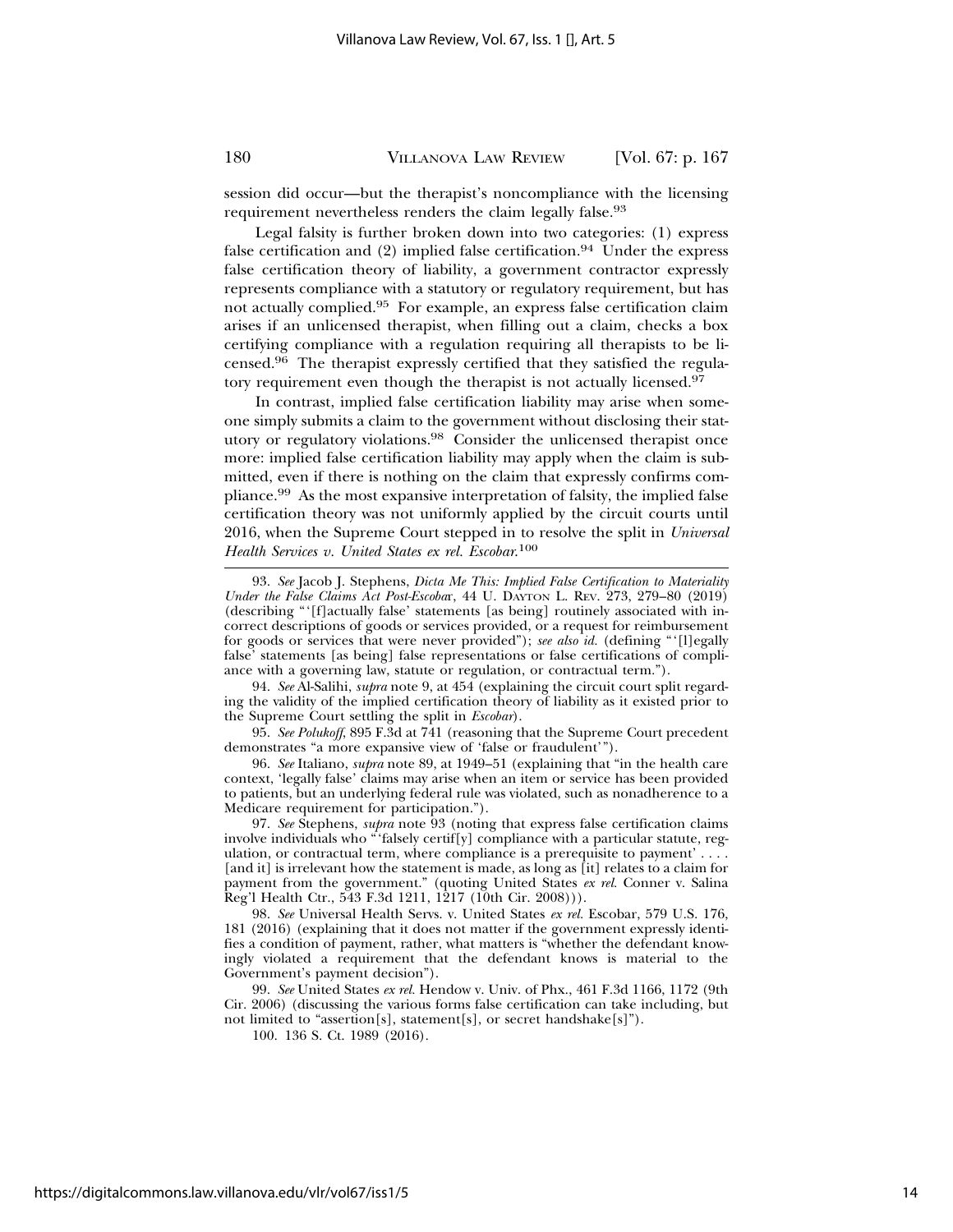In *Escobar*, the Supreme Court unanimously upheld the implied false certification theory of liability, reasoning that false misrepresentations are actionable under the FCA."101 The Court explained that when a statute does not define a term, it is Congress' intent to import the term's wellsettled common-law meaning.102 Without a statutory definition of falsity, the Court relied on common-law fraud principles in defining the FCA's scope.<sup>103</sup> Given that the common-law meaning of fraud encompasses misleading omissions as a form of false misrepresentation, the Court applied the same reasoning to the FCA.104

### IV. A SUPERFICIAL HAIRLINE FRACTURE: CIRCUIT COURTS RUN INTO COMPLICATIONS WHEN EVALUATING CLINICAL JUDGMENTS AND FCA FALSITY

Recently, and as a matter of first impression, circuit courts have had to determine whether conflicting expert opinions are sufficient to create a triable dispute of fact as to falsity.105 The so-called circuit split on this matter exists among the Eleventh, Ninth, and Third Circuits.106

102. *Id.* at 1999 (pointing out that when a statutory definition is not provided, Congress' intends to import the term's common-law meaning).

103. *See* RESTATEMENT (SECOND) OF TORTS § 525 (AM. L. INST. 1977) ("One who fraudulently makes a misrepresentation of fact, opinion, intention or law for the purpose of inducing another to act or to refrain from action in reliance upon it, is subject to liability . . . .").

104. *See Escobar*, 579 U.S.at 189 (interpreting the FCA terms, false and fraudulent under common-law fraud in the absence of statutory definitions); RESTATE-MENT (SECOND) OF TORTS § 529, cmt. c (AM. L. INST. 1977) ("[A] statement that contains only favorable matters and omits all reference to unfavorable matters is as much a false representation as if all the facts stated were untrue."); *see also* Omni-Care, Inc. v. Laborers Dist. Council Constr. Indus. Pension Fund, 575 U.S. 175, 188–91 (2015) (holding that opinions could be false if not genuinely held or if based on untrue material facts).

105. *Compare* United States v. AseraCare, Inc., 938 F.3d 1278, 1291 (11th Cir. 2019) ("Neither this Court nor any of our sister circuits has considered the standard for falsity in the context of the Medicare hospice benefit, where the controlling condition of reimbursement is a matter of clinical judgment."), *with* Winter *ex rel.* United States v. Gardens Reg'l Hosp. & Med. Ctr., 953 F.3d 1108, 1114–15 (9th Cir. 2020) (involving a former employee who had the responsibility of reviewing hospital admission criteria).

106. *See Winter*, 953 F.3d at 1114–15; *see also AseraCare*, 938 F.3d at 1284 (reviewing a case involving alleged hospice fraud).

<sup>101.</sup> *Id.* at 1999, 2002 (reasoning that FCA liability is not constricted to claims containing express falsehoods and stating, ". . . . instead of adopting a circumscribed view of what it means for a claim to be false or fraudulent, concerns about fair notice and open-ended liability 'can be effectively addressed through strict enforcement of the Act's materiality and [knowledge] requirements.'" (quoting United States v. Sci. Applications Int'l Corp., 626 F.3d 1257, 1270 (D.C. Cir.  $2010$ )).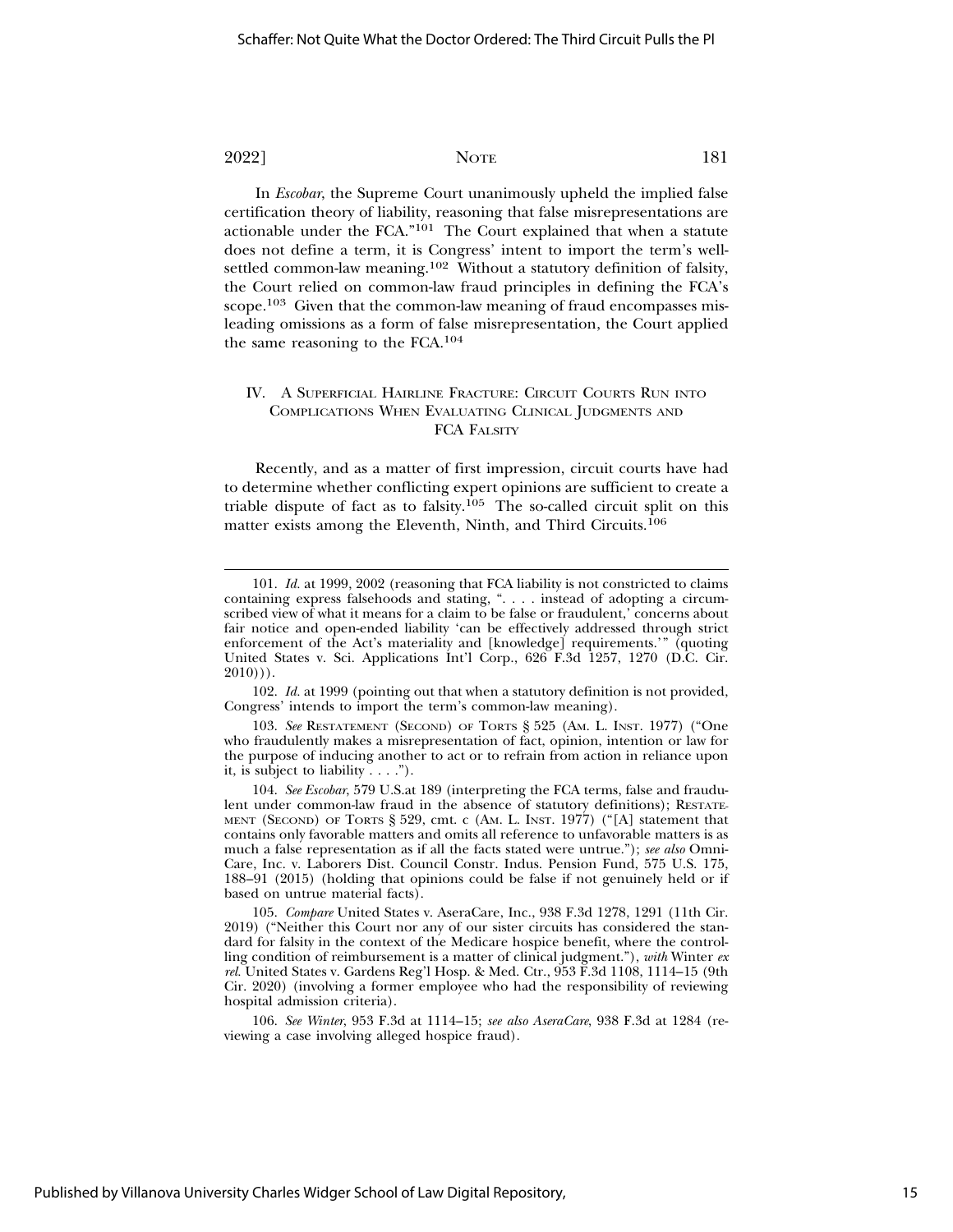### A. *The Eleventh Circuit Transplants Objectivity into the FCA in* United States v. AseraCare, Inc.

In *AseraCare*, the Eleventh Circuit held that reasonable differences in clinical judgment, without more, cannot establish falsity.107 The Eleventh Circuit reasoned that deference must be given to physicians and explained that a physician's certification cannot trigger FCA liability unless the clinical judgment reflects an "objective falsity."108 After introducing its new standard, the court clarified what constitutes an objective falsity; namely, situations where (1) the physician fails to assess the patient's condition prior to asserting a clinical judgment; (2) the certifying physician does not believe their clinical judgment is accurate; or (3) the expert testimony demonstrates that no reasonable physician would have reached a similar clinical judgment.<sup>109</sup> Health care providers had reason to celebrate the Eleventh Circuit's ruling, given that *AseraCare* effectively narrowed the FCA's scope—but their celebrations did not last long.

# B. *The Ninth Circuit Takes a Noninvasive Approach in* Winter ex rel. United States v. Gardens Regional Hospital & Medical Center

It took less than seven months for the Eleventh Circuit's objective falsity standard to be confronted by another circuit.110 In *Winter*, the Ninth Circuit held that clinical judgments are capable of being false under the FCA.111 In contrast to *AseraCare*, in which hospice certifications were the

108. *Id.* at 1296 ("Nothing in the statutory or regulatory framework suggests that a clinical judgment regarding a patient's prognosis is invalid or illegitimate merely because an unaffiliated physician reviewing the relevant records after the fact disagrees with that clinical judgment."). The court clarified, stating that "a reasonable difference of opinion among physicians reviewing medical documentation . . . is not sufficient on its own to suggest that those judgements—or any claims based on them—are false under the FCA." *Id.* at 1297. Further, the court noted that a "sincerely held clinical judgment" will not be considered false, even if it is later contended to be wrong. *Id.*

109. *See id.* (outlining the scenarios where a claim could reflect an objective falsity).

110. *See Winter*, 953 F.3d at 1108 (issuing its ruling on March 23, 2020); United States *ex rel.* Druding v. Care Alts., 952 F.3d 89, 89 (3d Cir. 2020) (issuing its ruling on March 4, 2020).

111. *See Winter*, 953 F.3d at 1117 ("[O]pinions are not, and have never been, completely insulated from scrutiny." (internal quotation marks omitted) (quoting United States v. Paulus, 894 F.3d 267, 275–76 (6th Cir. 2018))). The court noted that the Tenth Circuit previously recognized medical judgements can be false under the FCA if the judgement is not considered "reasonable . . . under the government's definition of the phrase." *Id.* at 1118 (internal quotation marks omitted) (quoting United States *ex rel.* Polukoff v. St. Mark's Hospital, 895 F.3d 730, 742 (10th Cir. 2018)).

<sup>107.</sup> *AseraCare*, 938 F.3d at 1301 (stating that the FCA should not be used as the "[g]overnment's primary line of defense against questionable claims for reimbursement" without a showing that the claim reflected an "objective and knowing falsehood"); *see also id.* at 1297 (holding that "in order to show objective falsity as to a claim . . . the [g]overnment must show something more than mere different of reasonable opinion concerning the prognosis . . . .").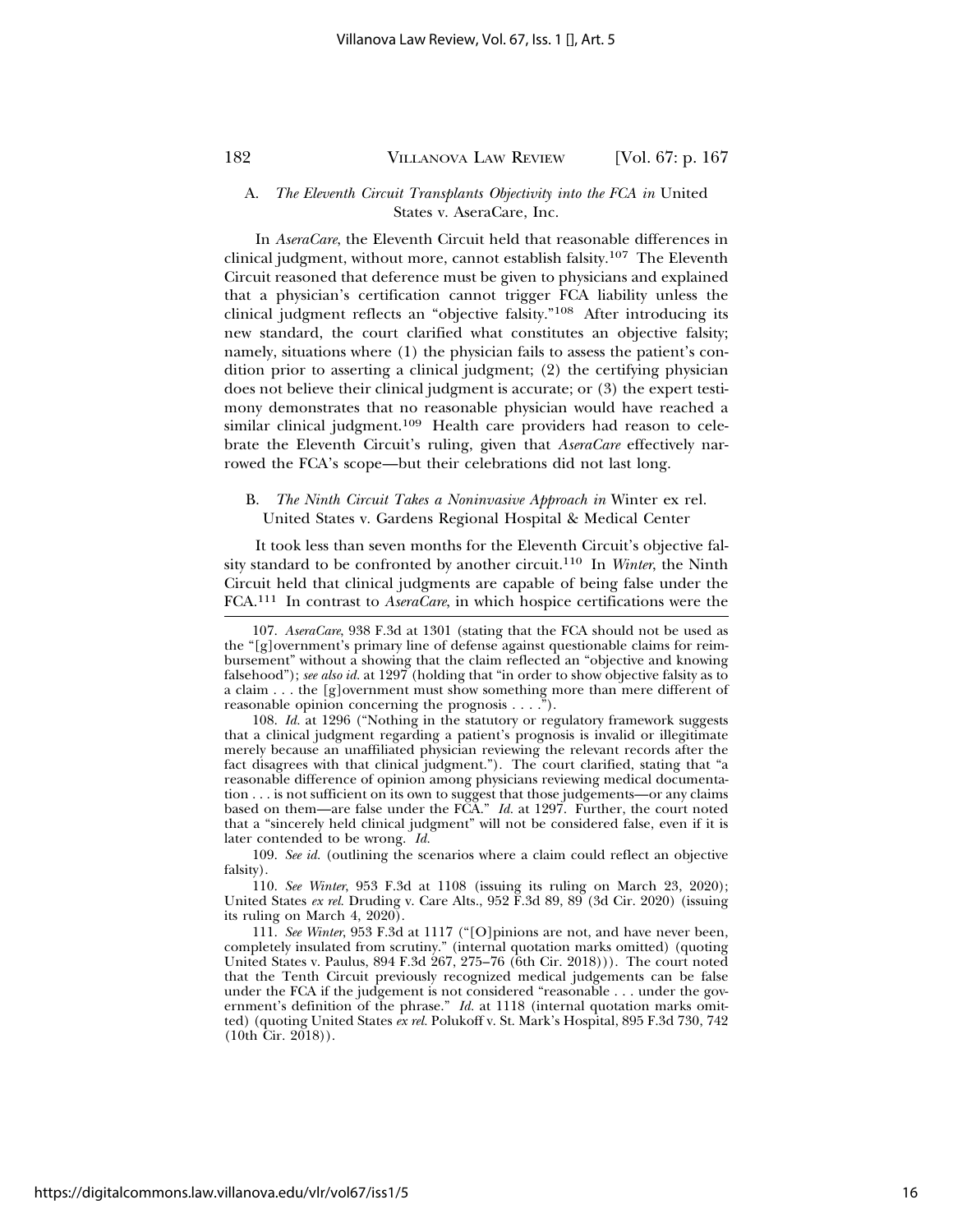focus, the *Winter* court faced questions relating to Medicare's medical necessity requirement for inpatient admissions.112 Nonetheless, these cases are comparable because they both focus on a physician's clinical judgment in relation to one of Medicare's regulatory requirements.<sup>113</sup>

In the Ninth Circuit's carefully constructed *Winter* opinion, the court suggested that its analytical approach did not conflict with the Eleventh Circuit's approach in *AseraCare* for three reasons.<sup>114</sup> First, in the Ninth Circuit's view, the Eleventh Circuit ruled on whether a reasonable disagreement between physicians, without more, is sufficient to establish falsity—not whether a medical opinion could ever be false.115 Second, relying on an *AseraCare* footnote, the Ninth Circuit asserted that the Eleventh Circuit did not intend for its objective falsity standard to apply beyond hospice certifications.116 Finally, as a back-up, the Ninth Circuit included a one sentence disclaimer indicating that, "to the extent that *AseraCare* can be read to graft any type of 'objective falsity' requirement onto the FCA, we reject that proposition."117

### V. STITCHING TOGETHER A QUI TAM CLAIM: THE FACTS AND PROCEDURE OF DRUDING

The same month that the Ninth Circuit issued its ruling in *Winter*, the Third Circuit also weighed in on the matter.118 In *Druding*, four former employees filed a qui tam complaint in the United States District Court for the District of New Jersey against their former employer and hospice pro-

<sup>112.</sup> *See Winter*, 953 F.3d at 1112–13 (involving a qui tam claimant alleging that a hospital falsely submitted claims to Medicare for inpatient admissions that were not medically necessary).

<sup>113.</sup> *See* Najjar, *supra* note 5, at 149–52 (finding similarities between *AseraCare*, a case involving medical necessity, and United States v. Paulus, 894 F.3d 267 (6th Cir. 2018), a case involving criminal FCA liability).

<sup>114.</sup> *See Winter*, 953 F.3d at 1118–19 (reasoning that its ruling is not contradicted by the Eleventh Circuit's findings in *AseraCare*). *But see id.* at 1120 (admitting that the evidence presented goes beyond a mere difference in expert testimony).

<sup>115.</sup> *Id.* at 1118–19 (emphasis added) (looking past the Eleventh's circuit's language regarding objectivity, the Ninth Circuit asserts that the *AseraCare* holding should not be interpreted to apply to all subjective statements).

<sup>116.</sup> *Id.* at 1119 (explaining that the *AseraCare* court specifically noted that the objective falsehood standard does not "necessarily apply to a physician's certification of medical necessity"); *see also AseraCare*, 938 F.3d at 1300 n.15 (distinguishing United States *ex rel.* Polukoff v. St. Mark's Hospital, 895 F.3d 730 (10th Cir. 2018), by noting the factual differences between medical necessity claims, such as the one in *Polukoff*, and hospice claims).

<sup>117.</sup> *Winter*, 953 F.3d at 1119 (citing United States *ex rel.* Druding v. Care Alts., 952 F.3d 89,94 (3d Cir. 2020)) (holding the FCA does not require a plaintiff to plead objective falsehood because any opinion, even that of a physician, can be false or fraudulent).

<sup>118.</sup> *See Druding*, 952 F.3d at 91 ("This case requires us to consider whether and when clinical judgements can be considered 'false' in the context of the  $[{\rm FCA}]$ .").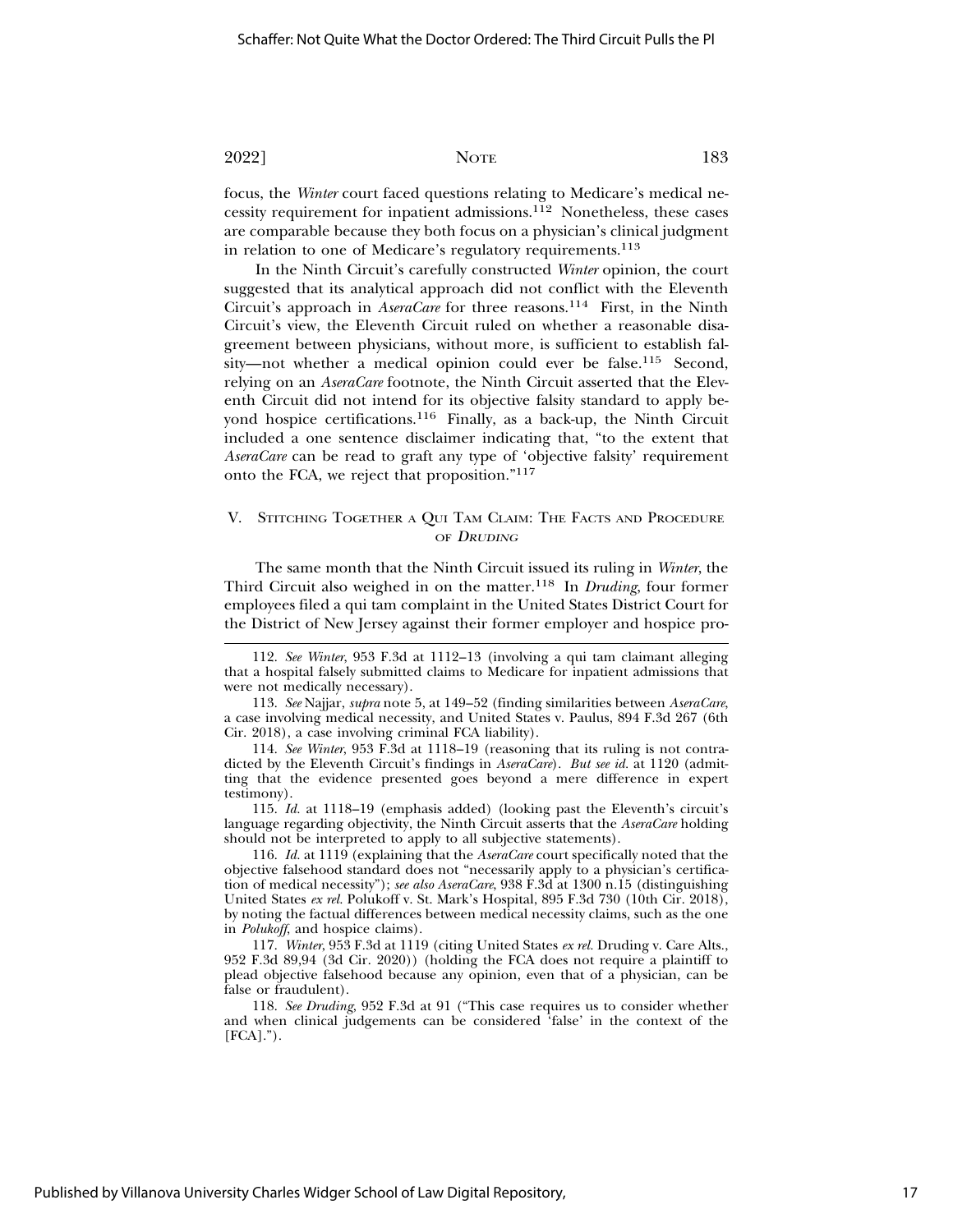vider, Care Alternatives, Inc.<sup>119</sup> The relators alleged the hospice provider knowingly submitted false claims to Medicare.120 More specifically, the relators argued the hospice provider admitted patients who were not actually terminally ill and pressured employees to alter medical records to make patients appear eligible for the MHB.121 After an investigation spanning more than seven years, the government decided not to intervene and the relators proceeded with the suit on their own.122

Medical records from a sampling of forty-seven patients were produced during discovery and both sides presented expert testimony regarding the accuracy of the patients' prognoses.123 Specifically, the relators' medical expert opined that of the forty-seven patients whose records were reviewed, twenty-one—or roughly forty-five percent—were either (1) ineligible for hospice for all or part of the time they were enrolled in hospice, or (2) had incomplete records.124 Moreover, the relator's expert found that of the 603 hospice certification periods for those forty-seven patients, 214—or approximately thirty-five percent—were improperly certified for hospice eligibility.125 In contrast, the hospice provider's medical expert testified that each patient prognosis was reasonable.<sup>126</sup>

Following discovery, the hospice provider filed a motion for summary judgment.127 Focusing solely on the falsity element, the district court granted the hospice provider's motion.128 The court identified the con-

121. *Id.* at 677–81 (exploring the limited evidence that the relators provided).

122. *Id.* at 671 (explaining that the government, despite declining to intervene, would nevertheless remain an interested party in the matter); see also 31 U.S.C. § 3730(b)(2) (2021) (indicating that after investigating the claims raised, the government has the option to intervene and proceed with an action brought by a qui tam claimant).

123. *District Ct. Druding II*, 346 F. Supp. 3d at 681 (providing the conflicting expert findings of two physicians).

124. *Id.* (explaining the relator's expert testimony).

125. *Id.*

126. *See District Ct. Druding II*, 346 F. Supp. 3d at 681; *see also* Appellant's Reply Brief at 15, United States ex rel. Druding v. Care Alts., 2019 WL 1894640 (3d Cir. 2019) (C.A.3) (asserting that the district court overlooked the relator's expert's opinion that even if confined to the fifteen patients identified in the complaint, twelve of the fifteen—or eight percent—were inappropriate for hospice care for at least part of their stays).

127. *See District Ct. Druding II*, 346 F. Supp. 3d at 684 (denying Care Alternative's second motion to dismiss for a supposedly deficient Written Disclosure Statement but granting Care Alternative's motion for summary judgment).

128. *Id.* at 687 (identifying similarities between two other district court cases, namely, that every patient was physician-certified for the hospice benefit, that there was no evidence that any physician received a kickback to certify a patient, and that no particular physician was accused of certifying ineligible patients); *see*

<sup>119.</sup> Druding v. Care Alts., (*District Ct. Druding I*), 164 F. Supp. 3d 621, 625 (D.N.J. 2016) (ruling on the first summary judgment motion).

<sup>120.</sup> Druding v. Care Alts., Inc. (*District Ct. Druding II*), 346 F. Supp. 3d 669, 672 (D.N.J. 2018), *rev'd*  $\mathcal{F}$  *remanded sub nom.*, United States ex rel. Druding v. Care Alts., 952 F.3d 89 (3d Cir. 2020) (providing the factual background for the plaintiff-realtors claim).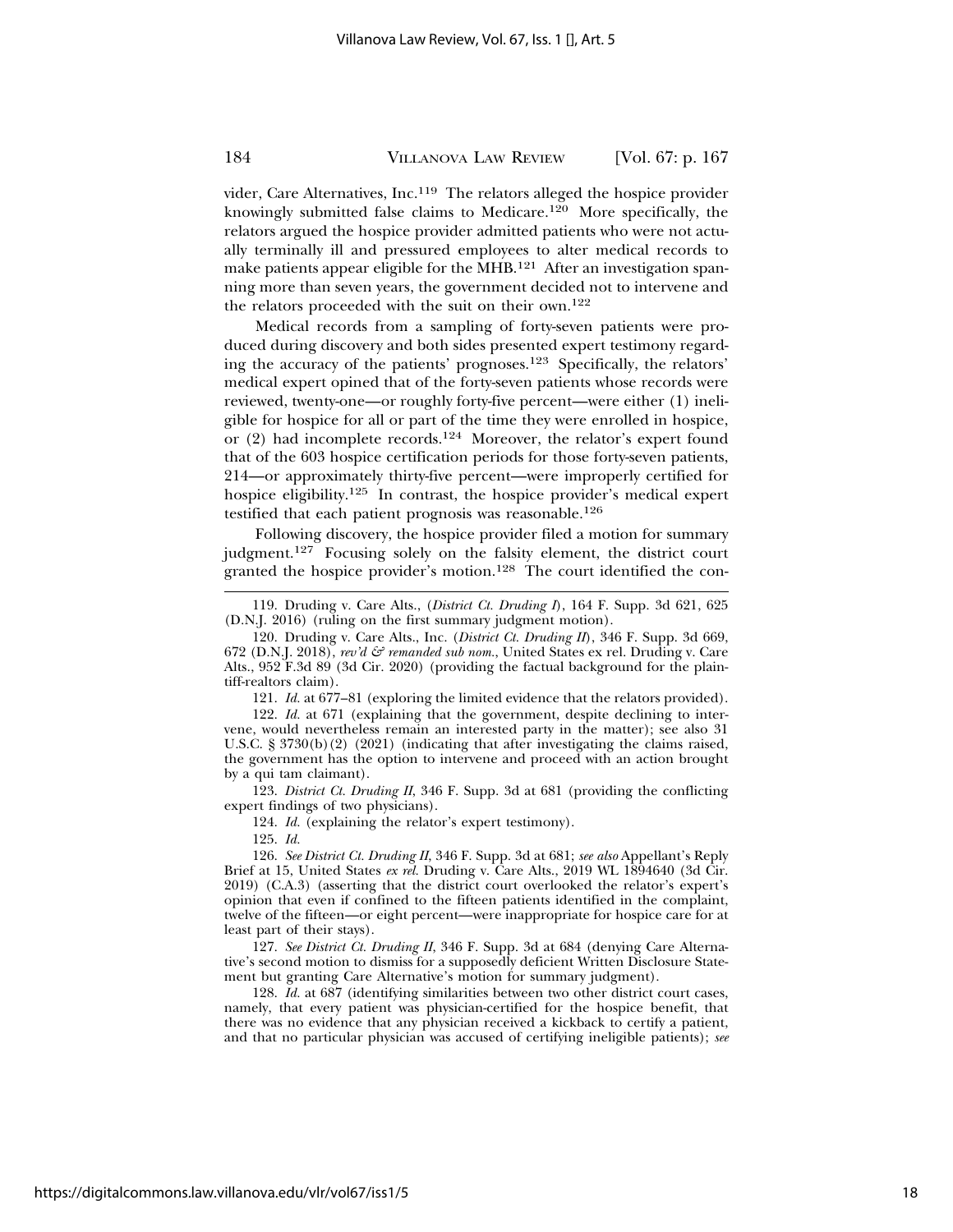flicting expert testimony as the only viable evidence of falsity and held that without more, the relators had presented insufficient evidence of "objective falsity."129 Echoing the points made in *AseraCare*, the district court explained that a reasonable difference in medical opinion is insufficient to create a triable dispute of fact for falsity.130 On appeal, the Third Circuit reversed the district court's grant of summary judgment, reasoning that a physician's expert opinion is not immune from scrutiny.131 On February 22, 2021, the Supreme Court declined to review the Third Circuit's decision in *Druding*, leaving the so-called circuit split to linger.<sup>132</sup>

#### VI. THE THIRD CIRCUIT OPTS FOR AN INVASIVE APPROACH IN DRUDING

Unlike the Ninth Circuit, which took a more nuanced approach in *Winter*, the Third Circuit opted for a bolder tactic in *Druding*. 133 The

129. *Compare District Ct. Druding II*, 346 F. Supp. 3d at 688 (granting the summary judgment motion), *with* United States v. Paulus, 894 F.3d 267, 275 (6th Cir. 2018) ("[O]pinions are not, and have never been, completely insulated from scrutiny. At the very least, opinions may trigger liability for fraud when they are not honestly held by their maker, or when the speaker knows of facts that are fundamentally incompatible with his opinion.").

130. *See District Ct. Druding II*, 346 F. Supp. 3d at 688 (explaining that the "ultimate issue is not whether the certification of hospice eligibility was correct or incorrect, but rather whether it was knowingly false."); *see also id.* at 687 (emphasizing that there is no binding authority that directly contradicts applying an objective falsehood standard).

131. *See* United States *ex rel.* Druding v. Care Alts., 952 F.3d 89, 91 (3d Cir. 2020) (rejecting the objective falsehood requirement for FCA falsity). In reaching this conclusion, the Third Circuit relied in part on the common-law definition of fraud. *See id.* at 95.

132. *See* Petition for Writ of Certiorari at 2, Care Alts. v. United States (U.S. 2020) (No. 20-371), 2020 WL 5657690 (asking "[w]hether a physician's honestly held clinical judgment regarding hospice certification can be 'false' under the False Claims Act based solely on a reasonable difference of opinion among physicians."); *see also* Care Alts. v. United States, No. 20-371, 2021 WL 666386 (U.S. 2021) (denying certiorari on February 22, 2021).

133. *See* Stephen A. Wood, *Falsity Under the False Claims Act—The Need for An Objective Standard of Proof*, WASH. LEGAL FOUND. (June 2, 2020), https:// www.wlf.org/2020/06/02/wlf-legal-pulse/falsity-under-the-false-claims-act-theneed-for-an-objective-standard-of-proof/ [https://perma.cc/JWQ3-WL6B]

(describing *Winter* as "less troubling" than *Druding* due to the procedural timing and nuanced facts of the case).

*also* United States v. AseraCare, Inc., 176 F. Supp. 3d 1282, 1283 (N.D. Ala. 2016), *vacated & remanded sub nom.* United States v. AseraCare, Inc., 938 F.3d 1278 (11th Cir. 2019) ("When hospice certifying physicians and medical experts look at the very same medical records and disagree about whether the medical records support hospice eligibility, the opinion of one medical expert alone cannot prove falsity without further evidence of an objective falsehood."); *see also* United States *ex rel.* Wall v. Vista Hospice Care, No. 3:07-CV-00604-M, 2016 WL 3449833, at \*17 (N.D. Tex. June 20, 2016), *appeal dismissed*, United States *ex rel.* Wall v. Vista Hospice Care, No. 17-11478, 2018 WL 3054767, at \*1 (5th Cir. Jan. 11, 2018) ("[A]n FCA claim about the exercise of [a physician's clinical] judgment must be predicated on the presence of an objectively verifiable fact at odds with the exercise of that judgment, not a matter of questioning subjective clinical analysis.").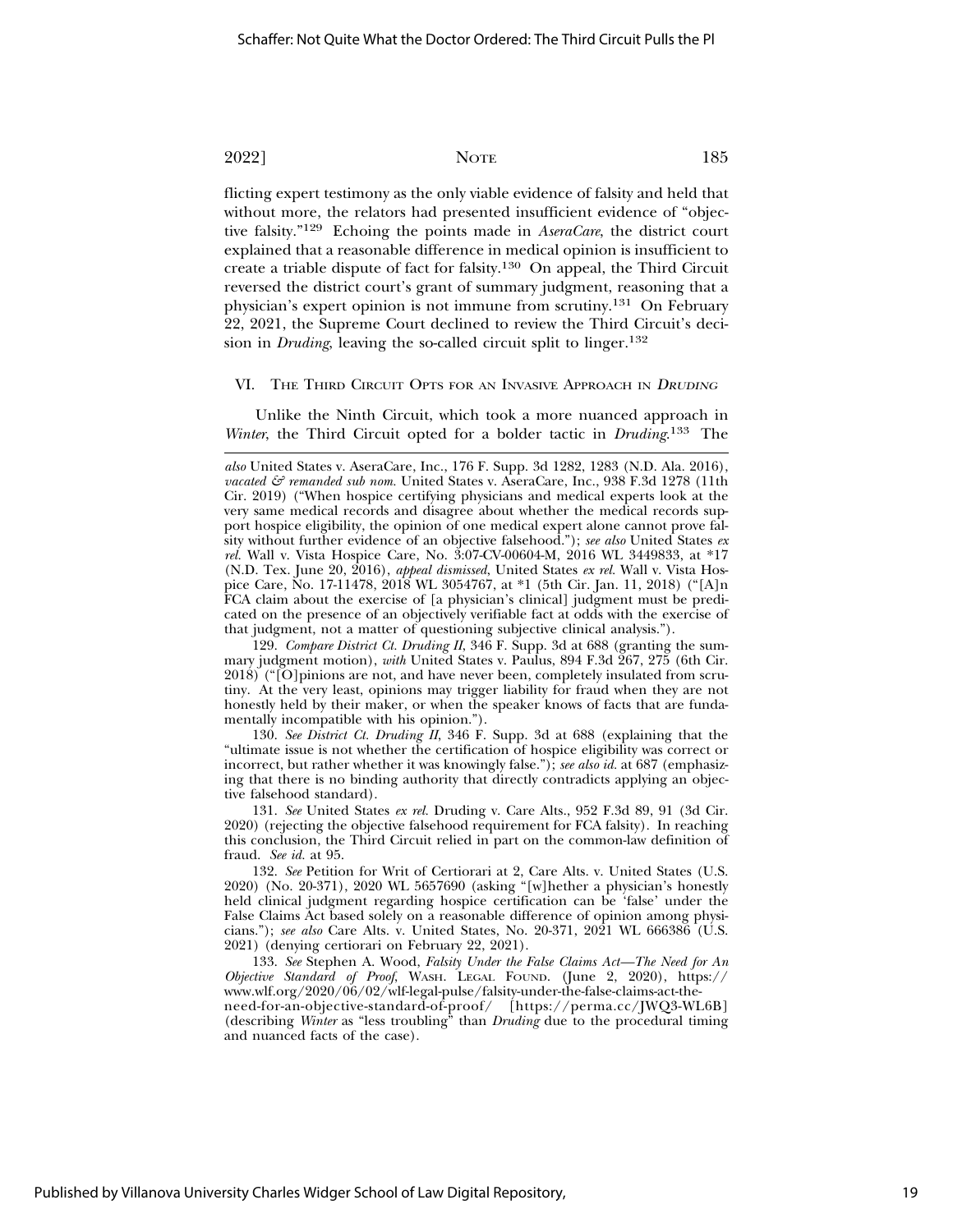Third Circuit's opinion began with a statutory analysis, moved on to discuss two types of falsity, considered conflicting expert opinion as proof of falsity, and finally, flatly rejected the objective falsity standard—thereby creating the perception of a circuit split.134

Focusing on the FCA's plain language at the outset of its analysis, the Third Circuit identified two flaws in the district court's reasoning.135 First, the Third Circuit reasoned that opinions are capable of being false under the FCA.136 Because the FCA does not statutorily define "false" and "fraudulent," the court looked to the common-law to fill the definitional gap.137 Relying on Supreme Court precedent, Third Circuit jurisprudence, as well as the Restatement (Second) of Torts, the court concluded that under common-law, an opinion—expert or not—can be false.138

Second, the court held that the objective falsity standard improperly conflates knowledge and falsity.139 In the Third Circuit's view, the district court's description of objective falsity included reference to a physician's state of mind by using the words, "knowingly" and "believed," thereby merging knowledge and falsity.140 The Third Circuit reasoned that by

135. *See Druding*, 952 F.3d at 95 ("As with any statutory interpretation question, our analysis begins with the text." (citing Universal Health Servs. v. United States *ex rel.* Escobar, 579 U.S. 176, 187 (2016))).

136. *See id.* (reasoning that a difference of opinion can show falsity under the FCA). *But see* Omnicare, Inc. v. Laborers Dist. Council Constr. Indus. Pension Fund, 575 U.S. 175, 189 (2015) (reviewing a securities law case, the court reasoned that an opinion "is not necessarily misleading when an issuer knows, but fails to disclose, some fact cutting the other way").

137. *Druding*, 952 F.3d at 95 (stating that under the common law, opinions can be false for purposes of liability). *But see* Anderson, *supra* note 86, at 33 (referring to the lack of a definition for "false" and "fraudulent" as "one of the most glaring anomalies or oversights in the FCA").

138. *See generally Omnicare*, 575 U.S. at 190 (discussing securities law, explaining that "[a] reasonable investor does not expect that every fact known to an issuer supports its opinion statement"); *see Druding*, 952 F.3d at 95; *see also* RESTATEMENT  $(S<sub>ECOND</sub>)$  or TORTS § 525 cmt. c (AM. L. INST. 1977) ("[A] statement that a particular person . . . is of a particular opinion or has a particular intention is a misrepresentation if the person in question does not hold the opinion or have the intention asserted."); *see also id.* § 539 cmt. a ("Frequently a statement which, though in form an opinion upon facts not disclosed or otherwise known to their recipient, is reasonably understood as implying that there are facts that justify the opinion or at least that there are no facts that are incompatible with it.").

139. *Druding*, 952 F.3d at 96 (explaining that the "plain language of the FCA denotes [knowledge] as an element independent of falsity" (first citing 31 U.S.C. § 3729(a)(1)(A) (2021); then citing United States *ex rel*. Petratos v. Genentech Inc., 855 F.3d 481, 487 (3d Cir. 2017))).

140. *See id.* (reasoning that requiring evidence that a physician lied establishes a knowledge element that is inconsistent with the FCA); *see also* Druding v. Care Alts., Inc. (*District Ct. Druding II*), 346 F. Supp. 3d 669, 676 (D.N.J. 2018), *rev'd & remanded sub nom.*, United States *ex rel.* Druding v. Care Alts., 952 F.3d 89 (3d Cir.

<sup>134.</sup> *See* Debra A. Weinrich & Dana Petrillo, *Mere Disagreement or Knowing Falsehood: The Circuit Split on False Claims Act "Falsity"*, WHITE & WILLIAMS LLP (Mar. 11, 2020), https://www.whiteandwilliams.com/resources-alerts-Mere-Disagreement-or-Knowing-Falsehood-The-Circuit-Split-on-False-Claims-Act-Falsity.html [https:// perma.cc/SP5X-YZEV] (explaining the perceived circuit split).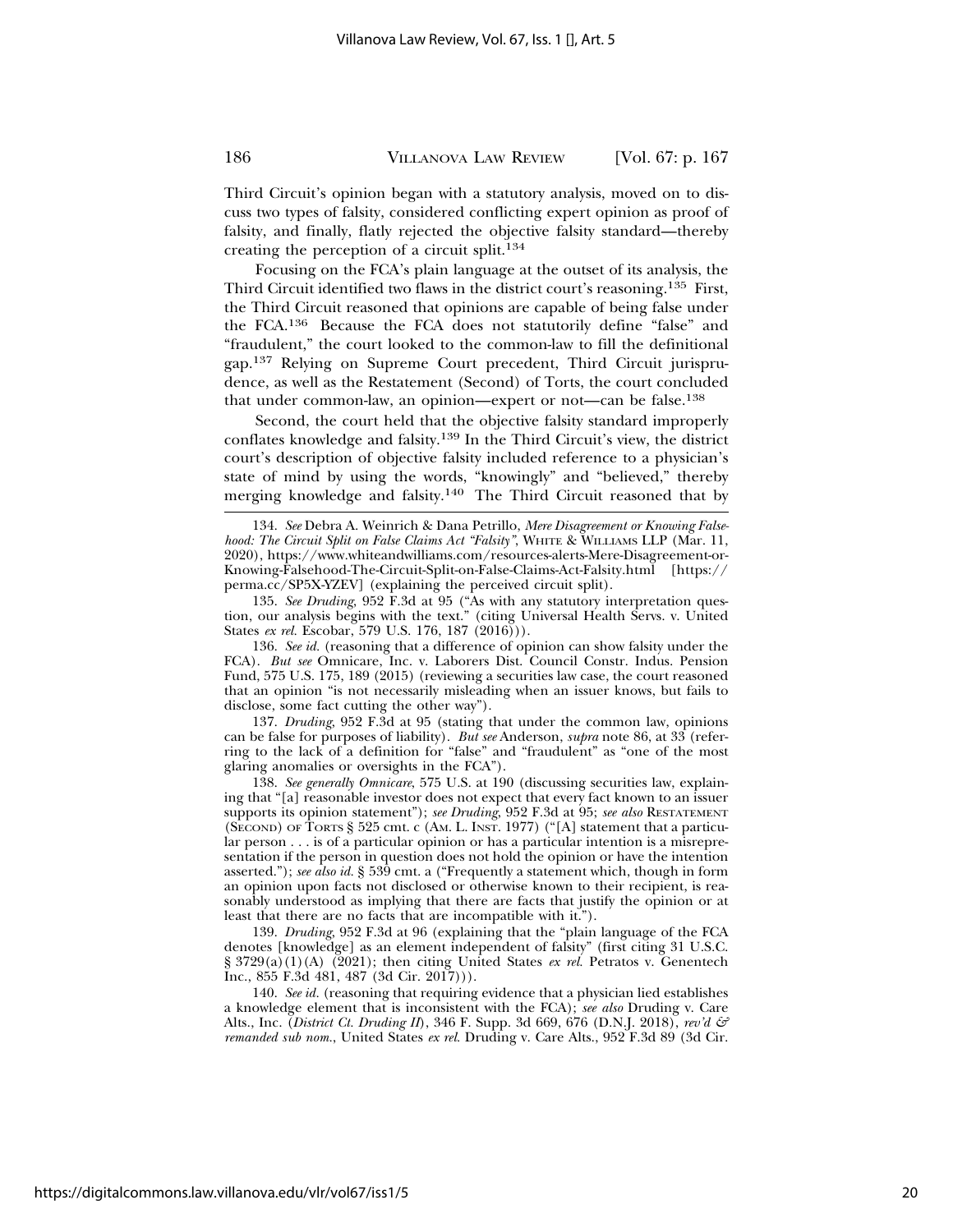combining two elements into a single standard, the objective falsity standard was inconsistent with the plain language and established application of the FCA.141

Next, the Third Circuit faulted the objective falsity standard for circumscribing falsity to be factual falsity.142 Relying on Supreme Court precedent, Third Circuit case law, and persuasive authority from the Tenth Circuit, the court underscored the validity of a FCA claim based on a theory of legal falsity.143 The court asserted that under a theory of legal falsity, FCA liability is triggered by showing a provider's noncompliance.<sup>144</sup> Accordingly, the court explained that a hospice provider's noncompliance with either the MHB's terminal illness requirement or the documentation requirement presents a basis for a viable legal falsity claim.145

Following its discussion on factual and legal falsity, the Third Circuit rejected the district court's "bright-line" rule that a physician's opinion cannot be false.<sup>146</sup> Emphasizing that doctors are capable of lying-just like any other person—the court held that conflicting medical expert opinion can be sufficient to support a legal falsity claim.147 The Third Circuit pointed out that the practice of medicine often includes compli-

2020) (reasoning that the falsity element of the relators claim is lacking because they were unable to single out a particular doctor who certified a patient whom that physician "*believed* was not hospice eligible" (emphasis added)).

141. *Druding*, 952 F.3d at 96 (addressing provider's concerns regarding excessive FCA liability and emphasizing the rigorous requirements for knowledge and materiality—but not falsity).

142. *Id.* at 96–97 (noting that "legal falsity necessarily encompasses situations of factual falsity").

143. *Id.* at 97 (finding support in a Tenth Circuit opinion, where an allegation of legal falsity was upheld); *see also* United States *ex rel.* Polukoff v. St. Mark's Hosp., 895 F.3d 730, 741 (10th Cir. 2018), *cert. dismissed sub nom.* Intermountain Health v. United States *ex rel.* Polukoff, 139 S. Ct. 2690 (2019) (distinguishing between factual falsity and legal falsity).

144. *Druding*, 952 F.3d at 96 (3d Cir. 2020) (elaborating that falsity encompasses "liability based on non-compliance with regulatory instructions and not just objectively verifiable facts"). The court explained that the realtors must show the hospice provider failed to meet at least one of the MHB's conditions of payment and determined that "disagreement between experts as to a patient's prognosis" is evidence of non-compliance. *Id.* at 97.

145. For an overview of legal falsity, see *supra* Section III.B.2.

146. *Druding*, 952 F.3d at 98 ("[R]eliability and believability of expert testimony . . . is exclusively for the jury to decide." (internal quotation marks omitted) (quoting United States v. Paulus, 894 F.3d 267, 277 (6th Cir. 2018))); *see also Paulus*, 894 F.3d at 270-71 (involving a lawsuit against a cardiologist where expert testimony was used to demonstrate that the cardiologist overstated angiogram blockages to increase number of procedures performed).

147. *Druding*, 952 F.3d at 98 (explaining that testimony challenging a medical opinion is appropriate evidence for a jury to consider when determining falsity). *But see Paulus*, 894 F.3d at 276 (finding that a cardiologist was convicted under the criminal FCA statute "for misrepresenting facts, not giving opinions[,]" explaining that "it would be an insult to common sense and the practice of medicine to say that [the cardiologist] was not measuring facts (or attempting to do so) when [the cardiologist] conducted the angiograms at issue here").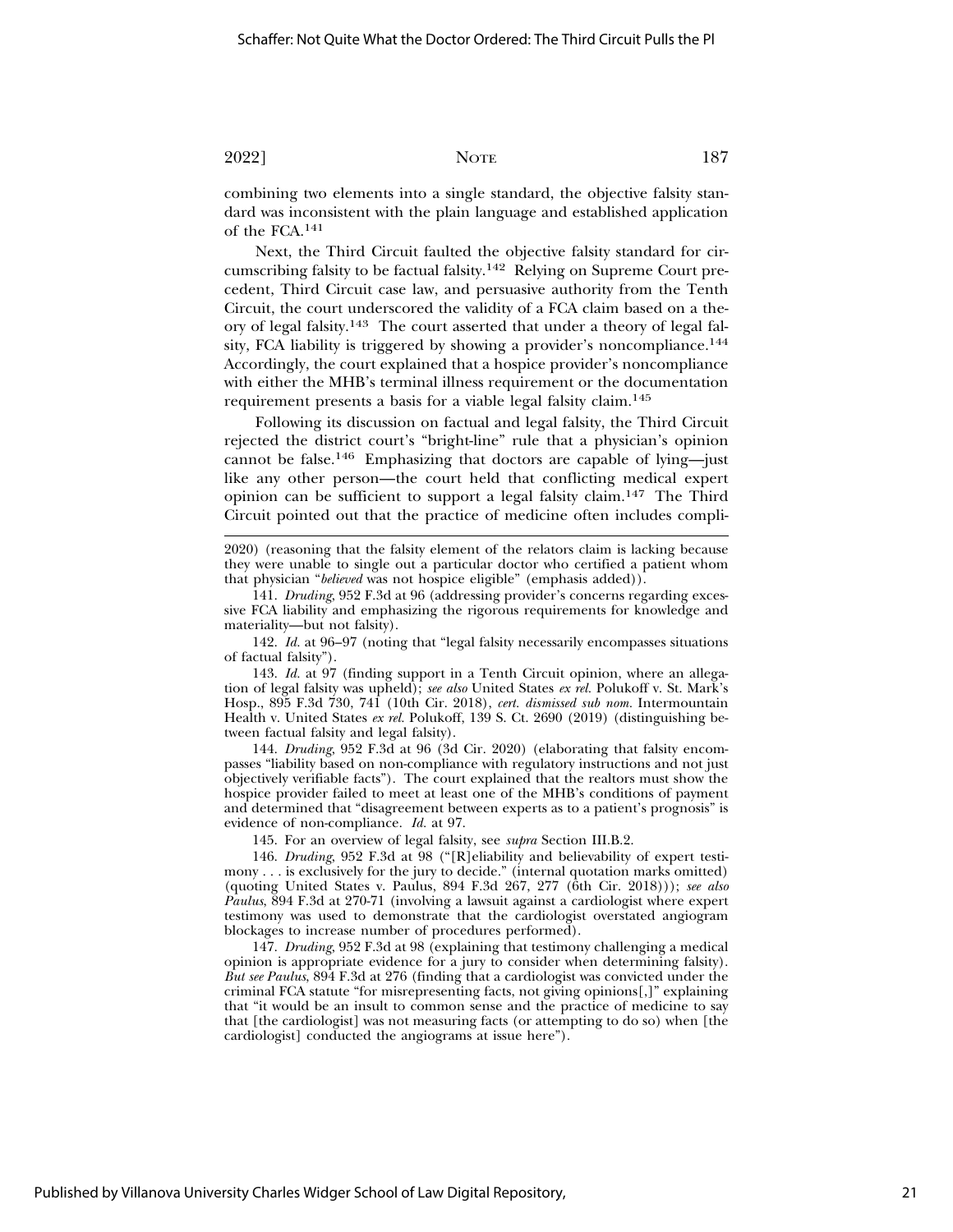cated scientific theories and reasoned that expert testimony is an appropriate means to explain the depth of an alleged lie to a jury.<sup>148</sup>

Finally, the Third Circuit concluded its opinion by bluntly rejecting the Eleventh Circuit's rationale in *AseraCare*. 149 In support of its decision, the court reiterated that subjective opinions are capable of being false and repeated that falsity and knowledge must be considered independently in its jurisdiction.150 Moreover, the Third Circuit explained that the Eleventh Circuit focused too heavily on the MHB's terminal illness certification requirement and undervalued the documentation requirement.151

VII. GETTING A SECOND OPINION: A CRITICAL ANALYSIS OF <sup>D</sup>RUDING

Although the Third Circuit had substantial reason to reverse, its analysis in *Druding* is difficult to defend for three reasons.152 First, the court's interpretation of the objective falsity standard is inconsistent with the Eleventh Circuit's opinion in *AseraCare*. 153 Second, the Third Circuit missed an opportunity to distinguish the facts of *AseraCare*. 154 Third, the court asserted that the objective falsity standard conflates knowledge and falsity, but failed to meaningfully strengthen that assertion.155

### A. *Stabilizing* Druding*: Prescribing a More Consistent Interpretation of* AseraCare

In response to the Third Circuit's flat rejection of the objective falsity standard, commentators were quick to announce yet another circuit split

151. *See id.* (acknowledging that the district court issued its opinion prior to the Eleventh Circuit's affirmance of *AseraCare*).

152. *See* Wood, *supra* note 133 (identifying inconsistencies in the *Druding* opinion).

154. For a discussion on how the Third Circuit could have distinguished *AseraCare*, see *infra* Section VII.B.

155. For consideration of how the Eleventh Circuit's objective falsity standard may be a knowledge analysis disguised as falsity, see *infra* Section VII.C.

<sup>148.</sup> *Druding*, 952 F.3d at 98 ("[M]edical opinions may be 'false' and an expert's testimony challenging a physician's medical opinion can be appropriate evidence for the jury to consider on the question of falsity.").

<sup>149.</sup> *Id.* at 99 (departing from the Eleventh Circuit's objective falsehood framework to FCA falsity); *see also* Patrick M. Hagan, *Two Circuits Hold the FCA Does Not Require "Objective Falsity," Creating Confusion on the Appropriate Standard*, DINS-MORE & SHOHL LLP (Mar. 31, 2020), https://www.dinsmore.com/publications/ two-circuits-hold-the-fca-does-not-require-objective-falsity-creating-confusion-onthe-appropriate-standard/ [https://perma.cc/T6C9-Q3V7] (discussing the perceived circuit split).

<sup>150.</sup> *See Druding*, 952 F.3d at 99 (reiterating reasons for rejecting the objective falsity standard).

<sup>153.</sup> *See* United States v. AseraCare, Inc., 938 F.3d 1278, 1291 (11th Cir. 2019) (agreeing with the *general sense* of the district court's ruling it was reviewing); *see also id.* at 1297 (adopting a standard that "in order to properly state a claim under the FCA  $\ldots$  [a plaintiff] must identify facts and circumstances surrounding a patient's certification that are inconsistent with the proper exercise of a physician's clinical judgement").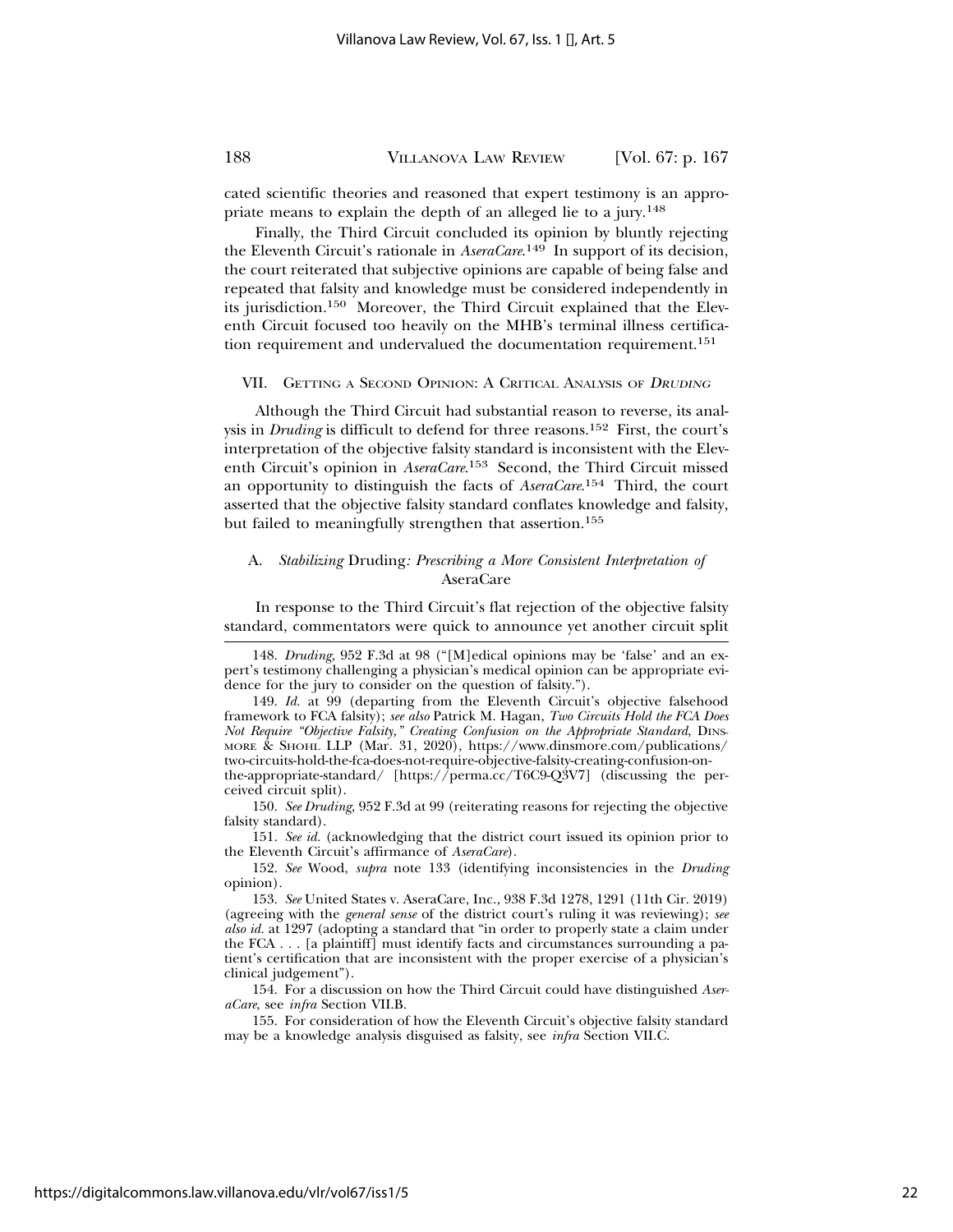in FCA litigation—but that classification is overstated.<sup>156</sup> The Third Circuit seemed to focus on the word "objective," instead of attempting to understand the Eleventh Circuit's intended meaning of "objective" and "falsity" when brought together.<sup>157</sup> In other words, the Third Circuit's primary contention with the Eleventh Circuit's objective falsity standard may boil down to the naming convention used.158

The circuits involved in the so-called circuit split all agree that expert testimony may be used to establish a triable dispute of fact for FCA falsity.159 Contrary to the holding in *Druding*, the objective falsity standard is not limited to factual falsity.160 The Third Circuit argued that the Eleventh Circuit's objective falsity standard only embraces factual inaccuracies, and therefore, excludes conflicting expert opinion because opinions are subjective.161 However, objective falsity, as described in *AseraCare*, includes situations where expert testimony is employed to establish that *no reasonable* physician would have certified the patient's terminally ill prognosis.162 Accordingly, the objective falsity standard does not exclude ex-

157. *See* United States *ex rel.* Druding v. Care Alts., 952 F.3d 89, 96–97 (3d Cir. 2020) (focusing on the subjective nature of opinions).

158. *See* Rubin, *supra* note 156 (explaining difference between courts in socalled split may be just "semantics").

159. *See Druding*, 952 F.3d at 97 (holding a "disagreement between experts as to a patient's prognosis may be evidence of [falsity]"); *see also* Winter *ex rel.* United States v. Gardens Reg'l Hosp. & Med. Ctr., 953 F.3d 1108, 1120 (9th Cir. 2020) (pointing out that the plaintiff "allege[d] more than just a reasonable difference of opinion"); *see also* United States v. AseraCare, Inc., 938 F.3d 1278, 1297 (11th Cir. 2019) ("[A] *reasonable* difference of opinion among physicians reviewing medical documentation ex post is not sufficient on its own [to establish falsity]." (emphasis added)).

160. *See AseraCare*, 938 F.3d at 1297 (holding that objective falsity is shown when the plaintiff provides something more than a mere difference of reasonable opinion).

161. *Druding*, 952 F.3d at 97 ("According to the District Court, a medical expert's opinion is false for purposes of FCA liability only when there is evidence of factual inaccuracy. In other words, opinions being subjective, a differing medical conclusion regarding a patient's prognosis alone is not enough to show the certifying physician's determination of terminal illness was factually incorrect.").

162. *See AseraCare*, 938 F.3d at 1297 (describing scenarios when an objective falsity could be found).

<sup>156.</sup> *Compare* Jessica E. Joseph, Lawrence M. Kraus, Christopher J. Donovan, Lori A. Rubin, Judith A. Waltz, et al., *Third Circuit Creates Budding Circuit Split in United States v. Care Alternatives, Ruling That "Objective Falsity" Is Not Required Under FCA*, FOLEY & LARDNER LLP (Mar. 10, 2020), https://www.foley.com/en/insights/ publications/2020/03/third-rules-objective-falsity-not-required-fca [https:// perma.cc/HC9X-5RSE] (naming it a "budding circuit split"), *with* Lori A. Rubin, Jessica E. Joseph, Lisa M. Noller, Pamela Johnston, Thomas F. Carlucci & Michael J. Tuteur, *Ninth Circuit Holds an "Objective Falsehood" is Not Required for Violation of False Claims Act*, 10 NAT'L L. REV. 278 (Apr. 20, 2020) (suggesting it may be too early to call it a circuit split), *and* Samantha P. Kingsbury, *Ninth Circuit Joins Several Others in Finding that Lack of Medical Necessity Claims Can Proceed Under the False Claims Act*, MINTZ (Apr. 2, 2020) ("[I]t may be premature to describe the views of the various federal circuits to have considered this issue as a true 'split' requiring resolution by the highest court.").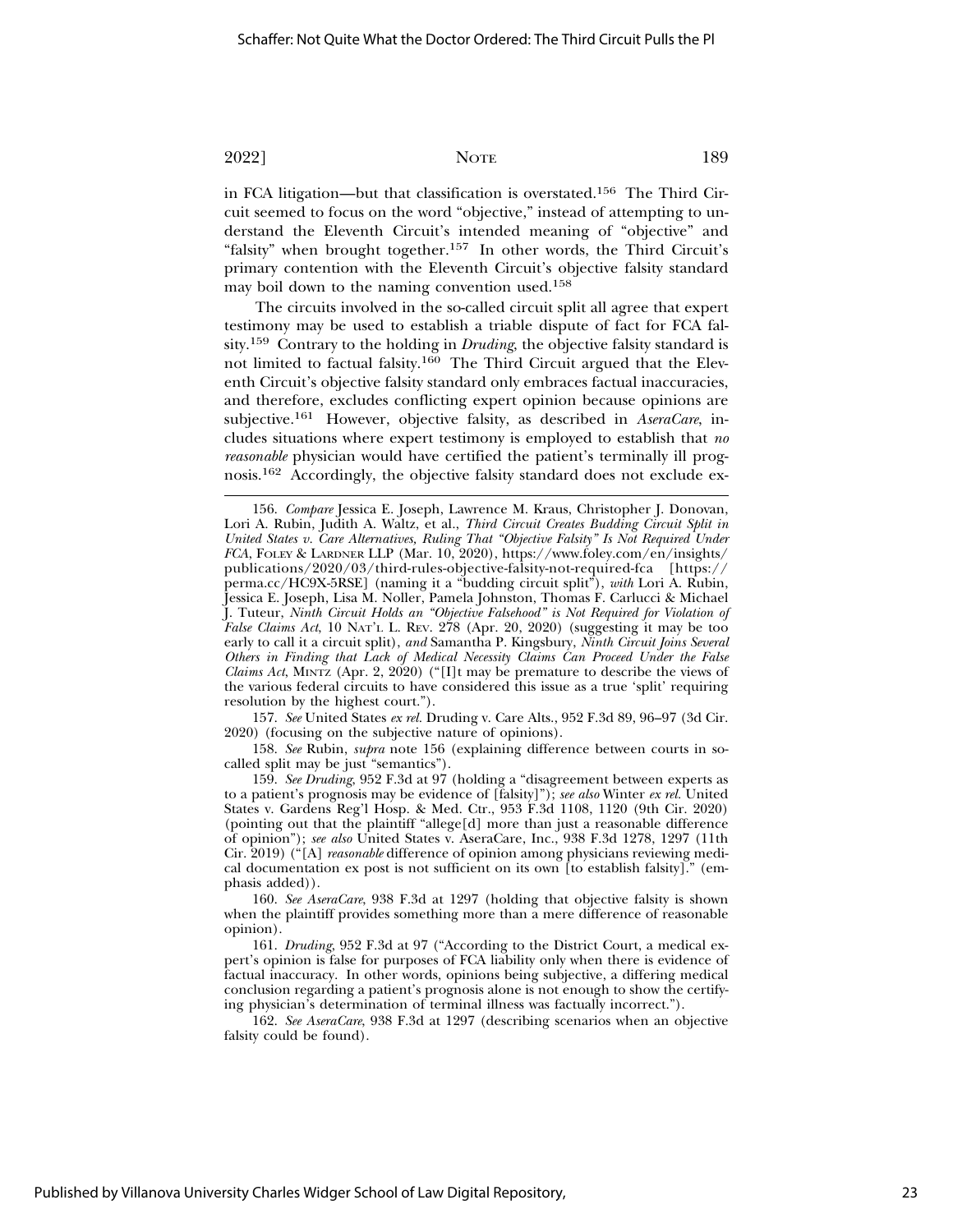pert testimony altogether; rather, expert opinion is permitted when it demonstrates that the certifying physician got the prognosis so wrong that no reasonable physician would have come to the same conclusion.163

Moreover, the Third, Ninth, and Eleventh Circuits agree that clinical judgments *can* be false.<sup>164</sup> While the Eleventh Circuit called for deference to be given to a medical expert's good-faith opinion, it did not seek to completely immunize physician's from FCA liability.165 The Eleventh Circuit established an evidentiary threshold based on the reasonability of a clinical judgment to avoid frivolous claims aimed at second guessing reasonable medical opinion.<sup>166</sup> In fact, the Eleventh Circuit noted that it was "[l]eaving aside the question [of] whether the substance of an opinion, by itself, c[ould] ever be deemed to constitute an objective falsity[.]"167 In other words, expert testimony may be used to show falsity, but to be effective, the testimony needs to demonstrate that no reasonable physician would have reached the same conclusion.168

By rejecting the objective falsity standard outright without replacing it, the Third Circuit has provided little guidance to the legal community on how to approach falsity in future cases.169 Beyond the Third Circuit's lack of direction, the Supreme Court has declined to step in to provide clarification.170 Without proper guidance, lower courts will continue to

164. *See Druding*, 952 F.3d at 98 (asserting "medical opinions may be 'false'"); *see also Winter*, 953 F.3d at 1119 (reasoning that opinions regarding medical necessity can be false or fraudulent); *AseraCare*, 938 F.3d at 1297 (providing clear examples of ways in which clinical judgements would be false).

165. *See Druding*, 952 F.3d at 100 ("The Eleventh Circuit also determined that clinical judgments cannot be untrue." (citing *AseraCare*, 938 F.3d at 1297)).

166. *See Winter*, 953 F.3d at 1119–20 (concluding that its opinion did not conflict with the Eleventh Circuit's rationale).

167. *AseraCare*, 938 F.3d at 1302; *see Winter*, 953 F.3d at 1119 (explaining that the Eleventh Circuit "clearly did not consider all subjective statements—including medical opinions—to be capable of falsity").

168. For further discussion on the Eleventh Circuit's holding in *AseraCare*, see *supra* Section IV.A and accompanying notes.

169. *See* Rubin, *supra* note 156 (acknowledging that the somewhat "incongruous standards will no doubt be the subject of FCA cases moving forward"); *see generally* Hussain, *supra* note 163 (providing an overview of the court's analysis in *Druding*).

170. *See* Brian F. McEvoy, Asher D. Funk & Dayna C. LaPlante, *SCOTUS Declines to Review False Claims Act Cases on Falsity and Medical Judgment*, POLSINELLI PC (Feb. 24, 2021), https://www.polsinelli.com/intelligence/scotus-declines-to-review-false-claims-act [https://perma.cc/SVU6-FPHF] (noting Supreme Court de-

<sup>163.</sup> *See id.* (noting that "expert evidence" can be used to reveal flaws in clinical judgment); *see also* Murad Hussain, Manvin S. Mayell & Emily Reeder-Ricchetti, *Is This Any Message to Send Our Medical Heroes? Second-Guessing the Clinical Judgments of Doctors on the Front Line*, ARNOLD & PORTER (Mar. 27, 2020), https:// www.arnoldporter.com/en/perspectives/blogs/fca-qui-notes/posts/2020/03/isthis-any-message-to-send-our-medical-heroes [https://perma.cc/RNC8-MADE] ("Both savvy patients and doctors know that a contrary second opinion or clinical judgment does not necessarily mean that the first opinion was wrong, let alone false or fraudulent.").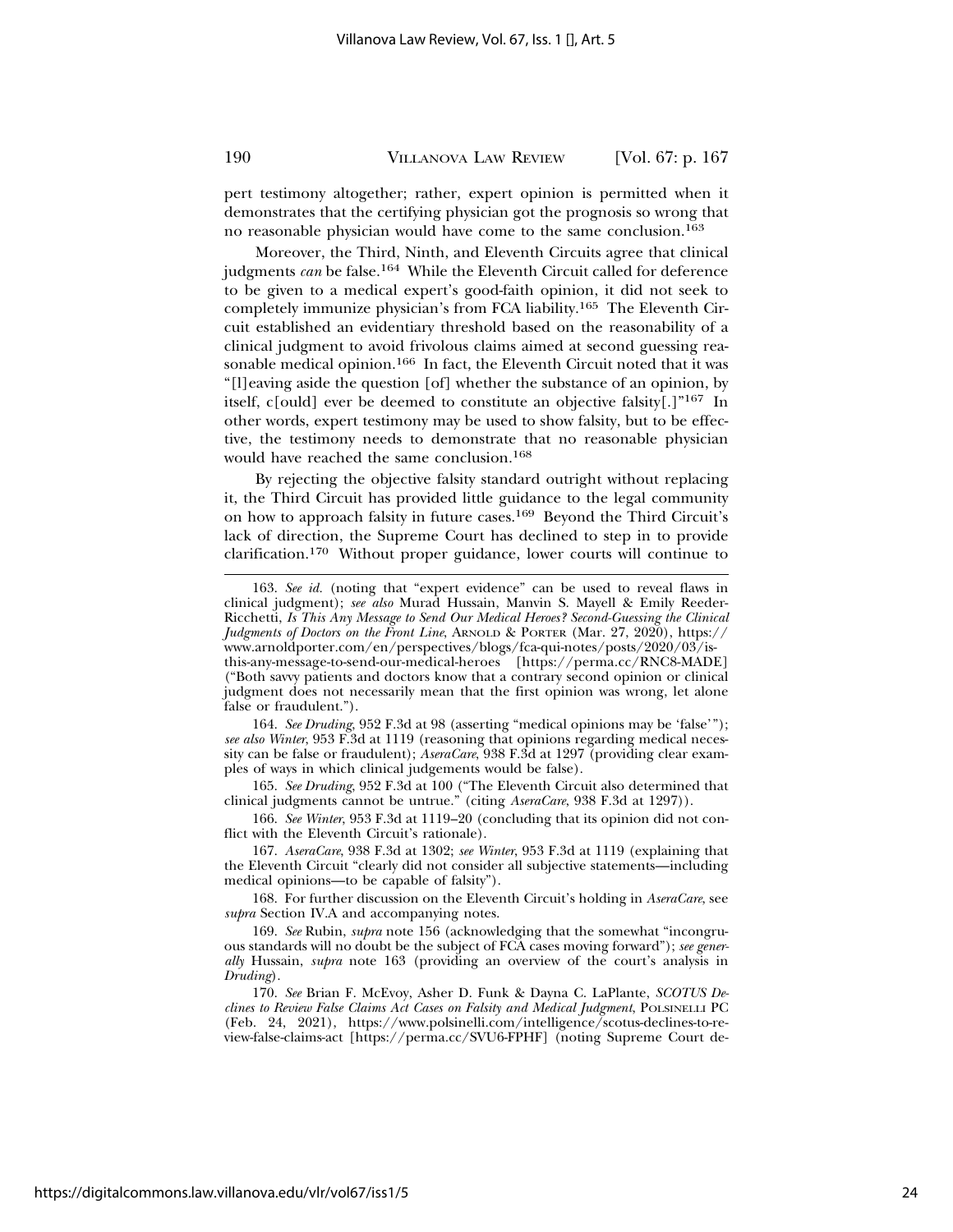struggle to determine when, if ever, a medical expert's opinion can create a triable dispute of fact as to falsity.171

### B. *Different Underlying Conditions: A Comparison of the Facts and Procedure of* Druding *and* AseraCare

As a way to soften the blow of its flat rejection of the objective falsity standard, the Third Circuit could have distinguished *AseraCare* in three ways.172 First, *Druding* involves an appeal of an order granting summary judgment while *AseraCare* involves a case that had already gone to trial.<sup>173</sup> Second, unlike *AseraCare* where the conflicting expert testimony merely created a reasonable difference in opinion, the expert in *Druding* testified that no reasonable physician would have concluded that the patients at issue were terminally ill.174 The expert testimony in *Druding* provided the very thing that the Eleventh Circuit said was missing in *AseraCare*—an *unreasonable* difference in expert opinion.<sup>175</sup> Third, while the plaintiffs in *Druding* alleged that the required documentation for several patients was either missing or incomplete, the plaintiffs in *AseraCare* made no such argument.176 In fact, the Eleventh Circuit even pointed out that the parties were in agreement that "each patient certification was supported by a meaningful set of medical records . . . . "177 Consequently, the Third Circuit's assertion that the Eleventh Circuit undervalued the documentation requirement is without merit because there was no documentation complaint in *AseraCare*. 178

clined to review Third Circuit's decision in *Druding*, as well as Ninth Circuit's ruling in *Winter*).

171. *See id.* (encouraging health care providers to be prepared to demonstrate the reasonability of their medical opinion).

172. For further discussion on *AseraCare*, see *supra* Section IV.A. For further discussion on the facts of *Druding*, see *supra* Section V.A.

173. *See* United States v. AseraCare, Inc. 938 F.3d 1278, 1290 (11th Cir. 2019) (providing the procedural posture of the case); United States *ex rel.* Druding v. Care Alts., 952 F.3d 89, 91 (3d Cir. 2020).

174. *See AseraCare*, 938 F.3d at 1287 (noting that the government's expert testified by giving an "expert opinion" as to what constitutes "terminally ill"); *see also Druding*, 952 F.3d 89, 94 (3d Cir. 2020) (noting that the plaintiff's physician testified that "any reasonable physician would have reached the conclusion he reached").

175. *See Druding*, 952 F.3d at 100 (acknowledging the Eleventh Circuit's reasonability threshold for the objective falsity standard yet asserting that the Eleventh Circuit held that "clinical judgments cannot be untrue").

176. *Compare Druding*, 952 F.3d at 94 (noting that the plaintiff's physician found that the medical records regarding the status of several patients were incomplete), *with AseraCare*, 938 F.3d at 1289 (highlighting that the sole question posed to the jury was which medical opinion "sounded more correct").

177. *AseraCare*, 938 F.3d at 1288. The court further explained that a "physician's clinical judgment dictates eligibility as long as it represents a reasonable interpretation of the relevant medical records." *Id.* at 1294.

178. *Compare id.* at 1288 (noting that each patient's medical records were supported by "meaningful" documentation), *with Druding*, 952 F.3d at 94 (describing the medical records as "incomplete" for some of the patients).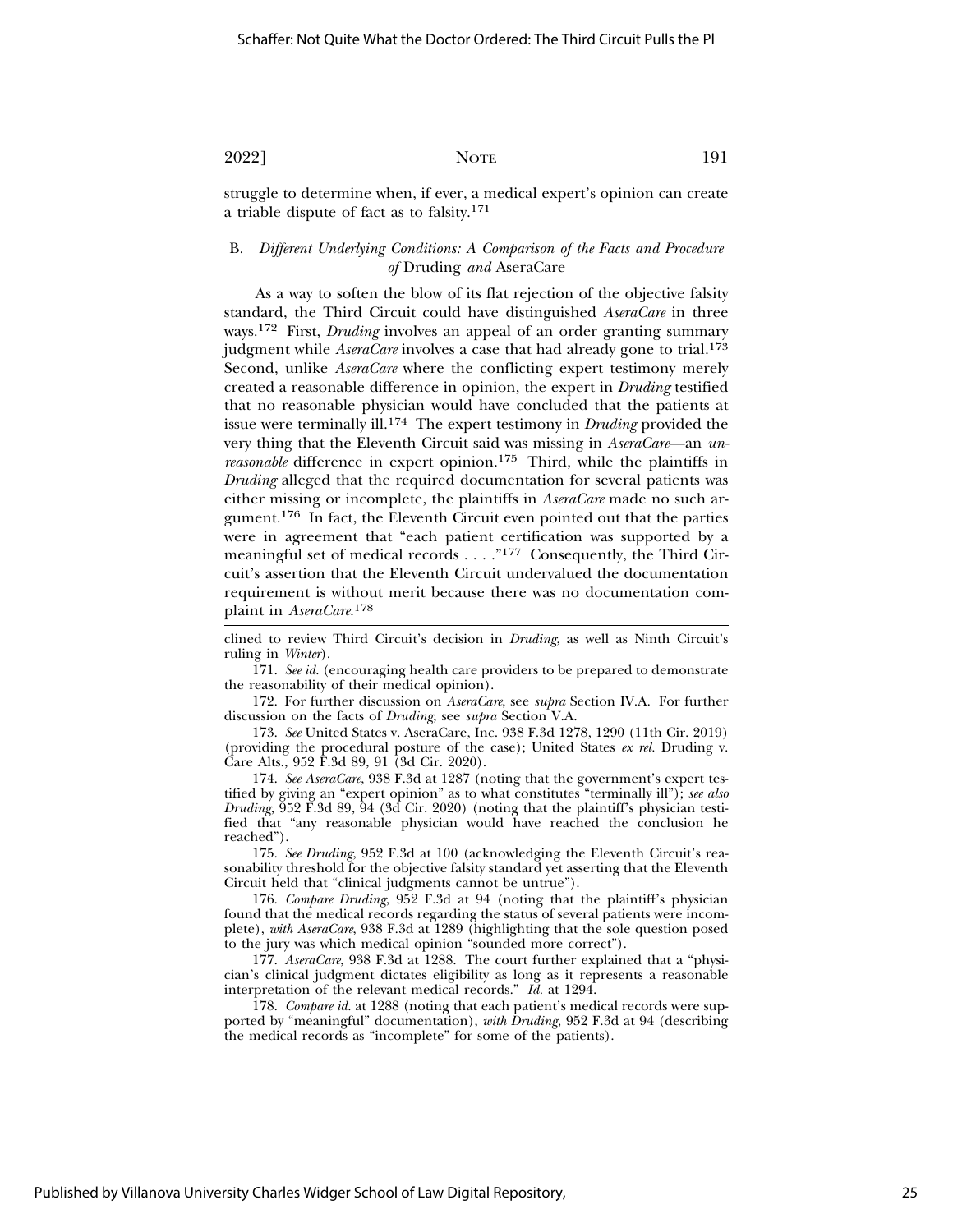#### C. *Objective Falsity: Showing Symptoms of Knowledge*

The objective falsity standard may simply be a knowledge analysis disguised as falsity.179 While the Third Circuit acknowledged that the objective falsity standard conflates falsity and knowledge, the Third Circuit failed to fully examine the extent to which the objective falsity standard is influenced by knowledge.180 More specifically, the Third Circuit failed to discern that the three objective falsity scenarios that the Eleventh Circuit discussed, align with the three types of knowledge statutorily defined in the FCA.181

The Eleventh Circuit's first example of objective falsity involved a physician certifying that a patient was terminally ill for Medicare, when in reality, the doctor did not actually believe that the patient had less than six months to live.182 While the Eleventh Circuit discussed this example in the context of falsity, it is more relatable to the FCA's knowledge element, which requires that a defendant have "actual knowledge" of the false information.183 That is, the doctor in this scenario had actual knowledge that the patient was not terminally ill despite completing a Medicare certification that indicated otherwise.184

The next objective falsity scenario involved a certifying physician failing to examine a patient's medical records prior to making a clinical judgment.185 Once again, despite the Eleventh Circuit's attempt to describe this example in the context of falsity, it is better aligned with knowledge.186 More specifically, this example is a good representation of the second type of knowledge which prohibits government agents from acting

182. *AseraCare*, 938 F.3d at 1297 (spending a small portion of its opinion exemplifying the standard it had just created).

183. *See* 31 U.S.C. § 3729(b)(1)(A) (presenting the knowledge element of the FCA).

185. *AseraCare*, 938 F.3d at 1297 (describing examples of objective falsity).

186. *See* United States v. Hercules, Inc., 929 F. Supp. 1418, 1422–23 (D. Utah 1996) (discussing the House Judiciary Subcommittee's commentary surrounding the 1986 FCA amendments that broadened the knowledge element to encompass not only actual knowledge, but reckless disregard, and deliberate ignorance in an effort to avoid the "ostrich-with-[their]-head-in-the-sand" problem (internal quotation marks omitted)).

<sup>179.</sup> *But see* Wood, *supra* note 133 (explaining how the Third Circuit's argument that the district court conflated falsity and knowledge is indefensible).

<sup>180.</sup> *See Druding*, 952 F.3d at 96 (asserting that the objective falsity standard conflates knowledge and falsity and supporting that assertion in three small paragraphs).

<sup>181.</sup> *See id.* (missing an opportunity to discuss the three examples of objective falsity presented by the Eleventh Circuit in *AseraCare*); 31 U.S.C. § 3729(b)(1)(A) (defining knowledge requirement as actual knowledge, deliberate ignorance, or reckless disregard).

<sup>184.</sup> *But see* Richard Doan, *The False Claims Act and the Eroding Scienter in Healthcare Fraud Litigation*, 20 ANNALS HEALTH L. 49, 66 (2011) ("Innocent mistakes, negligent actions, and flawed reasoning are purportedly not actionable under the FCA.").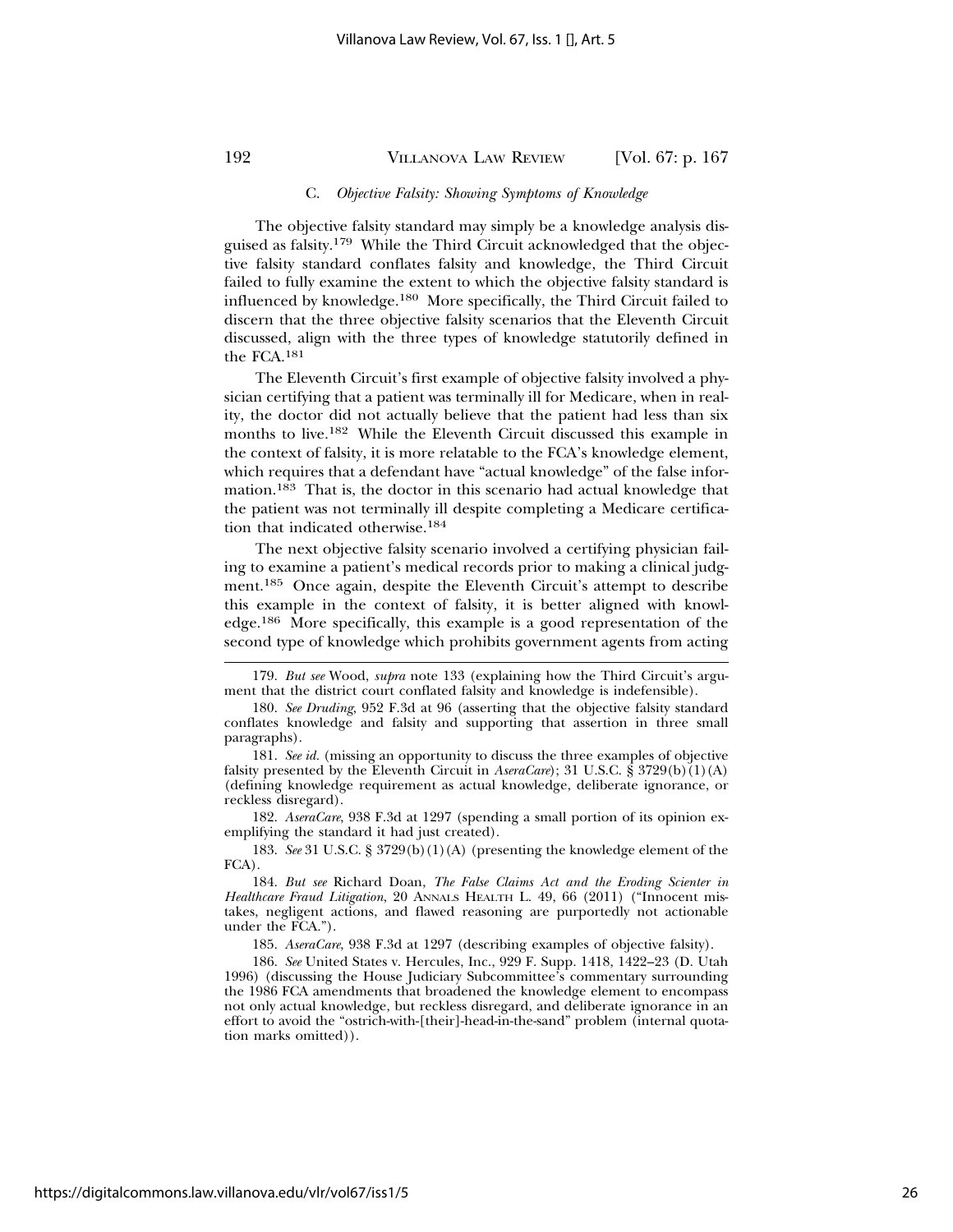in "deliberate ignorance of the truth or falsity of the information[.]"187 By not reviewing a patient's medical records prior to determining that the patient is terminally ill, there is a good argument to be made that the physician acted with deliberate ignorance of the information contained in that patient's medical records.188

Finally, in its third example, the Eleventh Circuit explained that an objective falsity may exist when expert evidence shows that no reasonable physician could have agreed with the certifying physician.189 Once again, this scenario is more appropriately aligned with the third knowledge category—"reckless disregard."190 When a physician makes a determination that no other reasonable physician would have come to, there is a strong argument to be made that that physician acted with reckless disregard of the truth.191 While the Eleventh Circuit attempted to fit these examples in the context of falsity, they neatly fall into the three categories of knowledge.<sup>192</sup>

This overlap demonstrates that objective falsity may be less of a falsity standard and more of a knowledge standard.193 Thus, *Druding* and other

190. *See* 31 U.S.C. § 3729(b)(1)(A); *see also* MICHAEL P. MATTHEWS & A. JOEL RICHLIN, WHAT CONSTITUTES "RECKLESS DISREGARD" UNDER THE FCA?, COMPLIANCE TODAY 22 (2013), https://www.foley.com/-/media/files/insights/publications/ no-date/what-constitutes-reckless-disregard-under-fca/files/what-constitutes-reckless-disregard-under-fca/fileattachment/32013compliancetoday.pdf [https:// perma.cc/LGF3-C7R2] ("Courts have interpreted the reckless disregard standard as requiring various iterations of 'extreme' or 'aggravated' gross negligence or somewhere 'on a continuum between gross negligence and intentional harm.' *see generally* United States *ex rel.* K & R Ltd. v. Mass. Hous. Fin. Agency, 530 F.3d 980, 983 (D.C. Cir. 2008) (noting that under the FCA, reckless disregard is an "extreme version of ordinary negligence" (internal quotation marks omitted) (quoting United States v. Krizek, 111 F.3d 934, 942 (D.C. Cir. 1997)).

191. *See* MATTHEWS & RICHLIN, *supra* note 190, at 25 (identifying the types of evidence that support a finding of no reckless disregard, one of which is adhering to industry practice which is an especially strong argument when documented, for example, in an industry publication); *see also* United States *ex rel.* Williams v. Renal Care Grp., Inc., 696 F.3d 518, 531 (6th Cir. 2012) (holding that the defendants did not recklessly disregard the truth or falsity of the information for several reasons, one of which is that the defendant followed industry practices).

192. *See generally* Doan, *supra* note 184 (discussing the three categories of FCA knowledge).

193. *See* United States *ex rel.* Trim v. McKean, 31 F. Supp. 2d 1308, 1315 (W.D. Okla. 1998) ("The gravamen of a false claim focuses on the conduct of the defendant, and inquiries into the defendant's purpose and intention in filing the requests for payment or reimbursement." (citing United States v. Krizek, 111 F.3d 934, 939 (D.C. Cir. 1997))).

<sup>187. 31</sup> U.S.C.  $\S 3729(b)(1)(A)$ . For a more detailed description of the knowledge element, see *supra* Section III.B.1.

<sup>188.</sup> *See generally* Doan, *supra* note 184 ("Proving deliberate ignorance requires evidence that the provider purposely avoided learning of, or blinded itself to, the falsity of the submitted claims.").

<sup>189.</sup> *AseraCare*, 938 F.3d at 1297 (highlighting three examples of objective falsity and leaving open the possibility that other scenarios could invoke the objective falsity standard).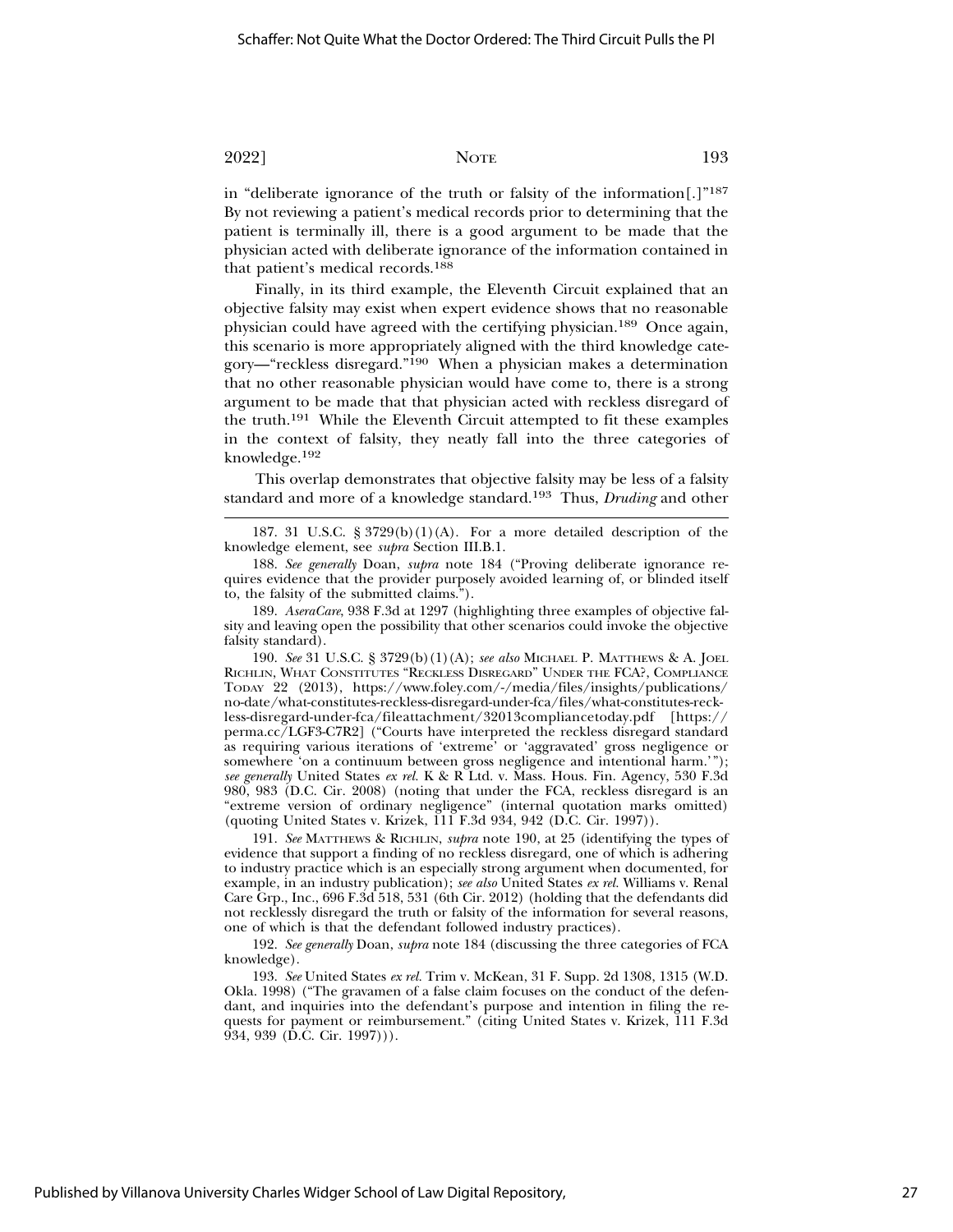cases that examine truthfulness of a clinical judgment appear to focus on the wrong element.194 That is, *Druding* should be reviewed in the context of knowledge, not falsity.195 Centering the analysis on falsity, rather than knowledge, has resulted in unnecessary confusion and has thwarted the efforts to adopt a uniform approach to FCA liability.196 Although the Third Circuit missed an opportunity to explicitly direct the district court to the knowledge element, the Third Circuit had substantial reason to reverse given that its review was limited to the falsity element.197

### VIII. THE SIDE EFFECTS OF DRUDING: TREATING THE FCA LIABILITY **IMBALANCE**

Although the circuit split may be artificial, the resulting confusion is real and will likely have far-reaching implications.198 As a result of this uncertainty, health care providers face substantial risk.199 In an attempt to test the limits of the FCA, opportunistic relators may take advantage of the lack of clarity in the law by bringing FCA claims against providers for actions that look less like fraud and more like innocent mistakes.200 Forced to defend themselves in near-frivolous lawsuits, health care providers could face mounting FCA liability.201

195. *Cf.* Winter *ex rel.* United States v. Gardens Reg'l Hosp. & Med. Ctr., 953 F.3d 1108, 1117 (9th Cir. 2020) (relying on the Supreme Court's ruling in *Escobar*, to explain that the FCA's rigorous materiality and knowledge elements are sufficient to address concerns of fair notice and open-ended liability).

196. *See Druding*, 952 F.3d at 100 (acknowledging that when knowledge is folded into a falsity test, issues arise—namely, the court fails to fully consider evidence of knowledge).

197. *See id.* at 100–01 (noting that the district court prematurely granted summary judgment and therefore, missed the opportunity to evaluate knowledge).

198. *See* Matthew Curley & Jeff Gibson, *Supreme Court Declines to Weigh in on Key Falsity Question*, JD SUPRA (Feb. 24, 2021), https://www.jdsupra.com/legalnews/supreme-court-declines-to-weigh-in-on-9450768/ [https://perma.cc/3LQU-3J7A] (observing the ongoing issues regarding subjective clinical decisions and describing the Supreme Court's decline to review the Third Circuit's opinion as a "missed opportunity").

199. *See id.* (noting that allowing hindsight review of a physician's clinical opinion poses significant issues for providers).

200. *See* Drew Newman & Pamela Amaechi, *A River Too Far: Extending the False Claims Act to Subjective Medical Opinions*, 26 WESTLAW J. HEALTH CARE FRAUD 01 (July 7, 2020) (examining implications of *Druding* and observing that "relators may try to exploit the reasonable differences of physician's judgement").

201. *See id.* (acknowledging "inherit unfairness" of *Druding* and predicting that the broad standard adopted by Third Circuit will lead to an increase in FCA allegations).

<sup>194.</sup> *Compare* United States *ex rel.* Druding v. Care Alts., 952 F.3d 89, 100 (3d Cir. 2020) ("[W]e find that objectivity speaks to the element of [knowledge], not *falsity*."), *with* Gregory R. Merz, *Supreme Court Declines to Clarify the Standard for Proof of Falsity Under the False Claims Act*, LATHROP GPM (Feb. 25, 2021) https:// www.lathropgpm.com/newsroom-alerts-72627.html [https://perma.cc/2DPT-6NLN] (explaining the issue as one of falsity, not one of knowledge).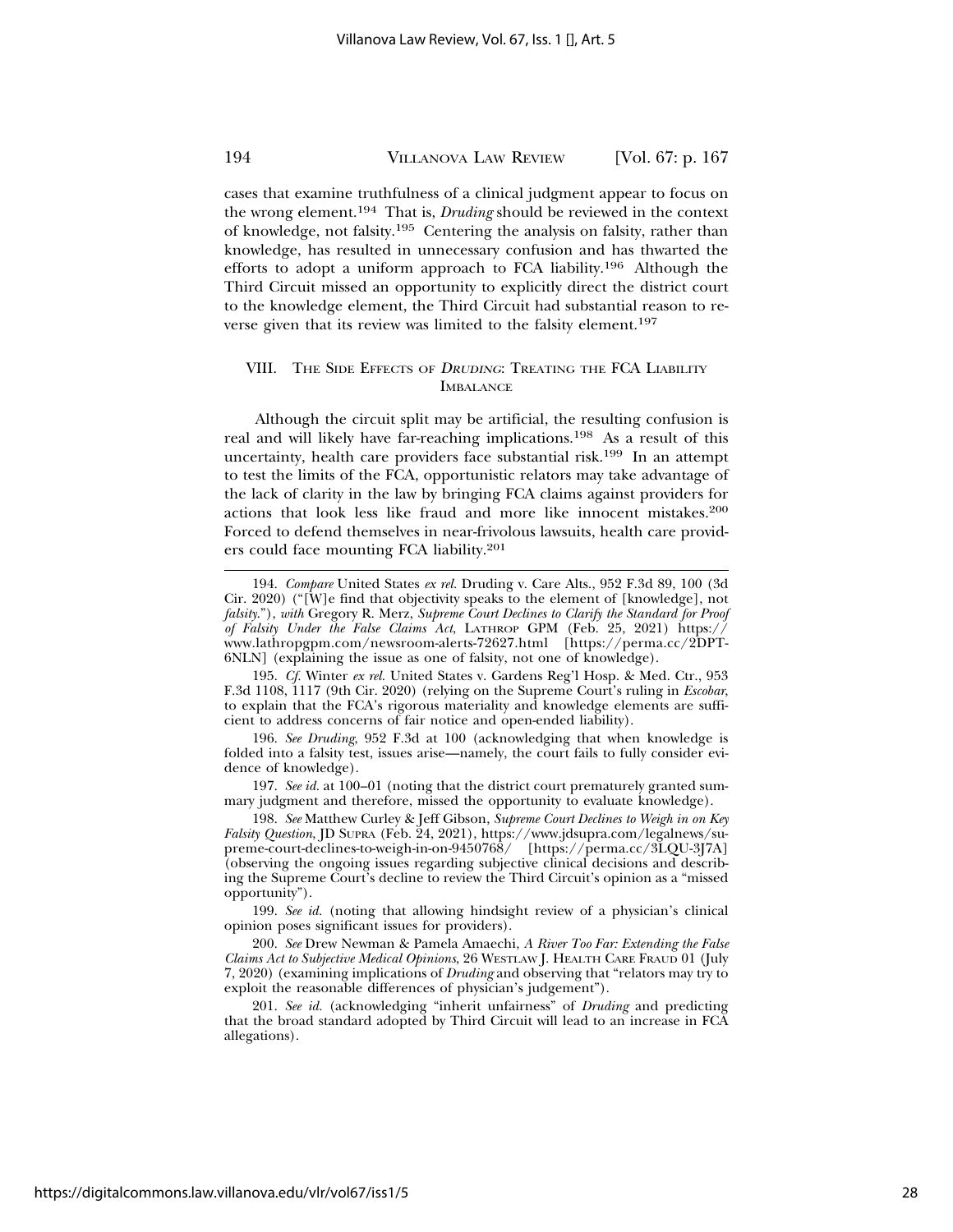As lower courts attempt to interpret the circuit court's rulings, health care providers should anticipate varying applications of the FCA across jurisdictions.202 Providers practicing in multiple states should strive to stay up-to-date on whether courts in their jurisdictions require proof of objective falsity in FCA cases.203 While health care providers should be ready to defend the reasonableness of their clinical judgments, they should not expect to be insulated from FCA liability merely by demonstrating that a reasonable difference in opinion exists.204

While recent analyses have focused on the falsity element, knowledge is likely to play a more prominent role in future court opinions.205 As a result of the Supreme Court declining to review the Third Circuit's opinion in *Druding*, health care providers seeking dismissal of a FCA claim may be compelled to reframe their arguments by focusing less on falsity and more on knowledge.206 However, this shift could be costly for health care providers because unlike falsity, knowledge only needs to be alleged generally at the pleading stage.207 Moreover, knowledge can be difficult for defendants to disprove at the summary judgment phase given that the

Published by Villanova University Charles Widger School of Law Digital Repository,

<sup>202.</sup> *Cf.* Jonathan M. Cohen & Daniel S. Cohen, *Iron-ing Out Circuit Splits: A Proposal for the Use of the Irons Procedure to Prevent and Resolve Circuit Splits Among United States Courts of Appeals*, 103 CALI. L. REV. 989, 996 (June 2020) (examining the problems that circuit splits yield, one of which is "uncertain and disparate" applications of the law).

<sup>203.</sup> *See* McEvoy, *supra* note 170 (discussing the options for national employers, one of which is to aggressively file motions in limine aimed at eliminating conflicting expert opinion).

<sup>204.</sup> *See* Lawrence Vernaglia, Alexis Bortniker, Rachel Goodman & Jessa Boubker, *HHS Provider Relief Funds and the Strings and Risks Attached: What Compliance Officers Need to Be Thinking About Now*, 22  $\tilde{I}$ . HEALTH CARE COMPLIANCE  $5, 5$ (2020) (emphasizing the compliance efforts providers must undertake in light of the "[b]illions of dollars in new revenue streams [that] came into hospitals, health systems, physician organizations, long-term care facilities, and other players" as a result of COVID-19).

<sup>205.</sup> *See generally* Julia McLetchie, David Bastian & Katie Wellington, *Deepening Circuit Split About Falsity of Medical Opinions Invites a U.S. Supreme Court Decision*, HOGAN LOVELLS (Feb. 9, 2020), https://www.lexology.com/library/detail.aspx?g= 11ef6e6d-48ea-40dc-9edf-13f63c6c8574 [https://perma.cc/36KZ-Q7DJ] (explaining that knowledge may be the next frontier for FCA cases when it comes to evaluating subjective opinion).

<sup>206.</sup> *See id.* (noting that the Third Circuit's decision "may lead defendants to focus or reframe arguments on the [knowledge] element of the FCA").

<sup>207.</sup> *See id.* (explaining the procedural timing of allegations pertaining to the knowledge element); *cf.* Stuart Delery et al., *2020 Mid-Year False Claims Act Update*, GIBSON DUNN (July 17, 2020), https://www.gibsondunn.com/2020-mid-year-falseclaims-act-update/ [https://perma.cc/FZ3P-UZU4] (acknowledging that at pleading stage, knowledge may be alleged generally pursuant to Rule 9(b) of the Federal Rules of Civil Procedure and that there is no requirement for a specific intent to defraud under the FCA); *see also* Winter *ex rel.* United States v. Gardens Reg'l Hosp. & Med. Ctr., 953 F.3d 1108, 1122 (discussing knowledge in relation to Rule 9(b) of the Federal Rules of Civil Procedure).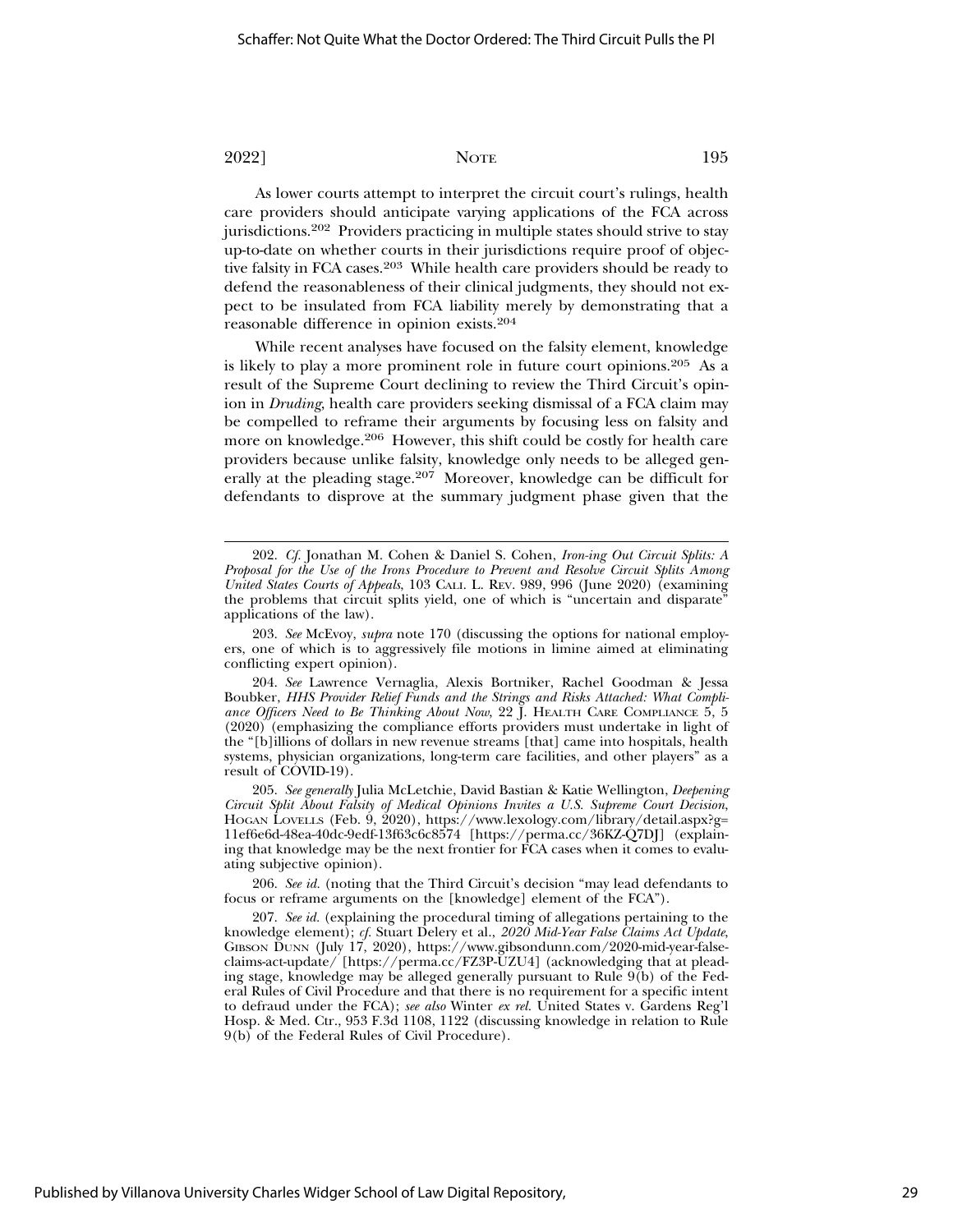FCA does not require a specific intent to defraud.<sup>208</sup> Health care providers involved in a FCA suit may be forced to choose between litigating through the discovery process, taking their chances at trial, or settling—all of which result in significant costs.209

In addition, the lack of clarity in the law may stifle innovation and job opportunities in the medical field.210 Hospitals and provider practices may be less inclined to put money toward research and development when faced with a sharp increase in FCA liability, mounting litigation expenses, and a heightened need to allocate more of their budget toward compliance initiatives.211 Further, health care providers are not only caregivers in the community, they are also employers.212 As providers search for ways to cover the increasing costs associated with FCA compliance and litigation, they may be forced to reduce their payroll expense by laying off employees.213 In more extreme cases where hospitals or provider practices are already operating on razor-thin margins, higher litigation expenses could mean the difference between serving the public and going out of business.214

In the wake of *Druding*, quality and access to health care may decline as well.215 Out of fear of costly litigation, hospice providers may be overly

208. *See* McLetchie, *supra* note 205 (noting that the difficulties of disproving the knowledge element on summary judgment will "limit FCA defendants' chances of obtaining dismissal").

209. *See id.* (highlighting the expenses health care providers must consider even if they are defending themselves against meritless claims).

210. *Cf.* Regina E. Herzlinger, *Why Innovation in Health Care Is So Hard*, HARV. BUS. REV. (May 2006), https://hbr.org/2006/05/why-innovation-in-health-care-isso-hard [https://perma.cc/C3JU-7PDD] (identifying several obstacles to innovation in the industry—most of which relate back to finances).

211. *See id.* (emphasizing that innovation requires the appropriate funding).

212. *See* Earlene K.P. Dowell, *Health Care Still Largest U.S. Employer: Census Bureau's 2018 County Business Patterns Provides Data on Over 1,200 Industries*, U.S. CEN-SUS BUREAU (Oct. 14, 2020), https://www.census.gov/library/stories/2020/10/ health-care-still-largest-united-states-employer.html [https://perma.cc/R6G3- ZSRZ] (identifying that in 2018, the health care sector—the largest employer in the country—employed more than 20.5 million people).

213. *Cf.* Ben Teasdale & Kevin A. Shulman, *Are U.S. Hospitals Still "Recession Proof"?*, NEW ENG. J. MED. (Sept. 24, 2020), https://www.nejm.org/doi/full/ 10.1056/NEJMp2018846 [https://perma.cc/E2QQ-FB2P] (explaining how hospitals are no longer recession proof and estimating that "hospitals will lose \$95 billion in annual revenue because of the shift from private to public insurance . . . ."). Hospitals responded to this impact with layoffs, furloughs, and pay cuts. *See id.*

214. *Cf. id.* (examining how the COVID-19 pandemic could exaggerate a hospital's financial struggles); *see also* Adrian Diaz, Karan R. Chhabra & John W. Scott, *The COVID-19 Pandemic And Rural Hospitals—Adding Insult To Injury*, HEALTHAF-FAIRS (May 2, 2020), https://www.healthaffairs.org/do/10.1377/forefront.20200429.583513/ [https://perma.cc/XB7S-JRJQ].

215. *See* Najjar, *supra* note 5, at 155 ("The Sixth and Tenth Circuits' broad readings of the FCA have the potential to chill physicians' decisions to provide care to Medicare and Medicaid patients, which in turn, may cause a decline in the quality and access to healthcare.").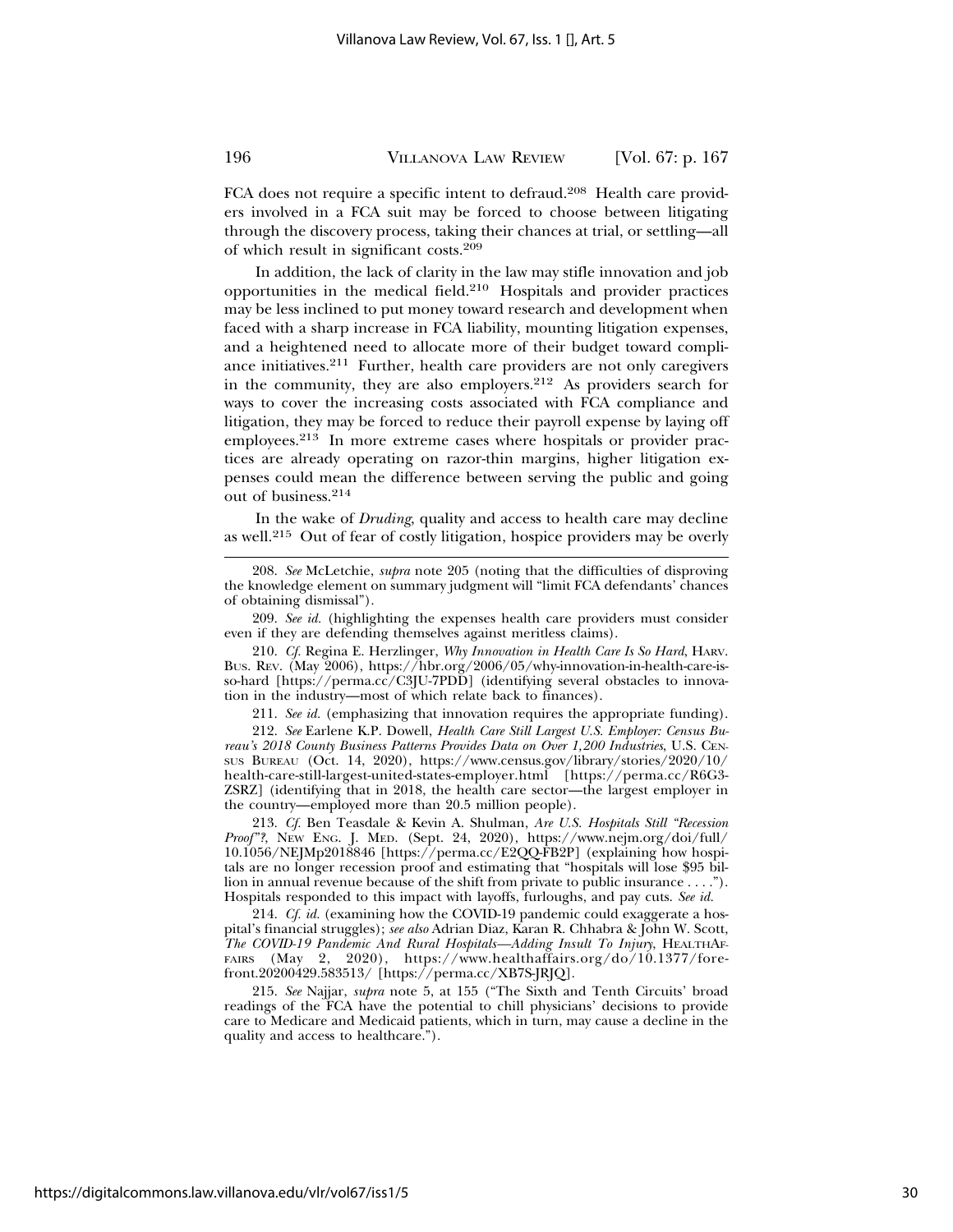conservative when certifying a patient's terminal illness.216 That conservatism could lead to patients not being able to access palliative care until it is too late.217 Further, considering that government-sponsored health programs already pay less than private health insurers, providers may refuse to treat Medicare and Medicaid patients if the FCA liability risk is excessive.218 Given that Medicare and Medicaid primarily cover the elderly, disabled, and poor, an increase in FCA liability could leave the country's most vulnerable populations with limited or no access to quality medical care.<sup>219</sup>

Due to the high levels of uncertainty in this area of FCA law, now, perhaps more than at any other time in the FCA's 150-year history, health care providers need to prioritize compliance.220 Given the punitive nature of the FCA's penalties, the multitude of complex statutory and regulatory requirements, as well as the "significant compliance risks and challenges" associated with COVID-19 relief funds, providers should implement or strengthen their existing compliance programs.<sup>221</sup> When developing a robust compliance program, providers should reference the compliance guidelines created by the Office of the Inspector General ("OIG").222 As an example, the OIG recommends that hospices, at a minimum, implement a compliance program with seven features: (1) develop

218. *Compare* Eric Lopez, Tricia Neuman, Gretchen Jacobson & Larry Levitt, *How Much More Than Medicare Do Private Insurers Pay? A Review of the Literature*, KAI-SER FAM. FOUND. (Apr. 15, 2020), https://www.kff.org/medicare/issue-brief/howmuch-more-than-medicare-do-private-insurers-pay-a-review-of-the-literature/

[https://perma.cc/R4WS-TSSM] (observing that private insurers pay nearly double what Medicare pays), *with* Belanger, *supra* note 9, at 38 ("It is the rare provider that can choose to eschew federal dollars and, therefore, the specter of a FCA case looms large.").

219. *See* Najjar, *supra* note 5, at 157 (noting that the risk of liability may disincentivize physicians from treating Medicaid patients and asserting that this is "too significant of a risk to place on the nation's most vulnerable populations"); *see also* Vernaglia, *supra* note 204, at 11 (explaining that HHS has made it clear that it will be taking efforts to prevent and uncover fraud).

220. *See generally* Dawkins, *supra* note 87, at 168 ("[T]he FCA is one of the strongest antifraud statutes.").

221. *See* Vernaglia, *supra* note 204, at 5 (describing the immense compliance risks associated with the COVID-19 provider relief funds noting that many "are still playing catch-up with the documents, commitments, certifications, and other conditions that flew around like snowflakes in a blizzard from March [2020] to July [2020]."); *see generally* Cynthia A. Howell, *Rough Road Ahead for Businesses?—The Impact of the Supreme Court's Ruling in Universal Health Services, v. United States ex rel.* Escobar, 19 DUQ. BUS. L.J. 97, 112–13 (2017) (describing effective internal compliance programs).

222. *See* Off. of Inspector Gen., *Compliance Guidance*, U.S. DEP'T OF HEALTH & HUM. SERVS., https://oig.hhs.gov/compliance/compliance-guidance/index.asp

<sup>216.</sup> *See* Cerminara, *supra* note 32, at 469 (warning that broadening the FCA could lead to a chilling effect where patients will not have the appropriate access to hospice services).

<sup>217.</sup> *Cf. id.* (explaining how physicians historically approached pain-management conservatively out of fear of prosecutorial and regulatory government efforts).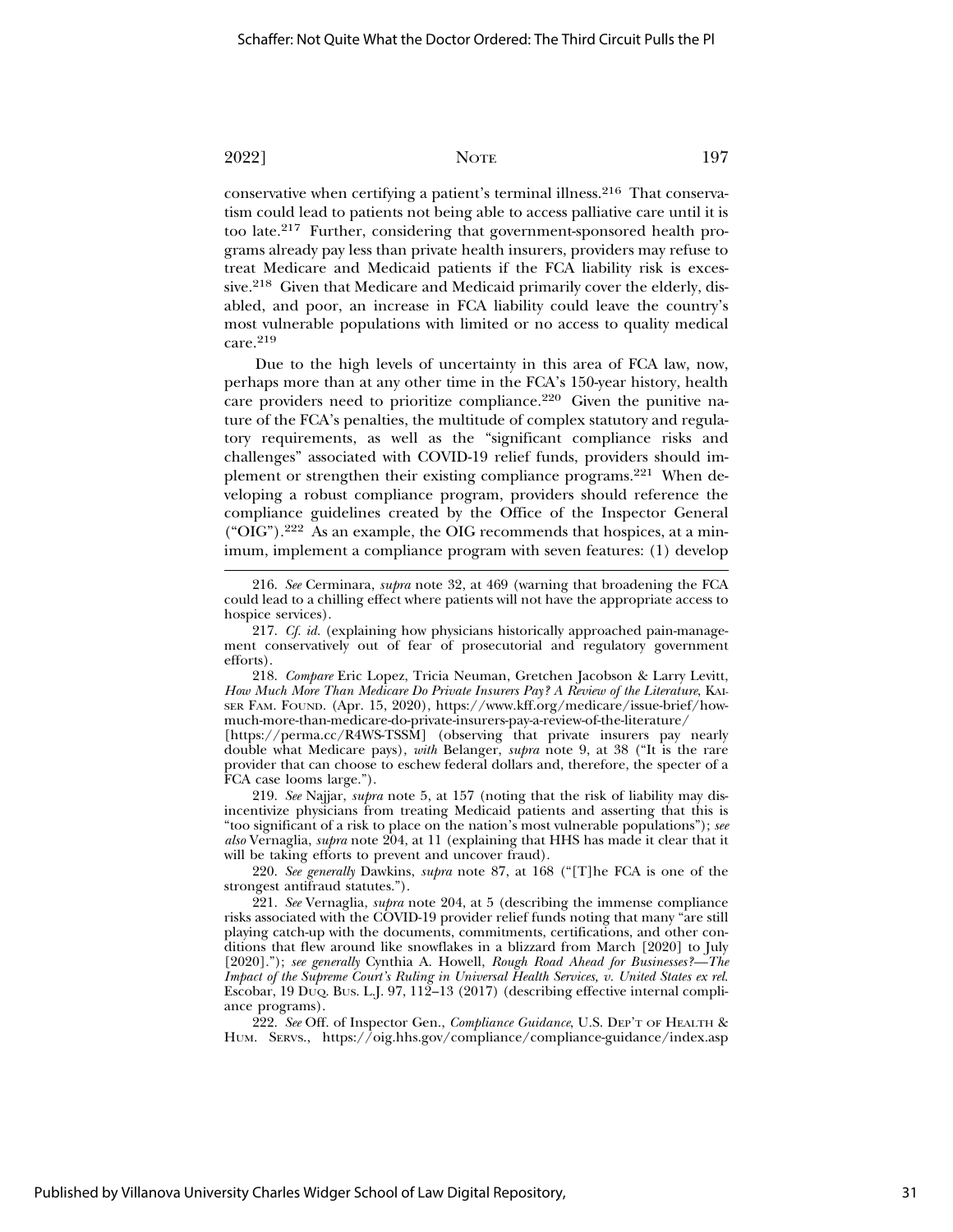and distribute written standards of conduct, (2) designate a compliance officer, (3) develop and implement ongoing training, (4) create and maintain a system so employees may report compliance issues, (5) audit internally, (6) establish disciplinary mechanisms, and (7) respond promptly to any detected offenses.223

*Druding*'s impact is not isolated to the health care sector.<sup>224</sup> Any entity receiving government funding is subject to FCA liability.225 Notably, as the pandemic begins to subside, the 5.2 million businesses that received COVID-19 relief funding could be subject to FCA liability.226 Unlike health care providers, many of these businesses do not regularly do business with the government and therefore, are unaware of the FCA's complexities and significant punitive penalties.227 A business that is unfamiliar with the FCA may underestimate the need to mitigate FCA exposure at the outset by making compliance a priority, documenting any mitigation efforts taken, and quickly addressing any mistakes that happen.228 As the novelty of the pandemic wears, the FCA and the legal uncertainty perpetuated by *Druding* will likely become an area of focus for courts as those businesses struggle to defend themselves in FCA proceedings.<sup>229</sup>

[https://perma.cc/WNP9-NLZU] (last visited Feb. 22, 2022) (providing compliance guidance to various sectors of the health care industry).

223. *See* OIG Compliance Program, Guidance for Hospices, 64 Fed. Reg. 54,031, 54,034 (Oct. 5, 1999) (recommending seven elements for a hospice's compliance program).

224. *Cf.* John Partridge, James Zelenay, Jonathan Phillips, Ryan Bergsieker, Sean Twomey, Reid Rector, Allison Chapin, Michael Dziuban, Jasper Hicks, Julie Hamilton & Eva Michaels, 2020 Year-End False Claims Act Update, GIBSON DUNN (January 27, 2021), https://www.gibsondunn.com/wp-content/uploads/2021/01/ 2020-year-end-false-claims-act-update.pdf [https://perma.cc/PMS4-YPHQ] (explaining that "[d]espite the global pandemic, closed courts, and the realities of remote work," the government broke a record in 2020 by bringing more FCA cases than it ever had before).

225. *See generally* Newman, *supra* note 200 (pointing out that Third Circuit's opinion is not limited to hospice industry).

226. *See* McLetchie, *supra* note 205 (noting that businesses that received COVID-19 relief funds under the CARES Act face potential FCA liability in the future if the government can prove the funds were not necessary for the business to continue its operations).

227. *See generally* Partridge et. al., *supra* note 224 (noting that in 2020, health care FCA cases represented eighty-three percent of total recoveries).

228. *See generally* Thomas M. Burnett & Daniel G. Murphy, *Second Round of Pandemic Relief Revives Specter of False Claims Act Liabilities for Businesses*, REINHART BOERNER VAN DEUREN S.C. (Dec. 22, 2020), https://www.reinhartlaw.com/knowledge/second-round-of-pandemic-relief-revives-specter-of-false-claims-act-liabilitiesfor-businesses/ [https://perma.cc/48N9-RVKR] (identifying steps businesses can take to minimize their FCA liability).

229. *Cf. id.*; Srere, *supra* note 77 ("While proponents laud the FCA as one of the most powerful tools in combating healthcare fraud, critics warn against the unintended consequences of FCA abuse, including costly investigations and litigation that ultimately result in employees and patients footing the bill.").